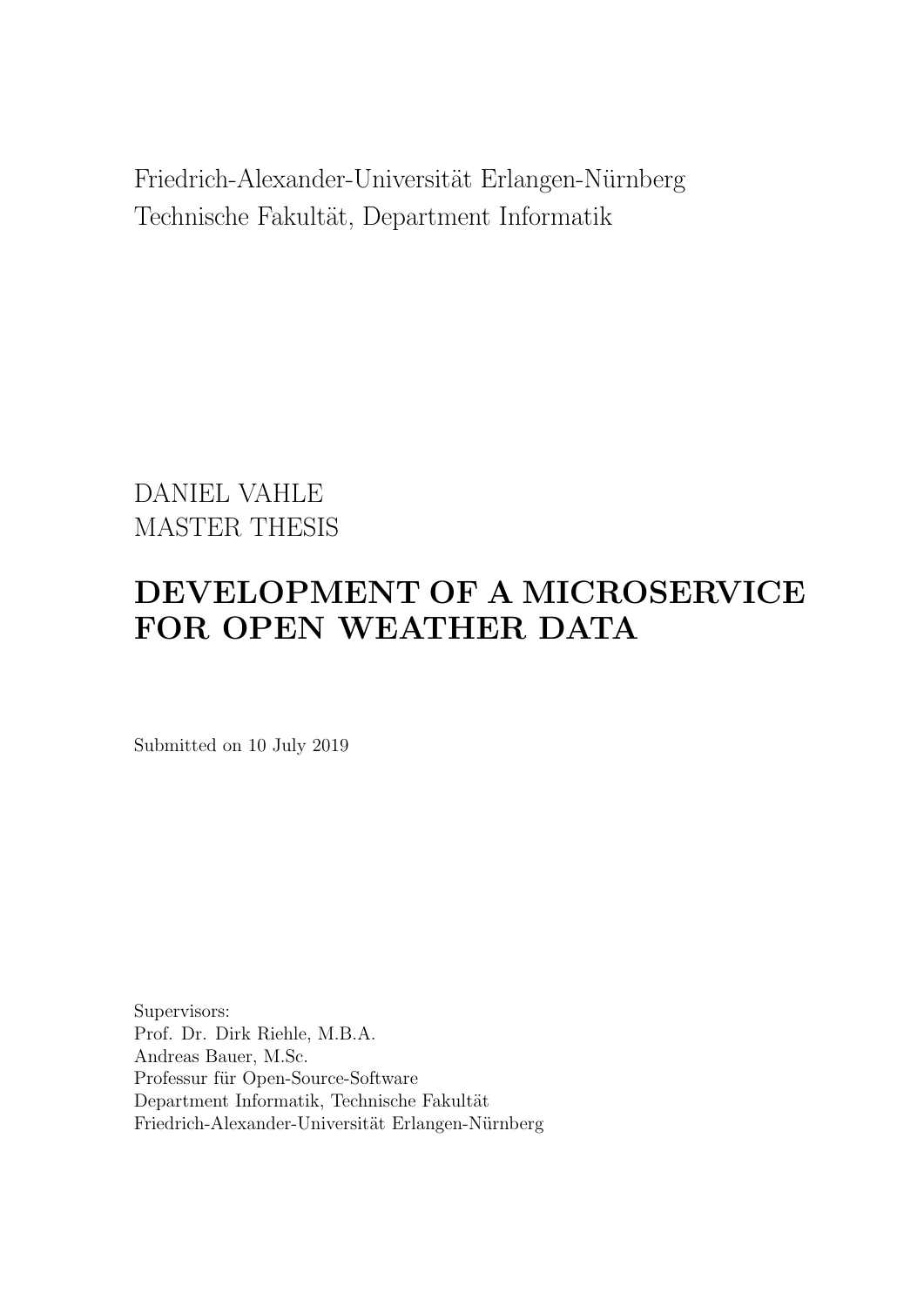# Versicherung

Ich versichere, dass ich die Arbeit ohne fremde Hilfe und ohne Benutzung anderer als der angegebenen Quellen angefertigt habe und dass die Arbeit in gleicher oder ähnlicher Form noch keiner anderen Prüfungsbehörde vorgelegen hat und von dieser als Teil einer Prüfungsleistung angenommen wurde. Alle Ausführungen, die wörtlich oder sinngemäß übernommen wurden, sind als solche gekennzeichnet.

Erlangen, 10 July 2019

# License

This work is licensed under the Creative Commons Attribution 4.0 International license (CC BY 4.0), see <https://creativecommons.org/licenses/by/4.0/>

Erlangen, 10 July 2019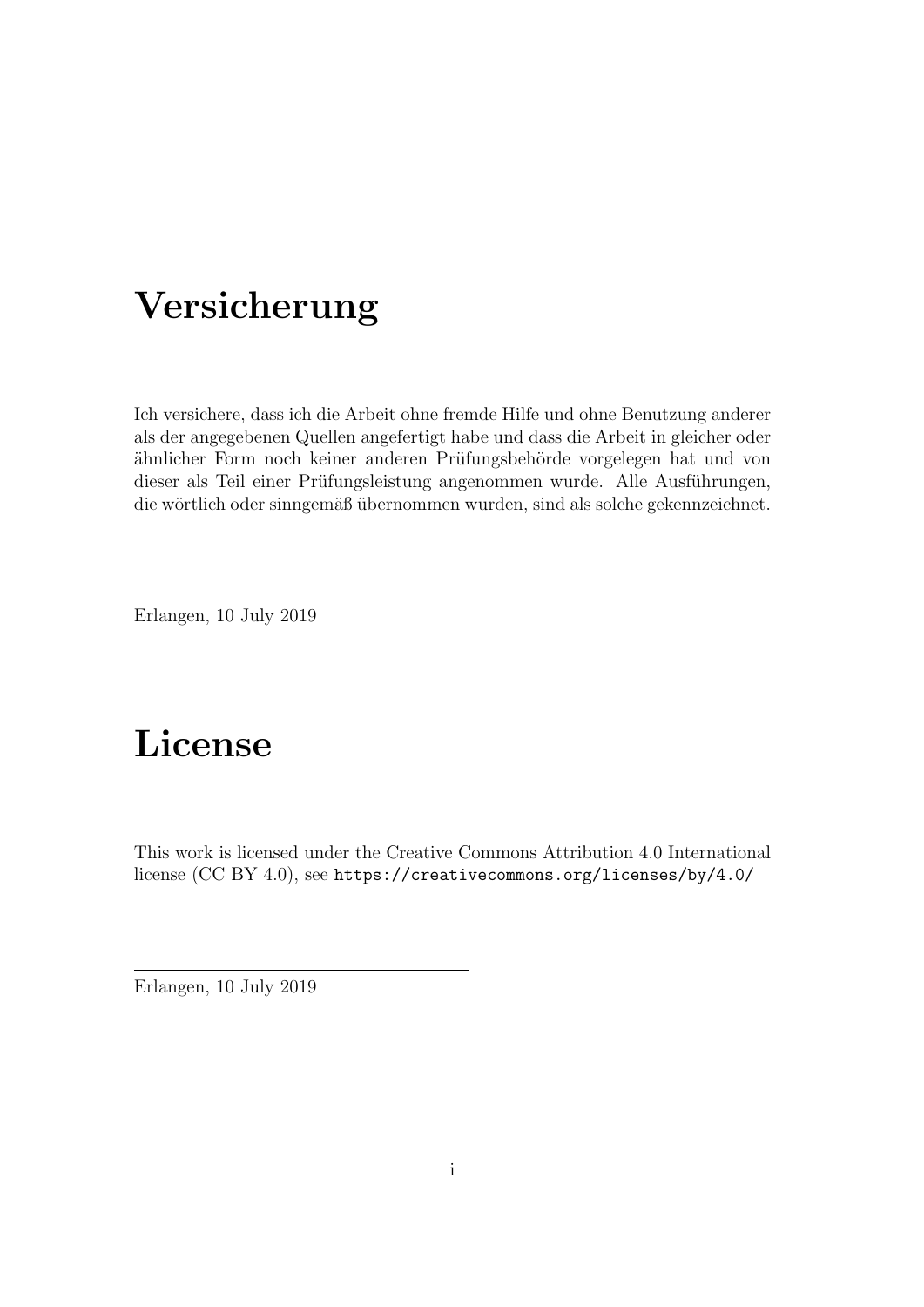# Abstract

Since mid 2017 the Deutscher Wetterdienst [\(DWD\)](#page-5-0) has been obligated to provide its weather data to the public for free. However, anyone who wants to access it needs to click through a file system hoping to still be on the right path to the desired weather data. Due to confusing folder names this turns into a frustrating experience very quickly. The data then comes in various formats, making it hard to automatically process it.

In order to stop this hassle, we present a microservice that adapts weather data from the [DWD](#page-5-0) server to a more user friendly [REST](#page-5-1) interface. This thesis describes the architecture and implementation of the microservice. As a result, users can fetch historical, current and forecast weather data of twenty different weather parameters in an easy to process [JSON](#page-5-2) format.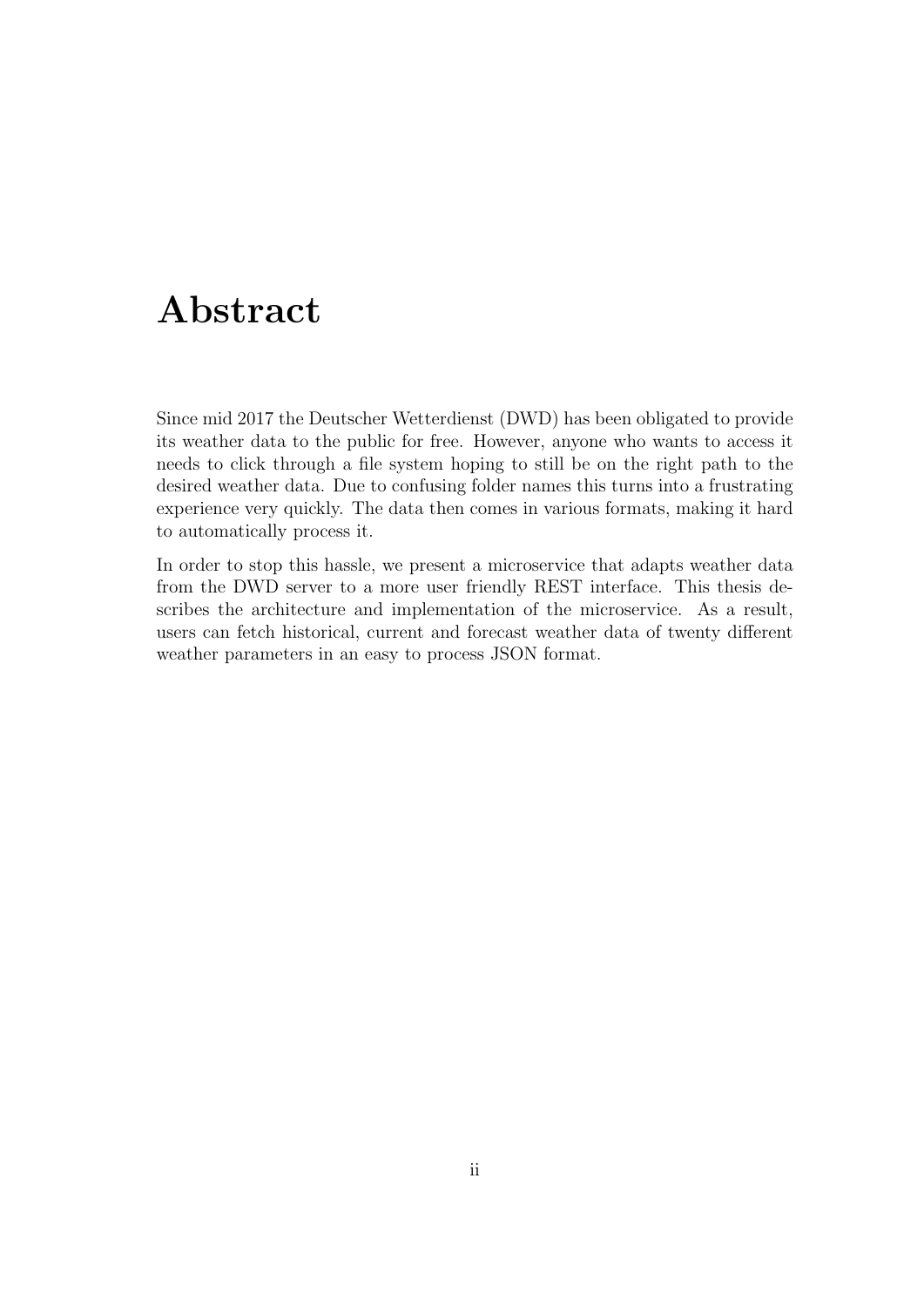# **Contents**

| 1              |                                           | Introduction                                                                       | $\mathbf{1}$   |  |  |  |  |  |
|----------------|-------------------------------------------|------------------------------------------------------------------------------------|----------------|--|--|--|--|--|
| $\overline{2}$ |                                           | Definition of requirements                                                         |                |  |  |  |  |  |
|                | 2.1                                       |                                                                                    | $\overline{4}$ |  |  |  |  |  |
|                | 2.2                                       | Non-functional requirements $\ldots \ldots \ldots \ldots \ldots \ldots \ldots$     | 6              |  |  |  |  |  |
| 3              | $\overline{7}$<br>Architecture and design |                                                                                    |                |  |  |  |  |  |
|                | 3.1                                       |                                                                                    | $\overline{7}$ |  |  |  |  |  |
|                | 3.2                                       | Base technology for the microservice                                               | 8              |  |  |  |  |  |
|                | 3.3                                       |                                                                                    | 9              |  |  |  |  |  |
|                | 3.4                                       |                                                                                    | 11             |  |  |  |  |  |
|                | 3.5                                       |                                                                                    | 13             |  |  |  |  |  |
| $\overline{4}$ |                                           | Implementation                                                                     | 16             |  |  |  |  |  |
|                | 4.1                                       |                                                                                    | 16             |  |  |  |  |  |
|                | 4.2                                       |                                                                                    | 19             |  |  |  |  |  |
|                | 4.3                                       |                                                                                    | 20             |  |  |  |  |  |
|                | 4.4                                       |                                                                                    | 25             |  |  |  |  |  |
|                |                                           | 4.4.1                                                                              | 25             |  |  |  |  |  |
|                |                                           | 4.4.2                                                                              | 26             |  |  |  |  |  |
|                | 4.5                                       |                                                                                    | 30             |  |  |  |  |  |
|                | 4.6                                       | Processing all fetched weather data $\ldots \ldots \ldots \ldots \ldots \ldots$    | 34             |  |  |  |  |  |
|                | 4.7                                       |                                                                                    | 41             |  |  |  |  |  |
|                | 4.8                                       |                                                                                    | 44             |  |  |  |  |  |
|                | 4.9                                       | Deploying the microservice $\dots \dots \dots \dots \dots \dots \dots \dots \dots$ | 48             |  |  |  |  |  |
|                | 4.10                                      |                                                                                    | 50             |  |  |  |  |  |
| 5              |                                           | Evaluation                                                                         | 51             |  |  |  |  |  |
|                | 5.1                                       |                                                                                    | 51             |  |  |  |  |  |
|                | 5.2                                       | Non-functional requirements evaluation $\ldots \ldots \ldots \ldots \ldots$        | $55\,$         |  |  |  |  |  |
|                | 5.3                                       | Microservice performance evaluation                                                | 57             |  |  |  |  |  |
| 6              |                                           | Conclusion                                                                         | 60             |  |  |  |  |  |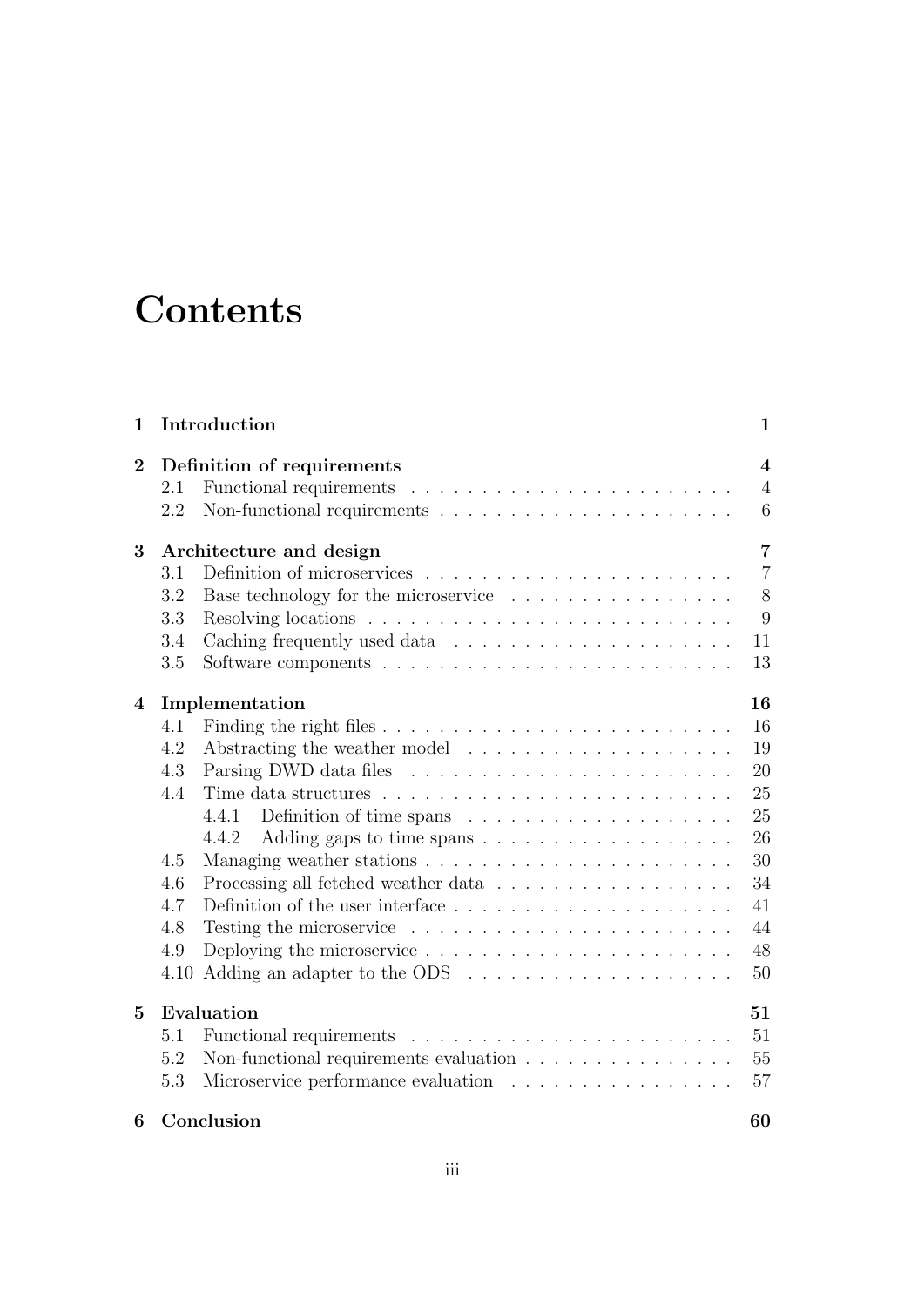| Appendices |                                                                              | 61 |
|------------|------------------------------------------------------------------------------|----|
|            | Appendix A Sequence diagrams of a request $\dots \dots \dots \dots \dots$ 61 |    |
|            | Appendix B Swagger documentation excerpt 64                                  |    |
|            | Appendix C Get current weather using the ODS $\dots \dots \dots$ 65          |    |
|            |                                                                              |    |
| References |                                                                              | 66 |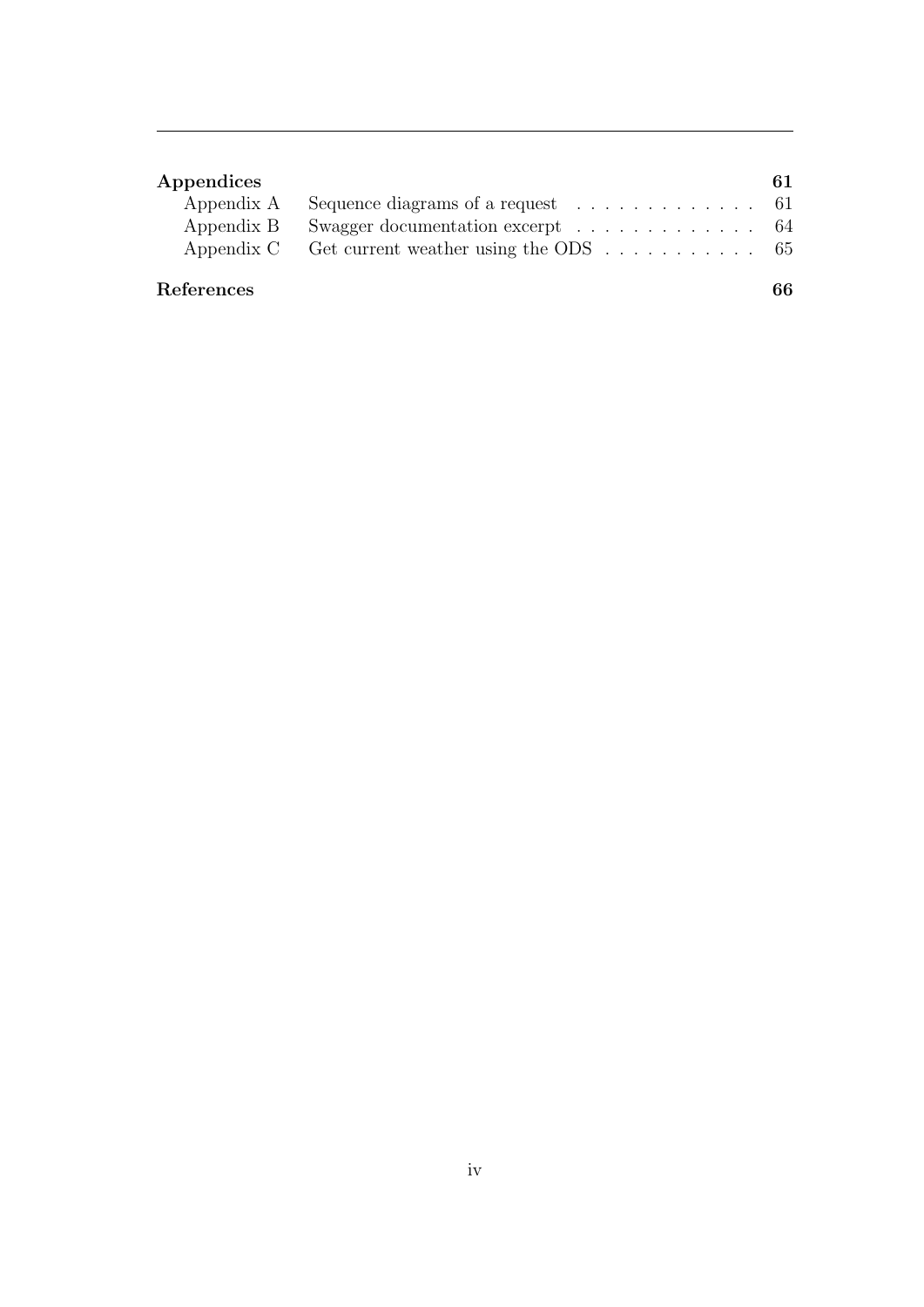# Acronyms

<span id="page-5-0"></span>DWD Deutscher Wetterdienst

<span id="page-5-15"></span><span id="page-5-14"></span><span id="page-5-13"></span><span id="page-5-12"></span><span id="page-5-11"></span><span id="page-5-10"></span><span id="page-5-9"></span><span id="page-5-8"></span><span id="page-5-7"></span><span id="page-5-6"></span><span id="page-5-5"></span><span id="page-5-4"></span><span id="page-5-3"></span><span id="page-5-2"></span><span id="page-5-1"></span>HTTP HyperText Transfer Protocol FTP File Transfer Protocol CSV Comma-separated values API Application Programming Interface ODS Open Data Service REST Representational State Transfer JSON JavaScript Object Notation GPS Global Positioning System MOSMIX Model Output Statistics-MIX CDC Climate Data Center KISS Keep It Simple Stupid LRU Least Recently Used KML Keyhole Markup Language KMZ Keyhole Markup Language Zipped XML Extensible Markup Language URL Uniform Resource Locator TDD Test-Driven Development JDK Java Development Kit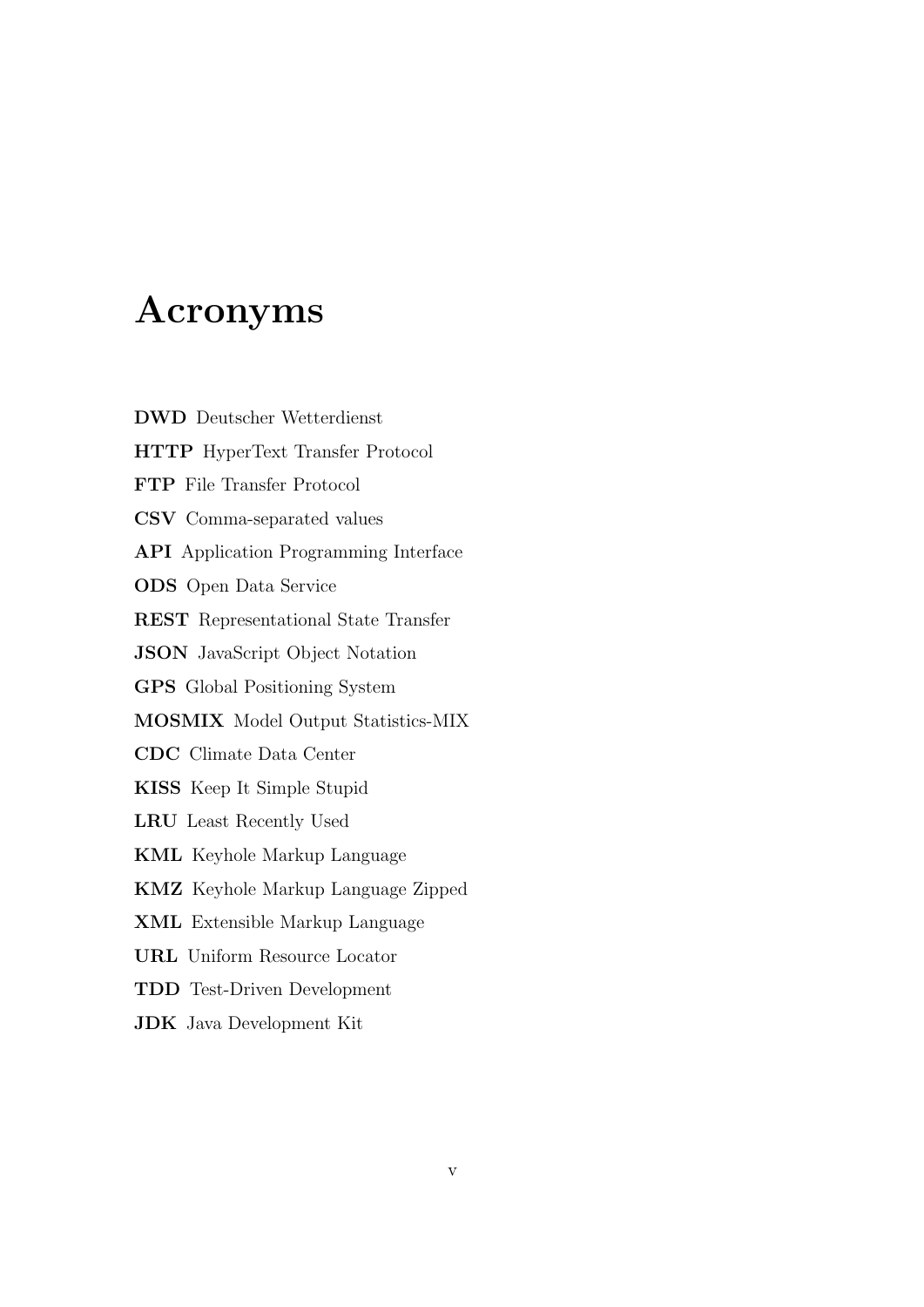# <span id="page-6-0"></span>1 Introduction

In Germany weather data is collected by the [DWD.](#page-5-0) It is part of the Federal Ministry of Transport and Digital Infrastructure. Its main task is warning against dangers from extreme weather conditions such as storms or black ice. On 25th of july 2017 a change to the Deutsche Wetterdienst law came into effect extending the tasks of the [DWD.](#page-5-0) These include changes to the Geodatenzugangsgesetz obligating the [DWD](#page-5-0) to provide most of its data for free to the public as stated in their press release [\[DWD17\]](#page-71-1). This allows anyone to use the data for own purposes. For instance this may be a hobby meteorologist who can now access old weather data and analyse it. Another example may also be an entrepreneur who uses solar data of previous years to convince customers to invest in a solar roof.

While there are many ways to use the data, actually getting it is not as easy as it should be. The [DWD](#page-5-0) endeavors to give easy access to their data but none of their access points is suitable for automated data processing. There are two access points. One is the database reachable at <https://opendata.dwd.de/>. It can be accessed via [HTTP](#page-5-4) and also links to the old [FTP](#page-5-5) server. Both servers deliver equal data. Data is organized in several directories and stored in various file formats. Most of them follow standardized data schemes, while others contain tables in [CSV](#page-5-6) format. Some of the files are compressed and multiple compression methods are used throughout the data sets. The content and format of each file is documented. Accessing a specific weather information from this database is everything but intuitive. Therefore, the [DWD](#page-5-0) has started developing the Climate Data Center portal<sup>[1](#page-0-0)</sup>. It allows the user to easily access and visualize parts of the data through an interactive website. However, at time of this writing not all data is accessible through this interface. For example there is a directory with solar data in the database that contains information like the sunshine duration in a ten minutes measuring interval of today. The portal does not offer any way to access data that was measured in the ten minutes interval at all. Even worse the only accessible sunshine duration data has been measured between 1961 and 1990, although there even is data from today.

<sup>1</sup><https://cdc.dwd.de/portal/>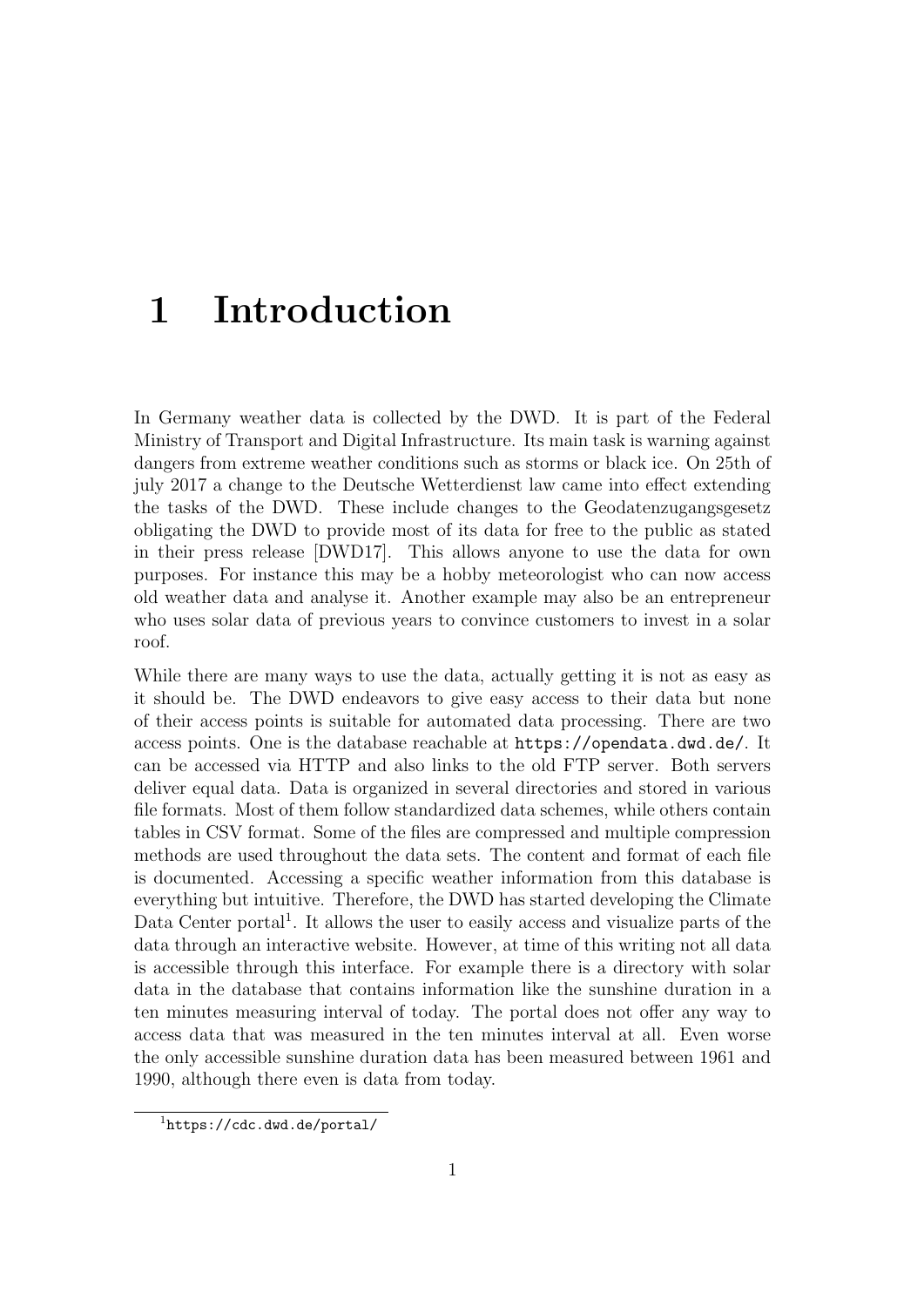So even though the data is provided for free, interested people have the choice between finding, downloading, unpacking and interpreting the data from the data base and a graphical interface that only provides a fraction of the data. This may be good enough for some hobby meteorologist but certainly frustrating to anyone who wants to make a business from it like the solar panel selling entrepreneur. Since there is no Application Programming Interface [\(API\)](#page-5-7), anyone who wants to do data processing on the data needs to go through the same steps to get the data off the server into a usable format.

This master thesis aims to solve this hassle. A new microservice is developed that offers a simple to use [API](#page-5-7) to the open weather data, that the [DWD](#page-5-0) is lacking of. Additionally, an adapter for the Open Data Service  $(ODS)^2$  $(ODS)^2$  $(ODS)^2$  is developed, thereby extending it by a new source of data. The [ODS](#page-5-3) is an open source software project developed here at the Professorship for Open-Source-Software. It collects heterogeneous data from various sources and makes this data easy to consume through a unified programmatic interface. Moreover, the ODS can improve the quality and availability of the data, and apply different operations to enhance the data. Users will have the choice between directly accessing the microservice [API](#page-5-7) and using the [ODS.](#page-5-3)

Similar efforts have been made by Borges et al. [\[BPP19\]](#page-71-2) during time of this writing. Their OpenSense.network aims to provide environmental sensor data via a graphical interface and an [API](#page-5-7) for developers. The weather data provided by the [DWD](#page-5-0) serves as one of their first data sources. However, their focus is on providing raw sensor data for further processing. In consequence they only provide actually measured data up until yesterday. We on the other hand want to provide the weather information for a location to the user. This more specific goal allows a simpler output format, which in turn is also easier to process for the user. Furthermore we aim to provide forecast data as well and seamlessly connect it with the weather of today and the past.

Another similar project is the OpenWeatherMap<sup>[3](#page-0-0)</sup>. They do offer free weather data for current weather and forecasts of the next four days. Access to historical data and longer term forecasts need to be paid though. This pretty much reflects the current situation for German weather data. But it also contradicts the idea of open data. The DWD provides all necessary data for free, so why should anyone have to pay for it just to be able to access the data through a proper [API?](#page-5-7) Many other countries, especially America, are way ahead of Germany in this territory. Their data has been easily accessible from the National Weather Service<sup>[4](#page-0-0)</sup> through a simple [REST](#page-5-1) [API](#page-5-7) since years.

<sup>2</sup><https://github.com/jvalue/open-data-service>

 $3$ <https://openweathermap.org>

 $4$ <https://www.weather.gov/documentation/services-web-api>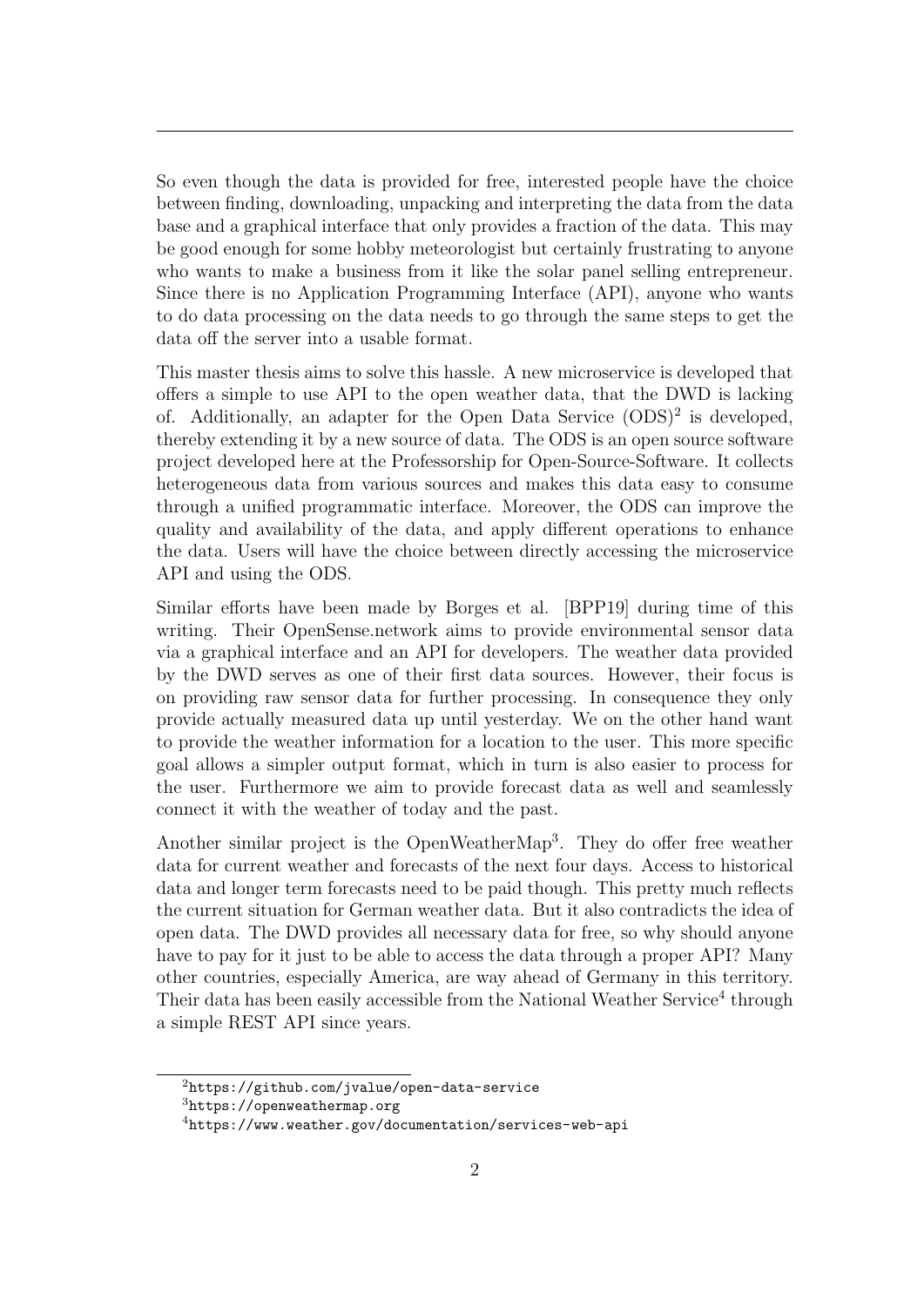The next chapters describe the development of the microservice in detail. It starts with a requirements specification that defines all functional and non functional requirements to the artifact. Next the software architecture is designed and different design choices are discussed. The Implementation chapter explains the algorithms and data structures that are used. It also discusses pros and cons compared to alternative solutions. Last the resulting artifact is evaluated with the evaluation scheme that was defined during the requirements specification. Additionally, we give an idea of how well the service performs based on four typical use cases.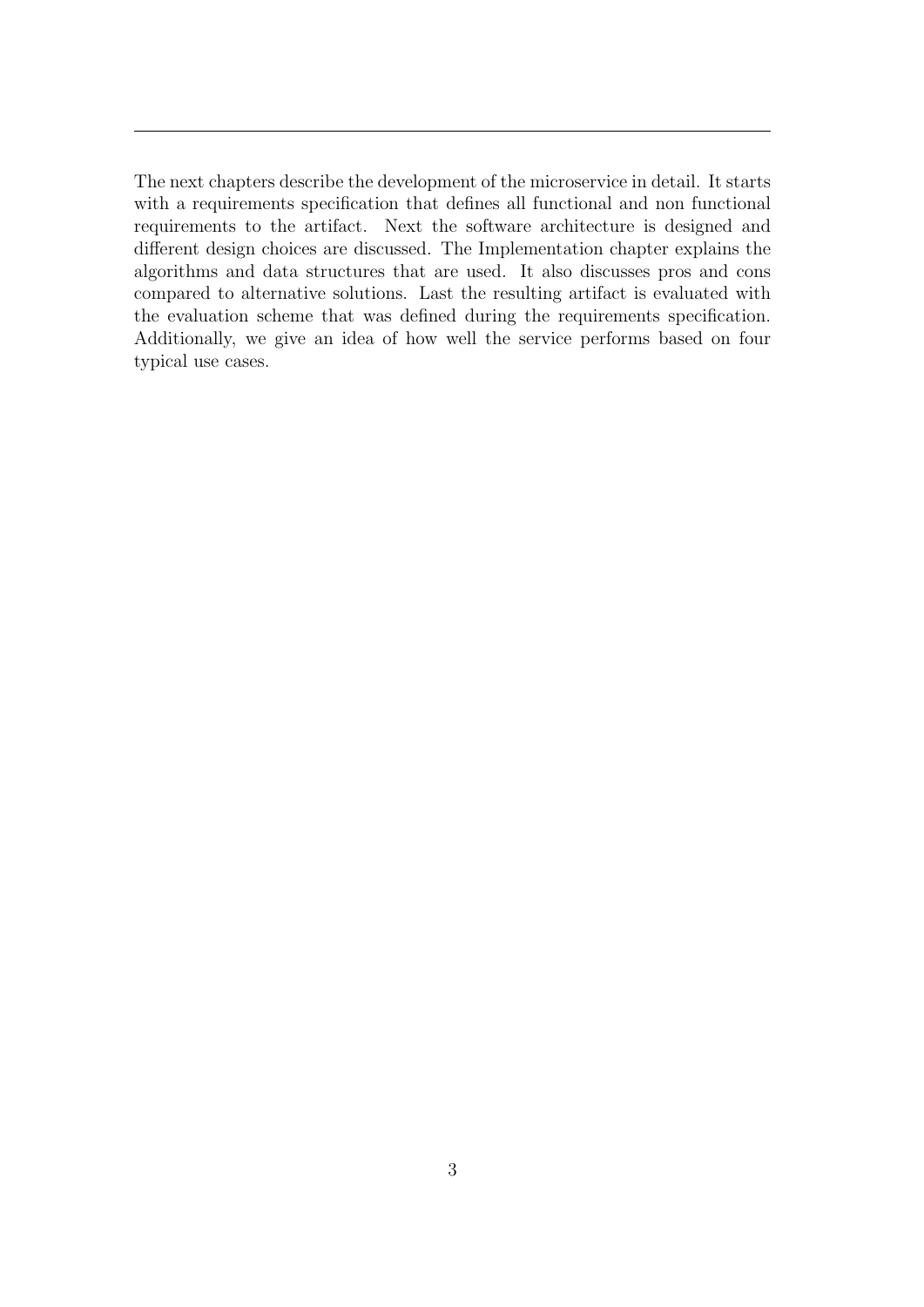# <span id="page-9-0"></span>2 Definition of requirements

### <span id="page-9-1"></span>2.1 Functional requirements

### F1: Fetch [DWD](#page-5-0) weather data

The microservice needs to be able to fetch current temperature and solar radiation data provided by DWD on their server<sup>[1](#page-0-0)</sup> for a given location. Optionally forecast and historical data for a given location as well as other weather parameters may be fetched, too.

Additionally, a request that requires only a certain part of the data should not require downloading all the available data but only those files that contain related data. In order to evaluate this requirement, the microservice is supposed to log every file name that it downloads. This way one can check whether a request leads to a download of required files only.

#### F2: Transform DWD data to own weather model

The [DWD](#page-5-0) data is organized in a way that measured data can be uploaded to the server very easily and is human readable. It is not a suitable data format to query weather information efficiently. To perform operations on the weather data with low complexity and decent performance, the data needs to be abstracted to a more suitable and consistent data format. Every measurement needs to contain all relevant information about when and where it was measured, what was measured and the measured value including a unit.

#### F3: Reasonable response time for weather requests

Users should not have to wait too long for requests of the current weather. The response time should be reasonable for this standard request. To evaluate this, one should be able to request the current weather 25 times per minute at one location.

<sup>1</sup><https://opendata.dwd.de/>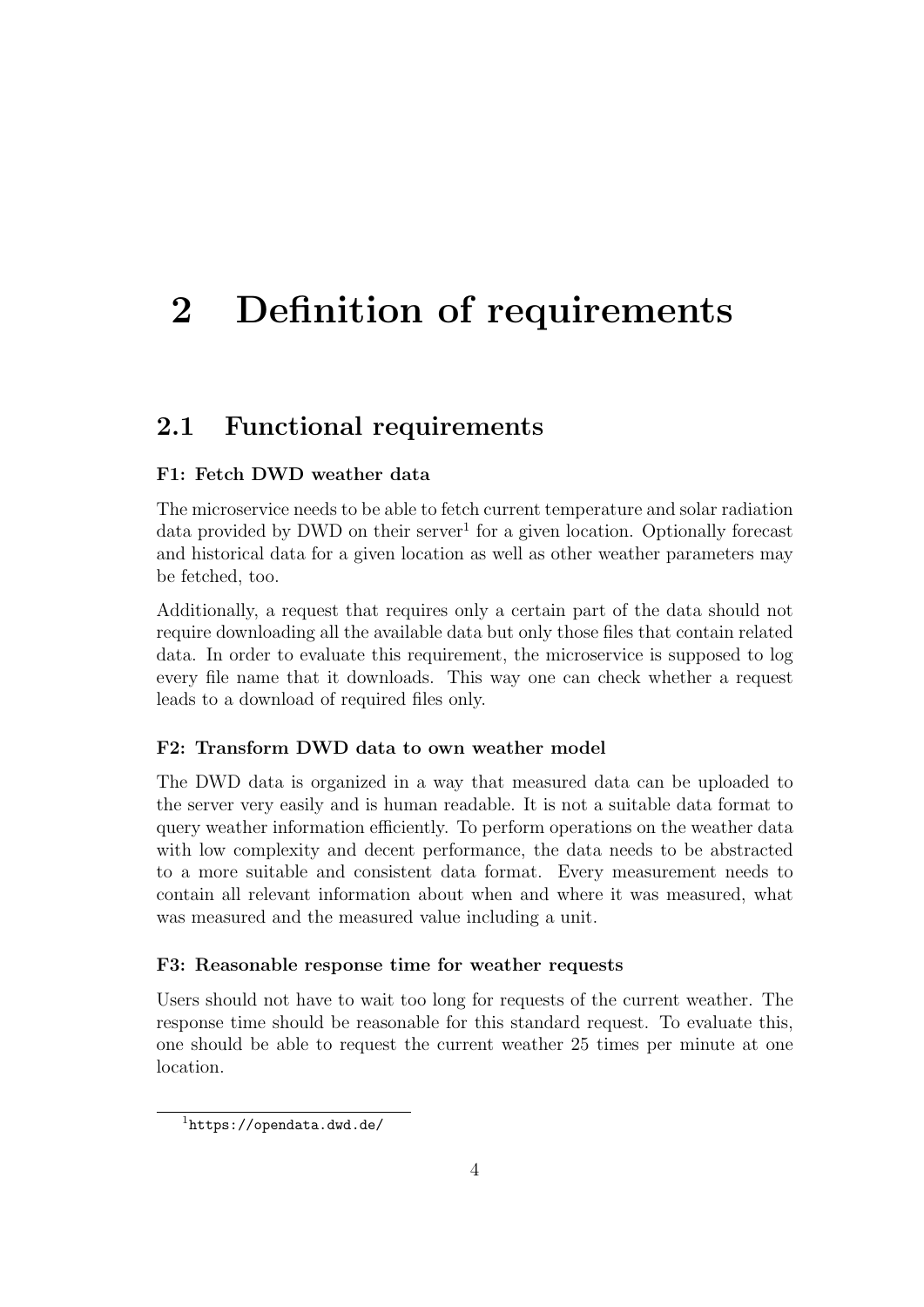Often requests to the microservice rely on the same data. One way to improve response times of the system is to cache that data.

### F4: Location specification

Weather is always related to a location. In order to specify a location in a request the user can choose between [GPS](#page-5-8) coordinates compound by latitude and longitude, city name and zip code. The system needs to be able to translate the given location representation to a uniform format that it can handle efficiently. It is sufficient to resolve German city names and zip codes. Other countries don't need to be supported since the [DWD](#page-5-0) provides German weather data only.

The functionality of the feature is tested by three requests of the same data using the GPS coordinates, the city name and the cities zip code to specify the location. If the requirement is met, the microservice delivers an equivalent response for all three requests. Since there are changes to city names and zip codes constantly, one should only test locations that have not been changed in the past 5 years.

### F5: Provide a user interface

To make use of the microservice an easy to use [REST](#page-5-1) interface needs to be provided to the user. It needs to offer access to at least the following data for a given location:

- Current temperature
- Current radiation
- Forecasts (Optional)
- Historical weather records (Optional)

The response should have a human readable but yet easy to process format. The most wide spread way of achieving this is using a JavaScript Object Notation [\(JSON\)](#page-5-2) response with meaningful attribute names.

#### F6: Adapter for the [ODS](#page-5-3)

<span id="page-10-0"></span>The Open Data Service uses different adapters to access different types of data sources. To ensure that the [ODS](#page-5-3) can use all provided functionalities and data, an adapter should be developed. It is evaluated by a test request for every one of the interfaces that is offered by the microservice. All responses need to contain equivalent data, where the output formats may differ.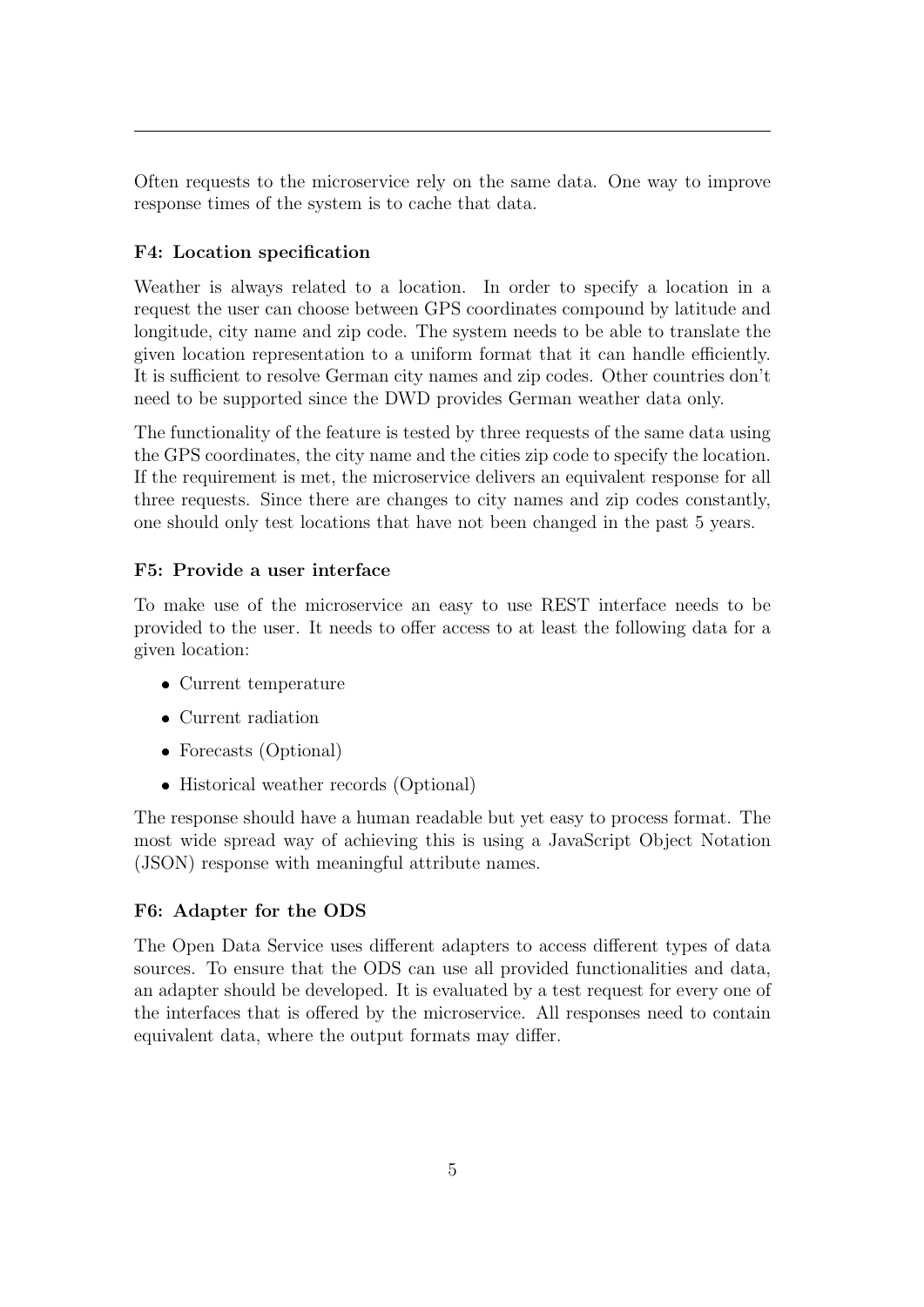## 2.2 Non-functional requirements

### Q1: Test coverage

Thorough testing of the developed software is an important part of software development to gain trust in the reliability of the artifact. First, all software components need to be structurally covered by unit tests. The focus here should be more on proper edge case testing than on covering every single line. This is because one could test every method with simple tests solely aiming for running every line, without covering any edge case. This would fail the intend of building trust, and hence is discouraged.

Second, integration testing needs to cover all system functionalities in its test scenarios. To make the outcome of integration tests deterministic the required [DWD](#page-5-0) server with all its files needs to be mocked.

Third, interface testing shall ensure the interface of the [DWD](#page-5-0) server hasn't changed. This can be used to trace down unexpected behavior to either a bug in the microservice or a change on [DWD](#page-5-0) server side. Changes on the [DWD](#page-5-0) interface can also be tracked via the provided change  $log file^2$  $log file^2$ .

### Q2: Accessibility

All available system functions need to be documented and shall be easily accessible by the user interface. The user neither needs to be a computer scientist nor needs to provide any meteorological knowledge. The user interface shall be documented on Swagger<sup>[3](#page-0-0)</sup>. The documentation should be sufficient to access the desired data without any further help.

### Q3: Deployment

The implemented microservice shall be easy to deploy in a controlled environment. This should eliminate inconsistent behavior on different platforms. Docker<sup>[4](#page-0-0)</sup> is one popular way to do this.

<sup>2</sup>[https://opendata.dwd.de/climate\\_environment/CDC/Change\\_log\\_CDC\\_ftp.txt](https://opendata.dwd.de/climate_environment/CDC/Change_log_CDC_ftp.txt)

 $3$ <https://swagger.io/>

<sup>4</sup><https://www.docker.com/>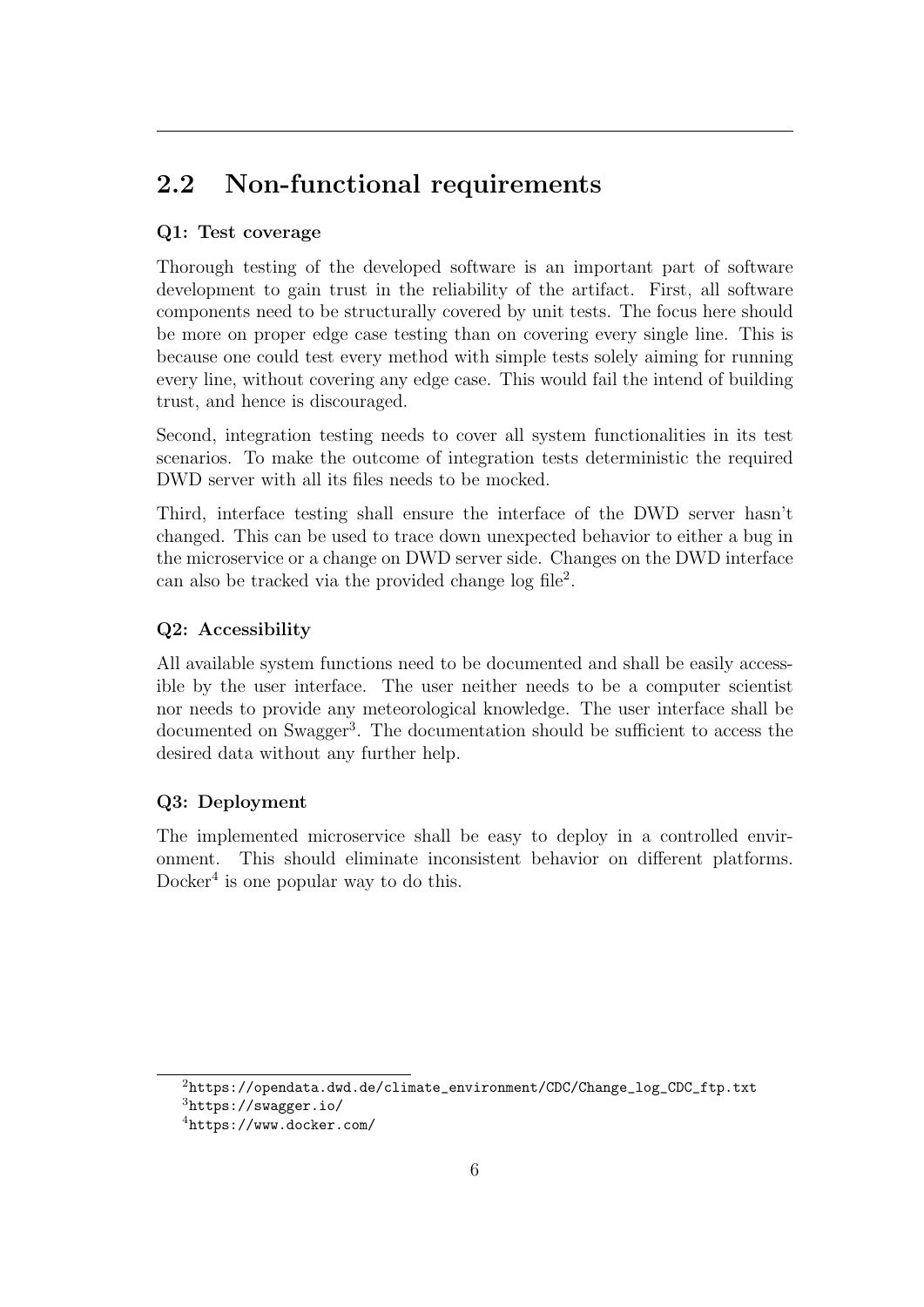# <span id="page-12-0"></span>3 Architecture and design

This chapter explains what technologies are used to meet the requirements and discusses alternatives to those, too. In addition to that, an overview of all created software components and their relation to each other is explained. For orientation figure [3.1](#page-12-2) visualizes the role of the [DWD](#page-5-0) adapter microservice that is developed in this thesis. On one end it needs to access the [DWD](#page-5-0) server to fetch all necessary data. On the other end it provides a [REST](#page-5-1) interface to it's users, as it is required by requirement F5, defined in section [2.1.](#page-9-1) The user can either use the [REST](#page-5-1) [API](#page-5-7) directly or access it indirectly via the [ODS,](#page-5-3) optionally enhancing the data with functions of the [ODS.](#page-5-3)

<span id="page-12-2"></span>

Figure 3.1: Overview of all involved services.

### <span id="page-12-1"></span>3.1 Definition of microservices

Before we start working on our microservice, we first need to know what actually is a microservice? The term itself is not standardized yet, so everyone has an own definition of it. One way to define it is this:

"A microservice [. . . ] is a small application that can be deployed independently, scaled independently, and tested independently and that has a single responsibility. It is a single responsibility in the original sense that it's got a single reason to change and/or a single reason to be replaced. But the other axis is a single responsibility in the sense that it does only one thing and one thing alone and can be easily understood."  $[Thö15]$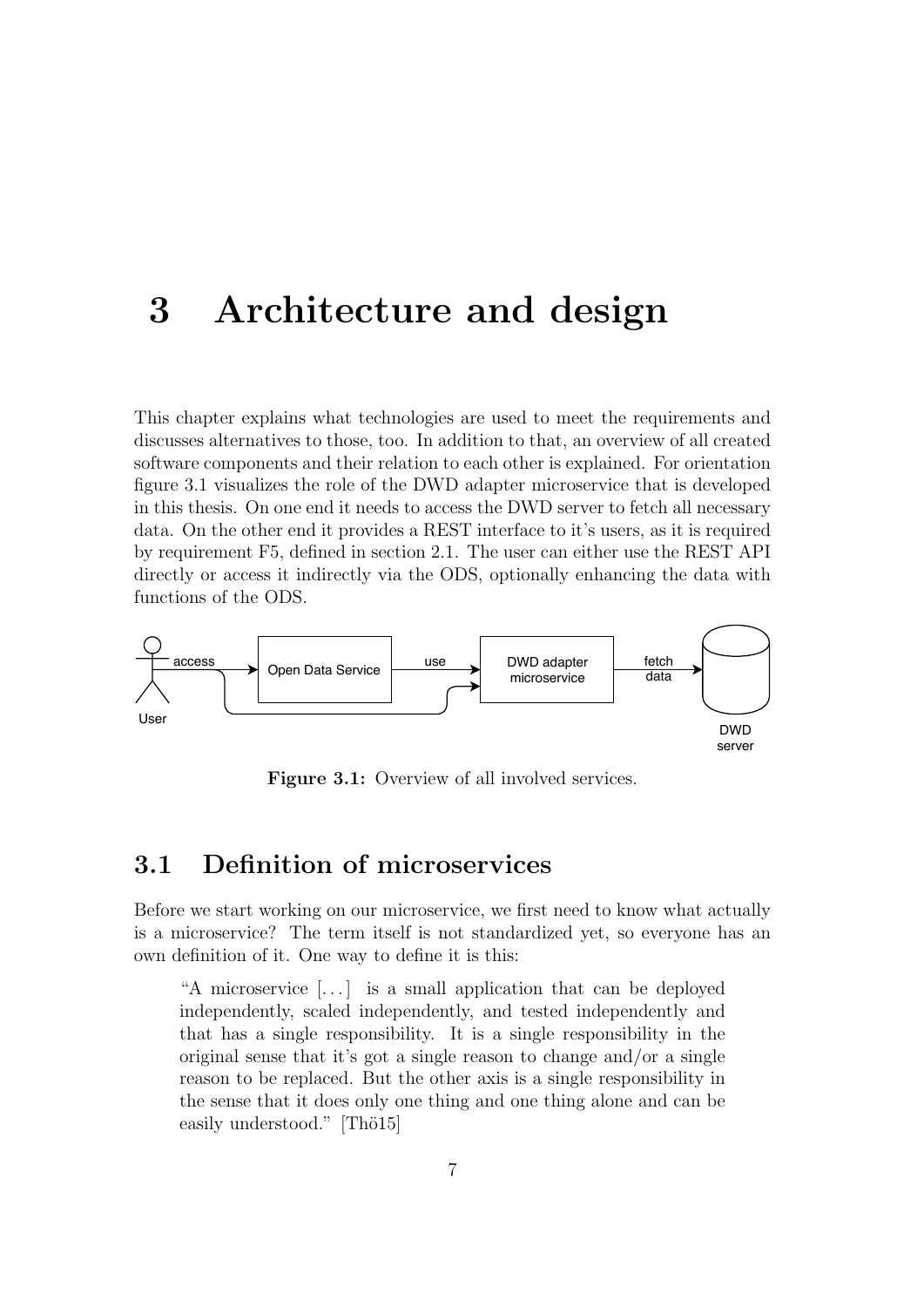This very briefly enumerates the biggest advantages of microservices compared to the conventional monolithic architecture. The only disadvantage is that microservices need to send messages over a network in order to communicate. This adds overhead every time two parts of the application need to exchange data. In a good design, however, most communication takes place within a microservice and communication with other microservices is reduced to a bare minimum.

### <span id="page-13-0"></span>3.2 Base technology for the microservice

When it comes to choosing technologies for creating a new microservice, one is spoiled for choice. Since it is a self contained system that uses the platform independent [REST](#page-5-1) standard for all its interfaces, it may be written in pretty much any programming language, using any frameworks and libraries one could possibly want to use. But instead of choosing an exotic language and some barely documented frameworks and libraries, it is more reasonable to choose conventional technologies. Because no matter how perfectly fine the system works today, one day someone has to maintain it or wants to extend it.

In a multi case study from 2005 researchers analyzed the cost distribution over the life cycle of 30 IT application systems.

"For a total production time of 5 years, the percentage of non-recurring costs amounts on average to 21% of the total life cycle costs. Therefore, 79% of the total costs are recurring costs, i.e. are further development and production costs. For a projected production time of 8 years, the ratio changes to 15% vs. 85%. The ratio differs significantly among application systems." [\[ZB05\]](#page-72-1)

While this study certainly is a bit outdated and is based on imprecise data, it gives an idea of how important it is to minimize recurring cost. This denotes all cost that occurs after the initial development covered by this thesis.

This project is going to be maintained by the same developers that also maintain and improve the [ODS.](#page-5-3) Hence, choosing the same technologies used by the [ODS](#page-5-3) reduces maintenance cost in the future. For that reason, we choose  $Gradle<sup>1</sup>$  $Gradle<sup>1</sup>$  $Gradle<sup>1</sup>$  as build tool, Java<sup>[2](#page-0-0)</sup> as programming language and Spring Boot<sup>[3](#page-0-0)</sup> as framework for the microservice. All three are very well documented and established technologies with huge communities, so there is no real argument to justify changing one of them, anyway.

One must note that in parallel to this thesis the [ODS](#page-5-3) is undergoing some struc-

<sup>1</sup><https://gradle.org/>

 $^{2}$ <https://www.java.com>

<sup>3</sup><https://spring.io/projects/spring-boot>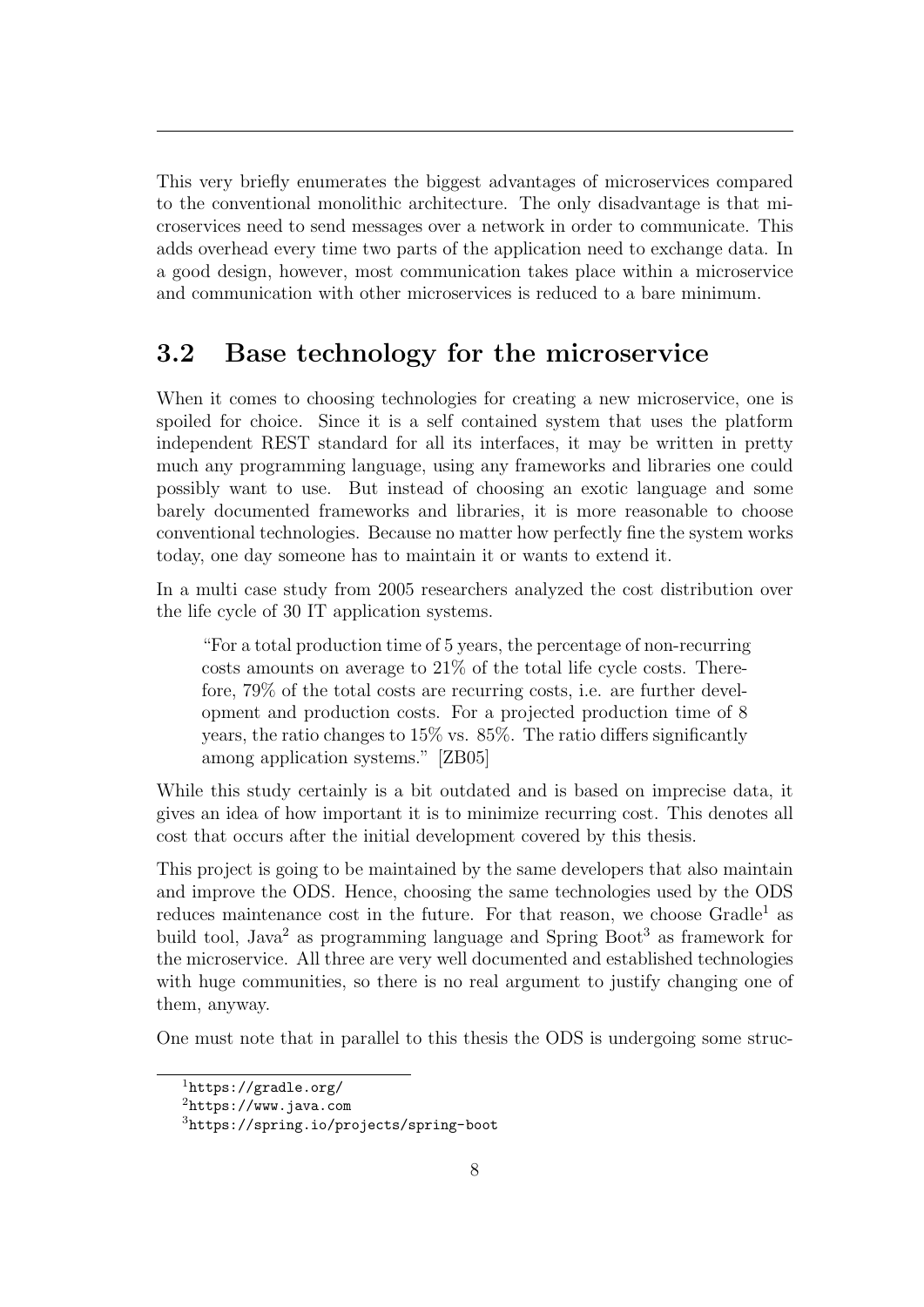tural changes. It's current monolithic structure will be split into microservices in the future [\[Sch19\]](#page-72-2). At the time of this writing the [ODS](#page-5-3) still uses Dropwizard<sup>[4](#page-0-0)</sup>, an alternative choice to Spring Boot. But it is going to move to Spring Boot for the migration to microservices in the long term.

### <span id="page-14-0"></span>3.3 Resolving locations

To meet requirement F4, defined in section [2.1,](#page-9-1) one has to choose a uniform representation of a location throughout the microservice first. Locations are used in two places only. The first one being in the [REST](#page-5-1) interface, where the user should be able to specify a location either by its geographic coordinates, city name or zip code. This is where the user input needs to be transformed to the uniform representation of a location. The other one occurs when choosing the weather stations that measure the requested data.

This anticipates chapter [4.5,](#page-35-0) which explains all the details on weather stations and how they are selected. At this point it is sufficient to know that each weather station has its location given by geographic coordinates. The algorithm that chooses the right weather stations needs to calculate the distance to the requested location for each station.

Therefore, choosing geographic coordinates, consisting of latitude and longitude, as uniform representation of a location is an easy decision. Given that, in contrast to zip codes and city names, there is a formula that calculates the distance between two coordinates. Any other representation requires an additional transformation back to geographic coordinates.

This brings us back to the actual challenge of requirement F4. If a user requests the weather using coordinates, the microservice does not need to do any more processing on that input. However, German city names and zip codes need to be mapped to their respective coordinates first. This process is called geocoding, transforming coordinates back to a city name and zip code is called reverse geocoding. There are two ways to support geocoding.

First, one can utilize an existing data set that contains a mapping of city name and zip code to its geographic coordinates. All of that data just needs to be imported to a database that is then accessed by the microservice to find the correct mapping for each request. While there are free data sets available, they are not complete by any means. Resolving big cities is no problem with those, but when it comes to tiny villages no free data set includes all of them. In addition to that, one must consider that this data is constantly changing. For example new villages may be founded or small villages merge into nearby cities. This indicates

<sup>4</sup><https://www.dropwizard.io/1.3.9/docs/>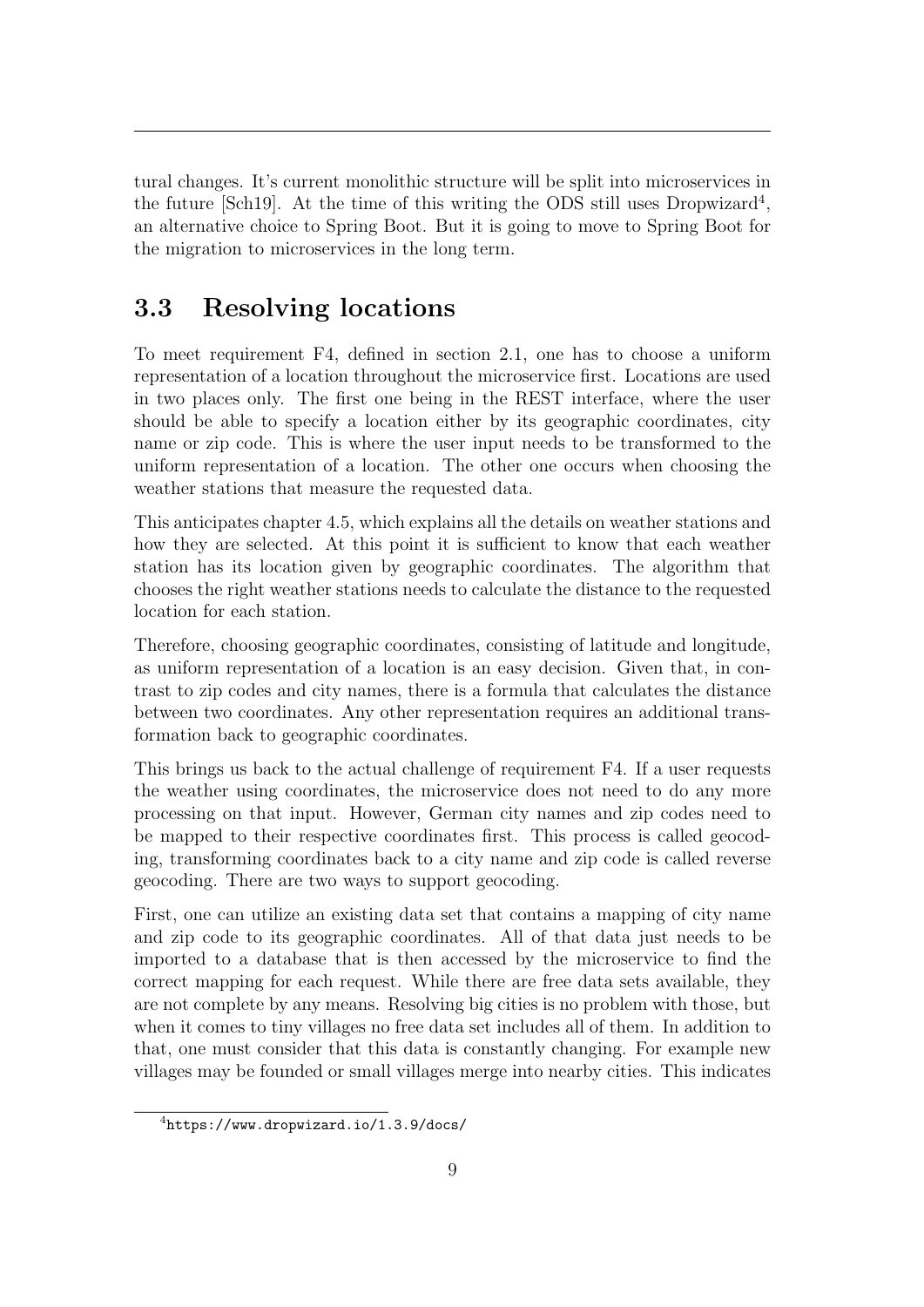someone would have to find the latest data and import all changes to the data base on a regular basis, to keep the service up to date. In conclusion this solution is far from optimal.

Resolving locations is not part of this microservices responsibilities anyway, which is why creating a separate microservice for it is almost obligatory. This has been done by others before, most prominently by the Google Maps Platform<sup>[5](#page-0-0)</sup>. For companies this is probably the best way to go, but it requires registering an account and depositing a credit card because the service is not for free. Therefore, this is not a viable option for this project.

Luckily there is the OpenStreetMap<sup>[6](#page-0-0)</sup> project which also provides all kinds of geodata but does it for free. It includes the Nominatim[7](#page-0-0) service, which does geocoding and offers a [REST](#page-5-1) [API.](#page-5-7) Test villages that revealed lacks in other free data sets all worked with Nominatim. The only downside of it is its restrictive usage policy, limiting the amount of requests to a maximum of one request per second. On the upside, one always has the opportunity to install an own instance of Nominatim on a local machine. This should only be required if this microservice becomes so popular that it violates the usage policy even when caching all results. Thus, Nominatim is the best option for the microservice at time of this writing.

<sup>5</sup><https://cloud.google.com/maps-platform/>

 $6$ [https://wiki.openstreetmap.org/wiki/Main\\_Page](https://wiki.openstreetmap.org/wiki/Main_Page)

<sup>7</sup><https://wiki.openstreetmap.org/wiki/Nominatim>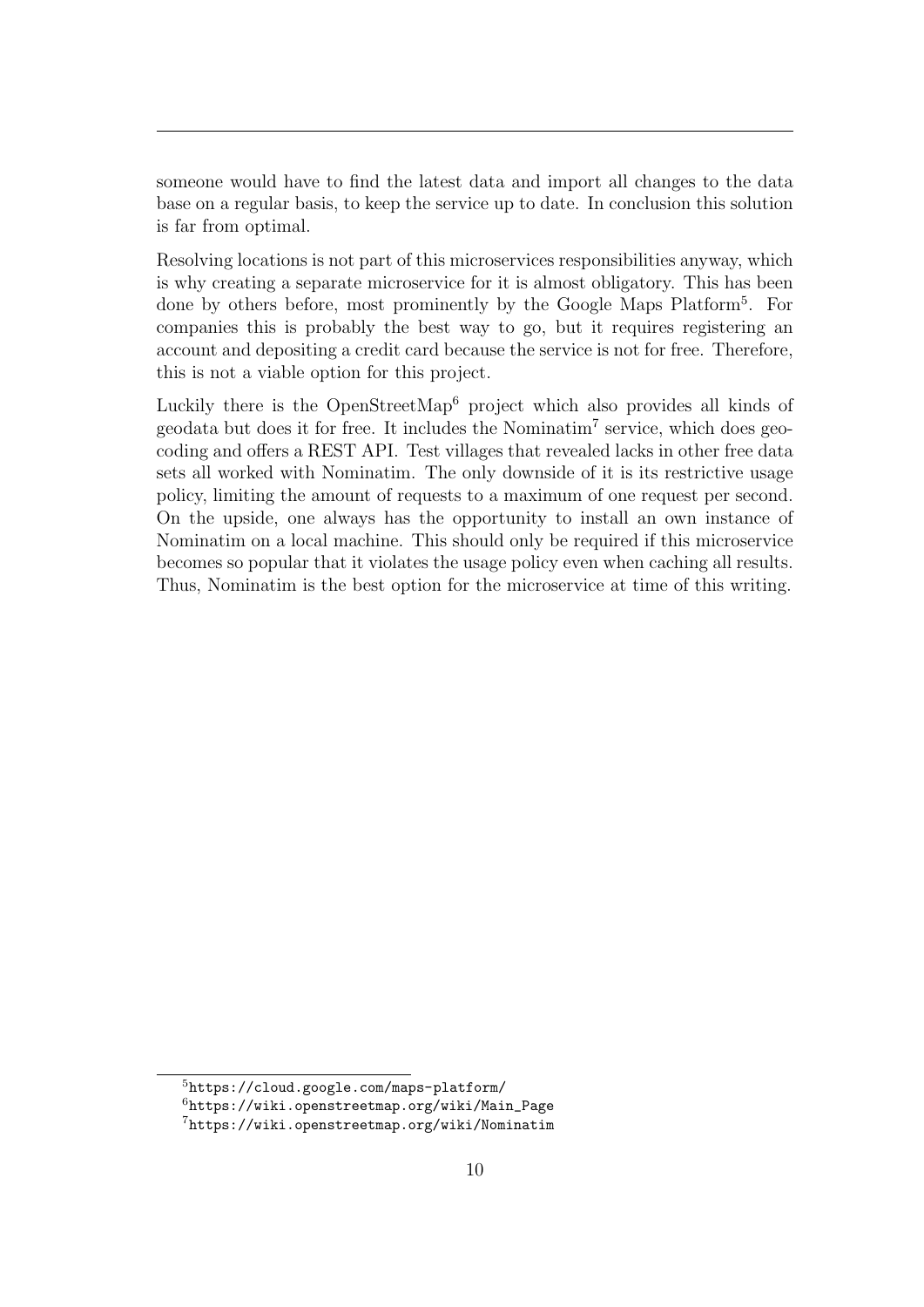### <span id="page-16-0"></span>3.4 Caching frequently used data

Using Nominatim as external geocoding service requires caching location information due to their restrictive usage policy. A sequence diagram of such a request to the cache is given in figure [3.2.](#page-16-1) Since there are too many locations to cache all of them in memory, a simple lightweight Least Recently Used [\(LRU\)](#page-5-9) cache with a configurable size is used for this job. This caching strategy dumps the element from the cache that has not been used for the longest time and thus seems like a reasonable choice in this application. Not only is the cache part of the implementation that prevents violating Nominatims usage policy because it reduces the amount of necessary requests to the Nominatim service. But it also improves response times of the microservice because the delay for the request to the Nominatim service is replaced with a simple cache lookup.

<span id="page-16-1"></span>

Figure 3.2: Sequence diagram of a User requesting a location. Only if the location is not contained in the cache, the request is forwarded to the Nominatim service and its result is cached for future requests.

It is not the only used cache, though. As explained in chapter [3.3](#page-14-0) finding the right weather station is the first processing step of every request. Because a list of all weather stations takes longer to fetch than the current weather data, it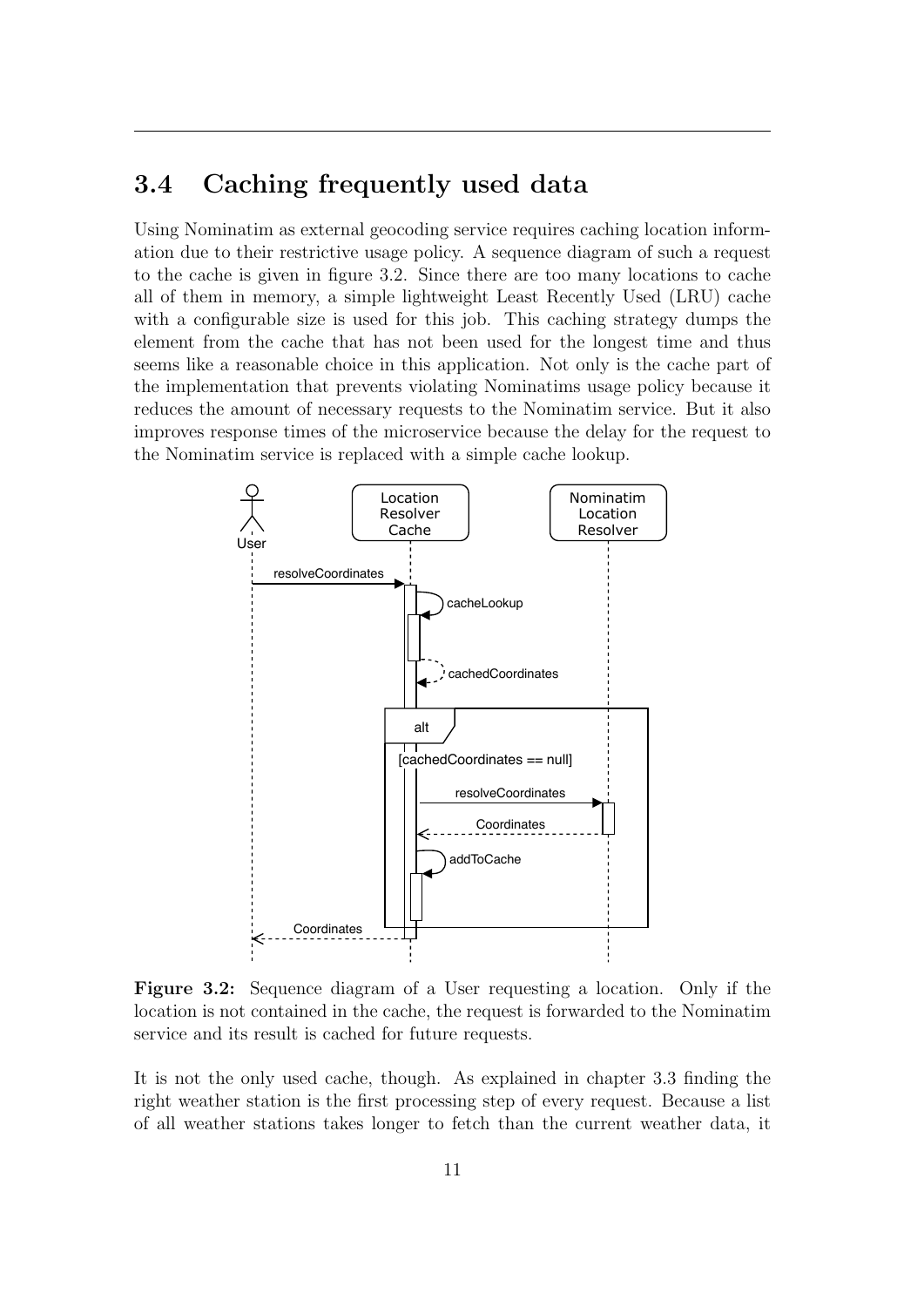only makes sense to cache it as well. Since there are only a few thousand weather stations, it is no problem to keep the whole cache in memory all the time.

The cache is initialized on demand, which is why the very first request of a weather parameter always takes a little bit longer after a restart. However, the data changes from time to time whenever a new weather station is added or one of them is closed. But it is not necessary to permanently check for the latest data. As it turns out during implementation, the time a weather station is supposedly active does not exactly match the time where it actually produces data. In fact the first available data is usually measured a few days later. Therefore, it is sufficient to refresh the weather station data once a day.

Both the cache for Nominatim and the weather stations are implemented using the proxy design pattern. It has the intend to "provide a surrogate or placeholder for another object to control access to it" [\[Gam+95\]](#page-71-3). The pattern makes use of a common interface between the actual object and a proxy object. Figure [3.3](#page-17-0) shows how we use it to cache data that is fetched from an external provider. This class diagram is just an abstracted example so it matches both our applications. The original pattern does not use the interface to depend on the underlying service but instead depends on the ServiceImpl directly. We modified this to be able to switch the ServiceImpl without having to adapt the cache implementation to the new one.

<span id="page-17-0"></span>

Figure 3.3: Class diagram of a cached service.

Now one may be wondering about caching weather data, too. In order to cache weather data one not only has to add a database to the microservice but also add a routine that ensures the data is not outdated. Since the data does not update within a fixed schedule, this requires constantly fetching the latest data and replacing the old one in some way. Depending on the actual usage of the microservice this introduces a constant load even if there is not a single request actually fetching the data. To reduce the constant load one can think about accepting outdated data up to a certain threshold, effectively trading data quality for better response times.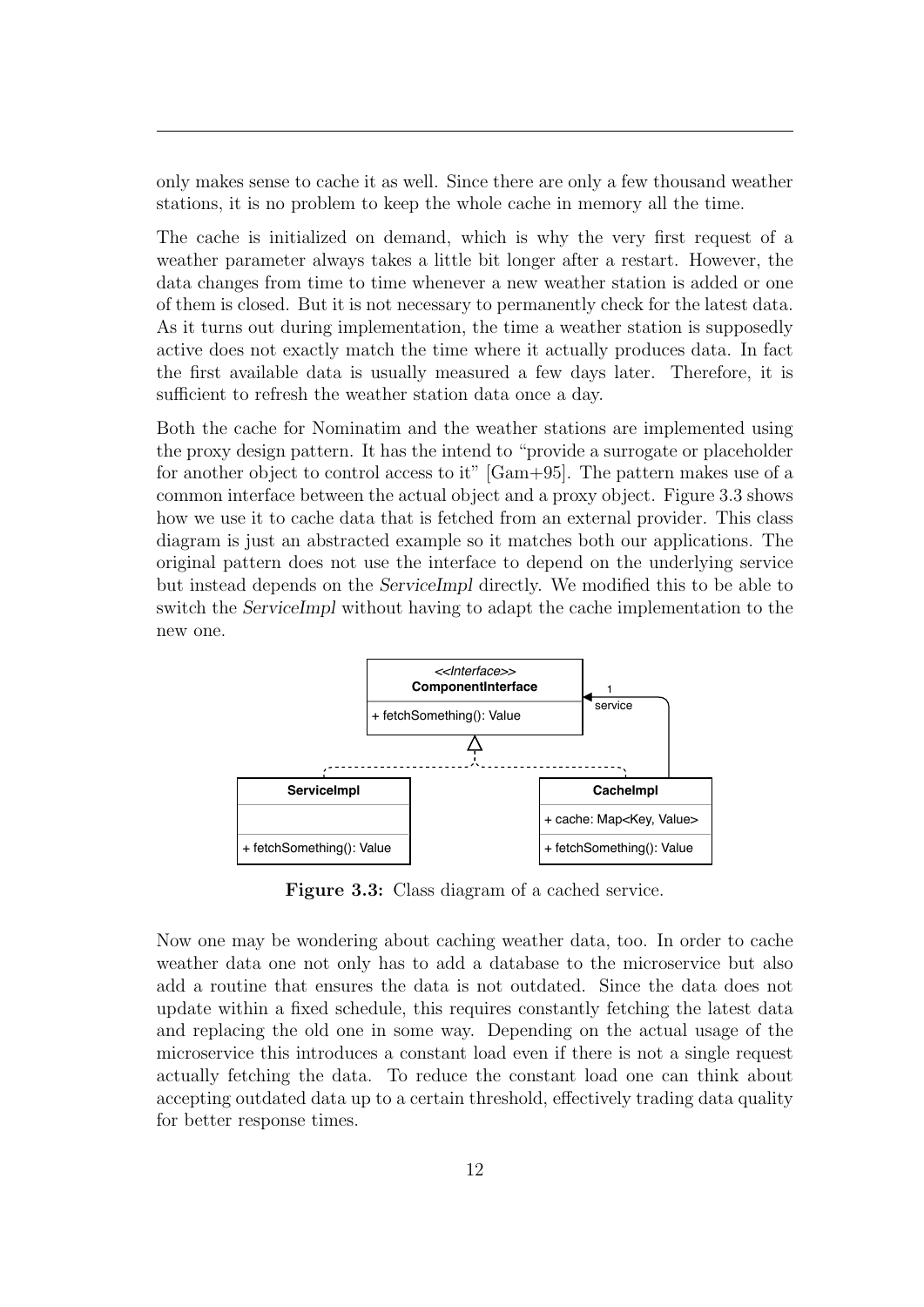As it turns out during implementation, thanks to the small file size of current and forecast weather data, requests for that data have response times of less than 200 ms even without caching applied on weather data. According to [\[Nie93\]](#page-71-4) this is fast enough for the user to only barely notice any delay at all.

So the bottom line is that, since caching data that constantly changes on an irregular basis is not trivial, and hence adds a lot of complexity to the microservice, we decided to not cache any weather data at all. The improvement in response times is not worth the introduced complexity and constant load of the microservice. Even without this optimization, response times exceed our expectations already.

### <span id="page-18-0"></span>3.5 Software components

With all technologies setup we can start thinking about the structure of the microservice. After figuring out what exactly the [DWD](#page-5-0) server side offers, we collect all components that are required to resemble and abstract all aspects of it. Please note that in this thesis we only focus on a small fraction of the provided data. The [DWD](#page-5-0) provides way more data in various formats created by many different measuring systems for different purposes. So keep in mind this is only a small piece of the whole picture.

Following observations of the data provided by the [DWD](#page-5-0) can be made:

- Forecast weather data is given in a different format and structure than all current and historical records
- All measurements are tied to a weather station. A list of all weather stations is given for forecast data as well as a separate list for each weather parameter
- From time to time weather stations are modified. For instance the measuring instrument moves, or a new measurement method is used All changes are logged in meta data files and may be important to some users
- Some of the files are compressed and the compression method varies

Adding dependencies to the resulting components leads to the component diagram displayed in figure [3.4.](#page-20-0) Additionally to all [DWD](#page-5-0) specific components, it also includes the necessary SpringController that provides the [REST](#page-5-1) [API](#page-5-7) of the new microservice as well as the LocationResolver discussed in chapter [3.3.](#page-14-0)

The SpringController is the interface between the microservice and the user. Therefore, it needs access to all components that provide it with all the different data requested by the user. This includes the WeatherStationListProvider, which is responsible for providing all weather station lists, and the MetaDataProvider.

Even though it is not specified by any requirement it seems quite important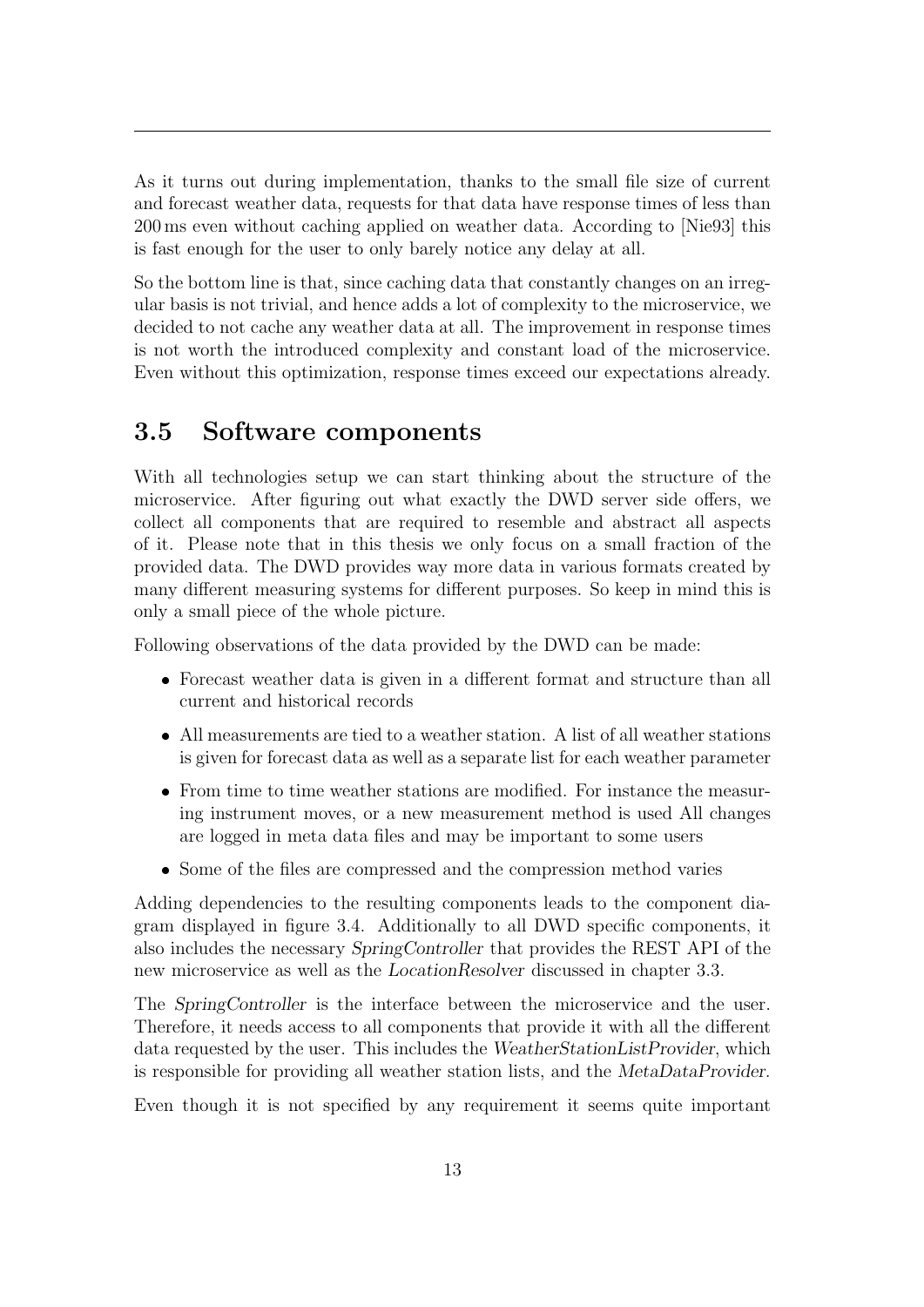to provide meta data to interested users. This kind of data may explain some unexpected surprises in the data and hopefully helps understanding the data while analyzing it. Meta data is basically just text explaining changes to the measuring process. It is distributed over multiple files. The microservice simply maps each file name to its plain text content. This way the user receives a response that perfectly resembles all available meta data of a weather station. All of this is handled by the *MetaDataProvider* component.

Of course the SpringController also needs access to the WeatherDataRequester, which is the interface to fetching, processing and concatenating the actual weather data. It hides all the complexity introduced by the variances in data and structure on the [DWD](#page-5-0) server. One can access it through a uniform interface delivering uniform data no matter what weather parameter is requested during any time span. Doing so, it seamlessly connects measured observation data with predicted forecast data.

Since this is way to much complexity to handle in a single component, the WeatherDataRequester focuses on splitting the request into multiple smaller requests that are then delegated to the ObservationDataProvider and the ForecastData-Provider, depending on the requested time span. These in turn take care about fetching the data from the right path and converting it into a usable data format.

As one can see in figure [3.4](#page-20-0) all data providing components delegate the actual fetching task to the Downloader component. This component does not just download the data provided on a given path but also handles decompressing it automatically depending on the file type. Files provided by the [DWD](#page-5-0) are sometimes not compressed at all and other times compressed using different compression methods for different files. The Downloader component simplifies all other components by encapsulating the complexity of handling all these different file types seamlessly.

In addition to that it also handles different protocols, so files can be fetched by either [HTTP,](#page-5-4) [FTP](#page-5-5) or even a local path. This enables fetching the data either from the [DWDs](#page-5-0) [HTTP](#page-5-4) server or their [FTP](#page-5-5) server, which hosts the same data but is not as responsive and reliable. Alternatively, one can test new features locally by downloading a snapshot of all necessary files and redirecting the path to the [DWD](#page-5-0) server to point to the snapshot. Spring boot offers great support for configuration files where this can be done without touching the source code of the microservice.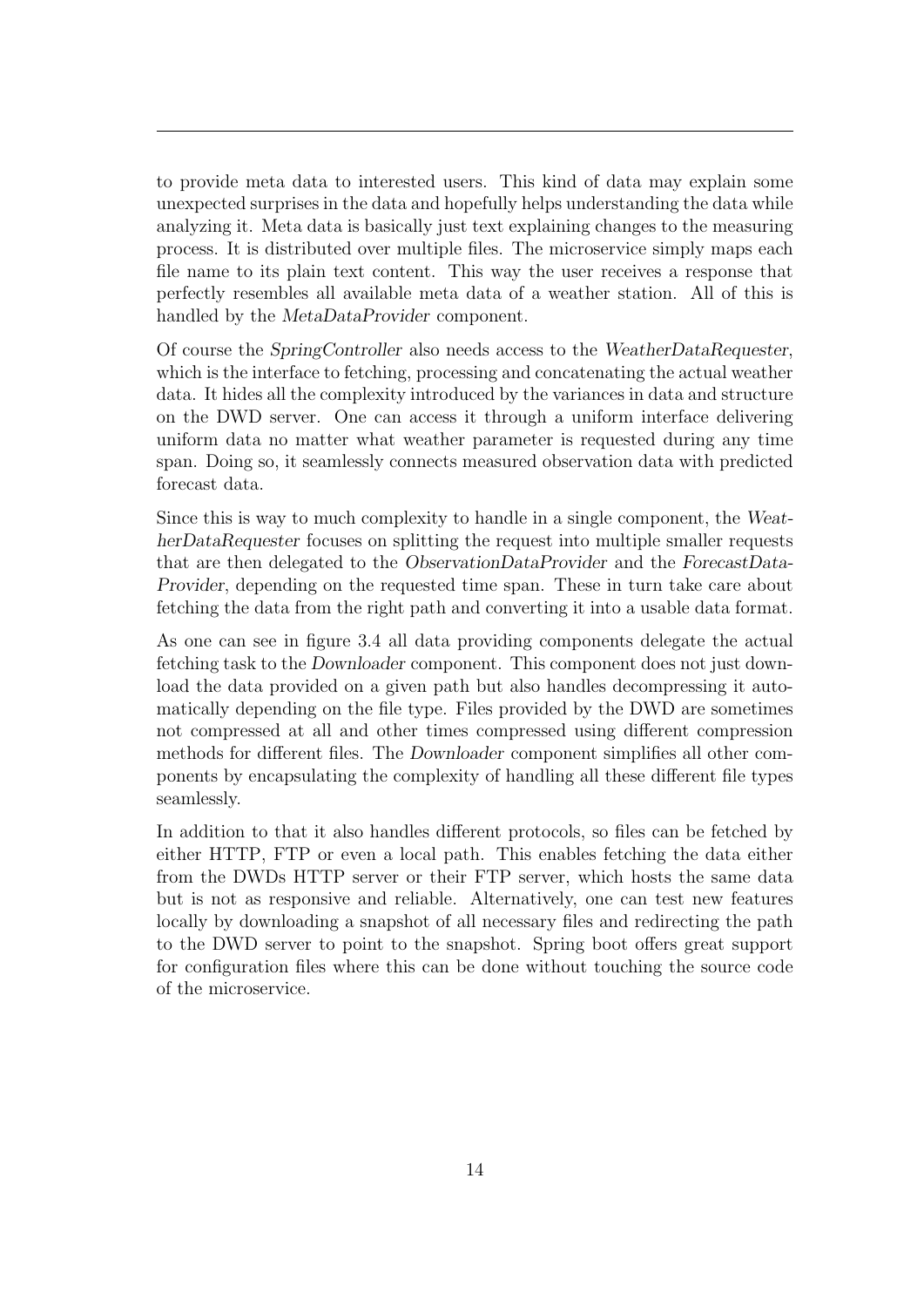<span id="page-20-0"></span>

Figure 3.4: Component diagram of the DWD adapter microservice.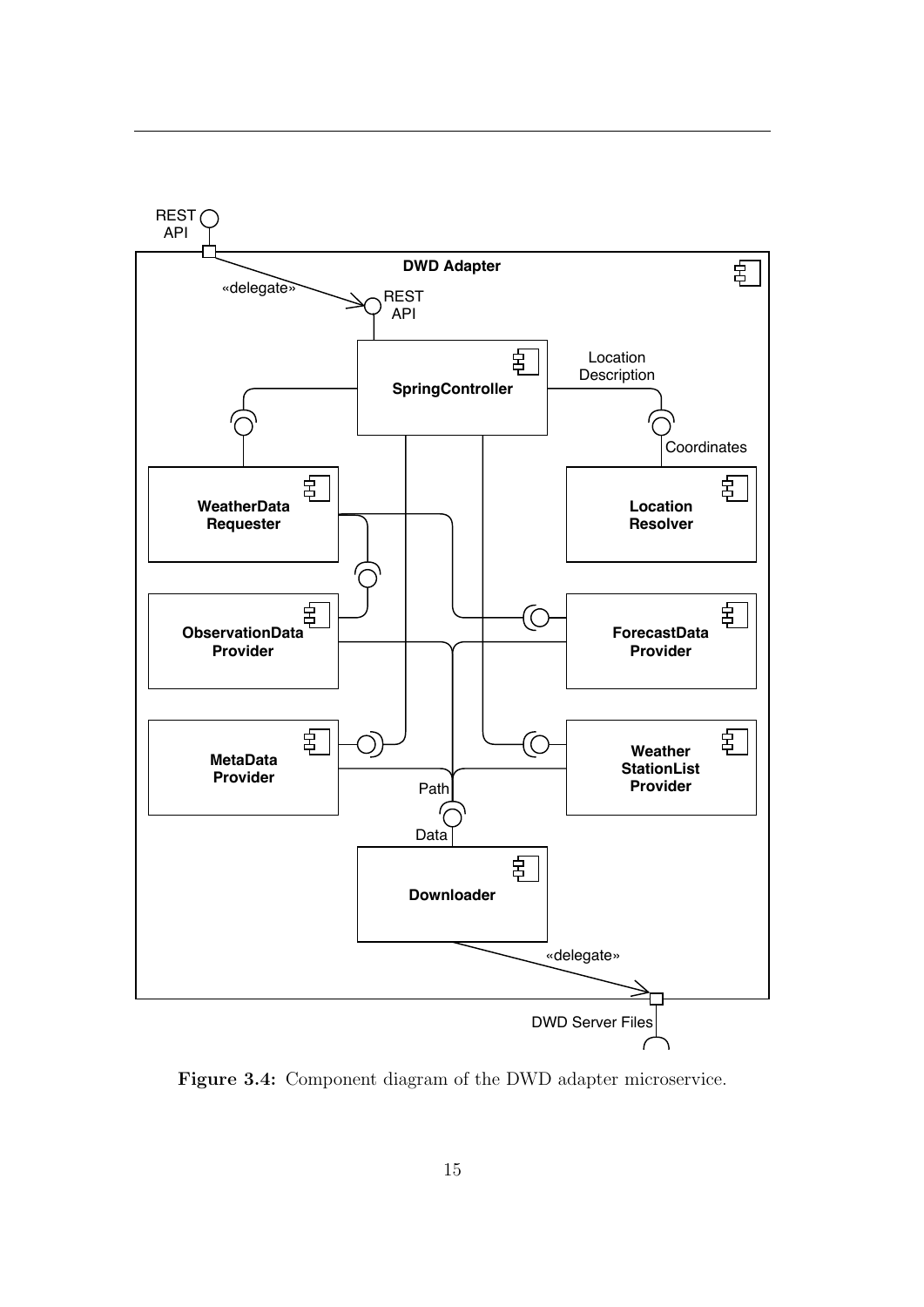# <span id="page-21-0"></span>4 Implementation

In order to fulfill all requirements defined in chapter [2](#page-9-0) there are a bunch of challenges to face. Fortunately the previous section [3.5](#page-18-0) divides the responsibility to solve them into smaller components already. This chapter presents the solution to each individual problem. At the same time this is also supposed to serve as part of the artifacts documentation. Hence, created data structures and developed algorithms are explained in such a detail that one can not just comprehend how everything works but also how it emerged from the requirements to it.

### <span id="page-21-1"></span>4.1 Finding the right files

The first problem that needs to be solved is actually not directly mentioned in the requirements specification, although none of the previously defined components could do anything without it. In order to be able to download, extract, parse and further process data one first has to find out from where to download it. Data on the [DWD](#page-5-0) server is structured in a file system alike manner. Originally files were only provided by a [FTP](#page-5-5) server, the [HTTP](#page-5-4) server was added later on, which is probably responsible for this structuring.

After getting an overlook of what data is actually provided by the [DWD,](#page-5-0) the files contained in the Climate Data Center  $(CDC)$  directory<sup>[1](#page-0-0)</sup> are exactly what we are looking for in this project. Unfortunately forecast data is not provided there but is collected in a separate forecast directory<sup>[2](#page-0-0)</sup>.

Finding the right forecast file is very simple because there is exactly one file provided for each weather station. Each file contains all available weather parameters. With observation data, however, things get a little bit more difficult. There are four dimensions in which the data is structured. First, one selects the time interval of the measurements, ten minutes, hourly, daily, monthly and so on. Next the parameter needs to be chosen. Unfortunately there is not simply one directory for each weather parameter. Instead most directories, and in con-

 $1$ [https://opendata.dwd.de/climate\\_environment/CDC/](https://opendata.dwd.de/climate_environment/CDC/)

<sup>2</sup>[https://opendata.dwd.de/weather/local\\_forecasts/](https://opendata.dwd.de/weather/local_forecasts/)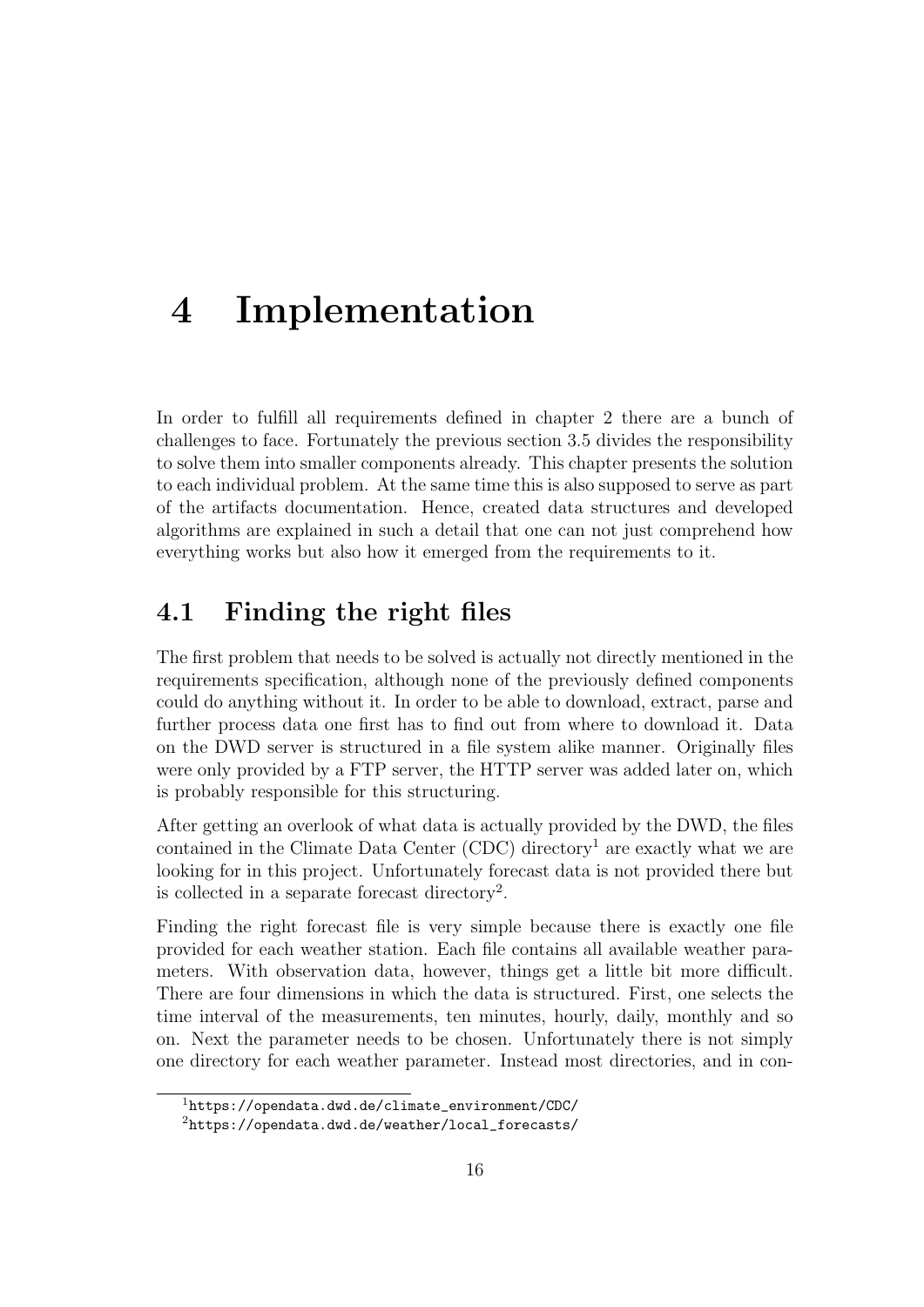sequence the actual data file, accumulate a couple of parameters together to what we call a combined parameter. At first glance this way of structuring seems reasonable but there is a catch. There are different weather parameters combined together, depending on the time interval one chose in the previous step. This randomness prevents any general approach to resolve the correct directory from working. One has to create different mappings for each combination of weather parameter and time interval.

The third decision depends on the measurement time of the data. Files are sorted into historical, recent and now time spans. Now denotes data measured today and is only available if one chose the ten minutes interval in the first step. Recent is a sliding window of the last 500 days and historical collects everything ever measured until the end of last year.

The last step is to choose the right file using the station id of the measuring weather station, since it defines the file name. At least that is how it works for now and recent files. Historical files sometimes are split into multiple smaller files. Hence, their names are extended with a start and end date of the contained data. Therefore, the filename can not be predicted solely by the station id. To find the correct file names one has to first download all names and then filter them for the ones of the required weather station.

To resemble this structure we create a DataSet for each combined parameter in ten minutes and in hourly time interval. Each DataSet contains information on how to find all files of a weather station and how to parse them. Finally, the combination of a weather parameter and each of the three time spans, historical, recent and now are mapped to the respective DataSet. This map enables us to get all required information about where to find the right files and how to parse them just by knowing the requested weather parameter and time span. We statically create and insert all DataSet objects into the map upon startup.

Alternatively, one may also resemble the structure using configuration files. All file paths and regular expressions could be defined in it, as well as a configuration for a more generic parsing approach. As a result, all available weather parameters and their mappings to the right configuration also need to be defined in a configuration file, effectively making the whole accessible data set fully configurable.

The static insertion method is definitely easier to implement and hence less errorprone, whereas a configuration file offers the flexibility to be changed later on without having to touch the code.

Table [4.1](#page-23-0) gives a list of all weather parameters that are available in the [CDC](#page-5-10) database. It ticks the box if the parameter is available in ten minutes and hourly measuring interval during historical, recent, now and forecast time span. Only if there is no hourly data available we fall back on using the ten minute data, due to our targeted hourly data output format.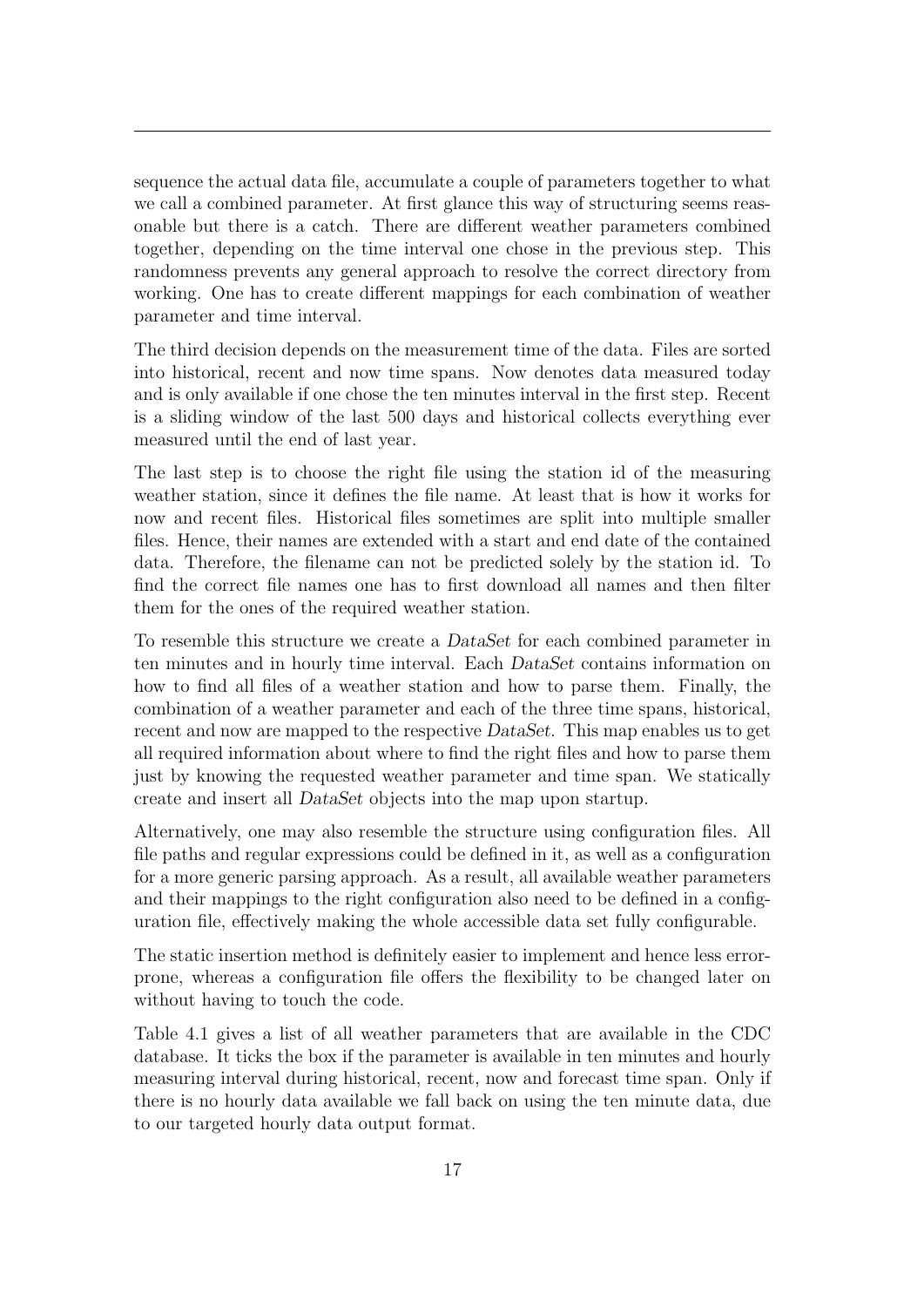For every used cell in this table one would have to define the regular expression to the respective files, a configuration for the parser of those files and a mapping, so one can find the right configuration by a weather parameter and a time span. Besides the required implementation to interpret all these configurations, one would create giant configuration files that no one would ever want to touch again. Even worse, a structural change that can not be tolerated by the whole set of configurations anymore, requires a complete rebuild of the configuration jungle. Therefore, we decide to apply the Keep It Simple Stupid [\(KISS\)](#page-5-11) principle and simply hardcode the mappings using a class hierarchy to omit code duplications. This yields a comprehensive definition of all weather parameters from table [4.1.](#page-23-0)

<span id="page-23-0"></span>

|                            | ten minutes |        |              | hourly     |        |                           |
|----------------------------|-------------|--------|--------------|------------|--------|---------------------------|
| name                       | historical  | recent | now          | historical | recent | forecast                  |
| air_pressure               |             |        | ✓            |            |        |                           |
| temperature200             |             |        | ✓            |            |        |                           |
| temperature5               |             |        | ✓            | Х          | Х      |                           |
| humidity                   |             |        | ✓            |            |        | Х                         |
| $dew$ -point               |             |        |              | Х          | X      |                           |
| precipitation_duration     |             |        | ✓            | X          | X      |                           |
| precipitation_height       |             |        |              |            | ✓      |                           |
| sunshine_duration          |             |        |              | X          | X      |                           |
| diffuse_solar_radiation    |             |        | ✓            | X          | X      | X                         |
| total_solar_radiation      |             |        |              | X          | X      |                           |
| longwave_downward_         |             |        |              | Х          | X      | Х                         |
| radiation                  |             |        |              |            |        |                           |
| wind_speed                 |             |        | J            | ✔          |        |                           |
| wind_direction             |             |        | ✓            | ✓          |        |                           |
| visibility                 | X           | X      | X            |            |        |                           |
| cloudiness                 | X           | Х      | X            |            |        |                           |
| max_temperature200         |             |        | $\checkmark$ | Х          | X      | X                         |
| min_temperature200         |             |        | ✓            | Х          | Х      | X                         |
| $\text{min\_temperature}5$ |             |        |              | X          | X      | $\boldsymbol{\mathsf{x}}$ |
| max_wind_speed             |             |        |              | X          | X      |                           |
| max_wind_                  |             |        |              | Х          | Х      | Х                         |
| speed_direction            |             |        |              |            |        |                           |

Table 4.1: Available weather parameters provided in ten minutes and hourly time interval.

- $\checkmark$ : value is used
- $\chi$ : value is not provided
- : value is provided but not used because it is available in hourly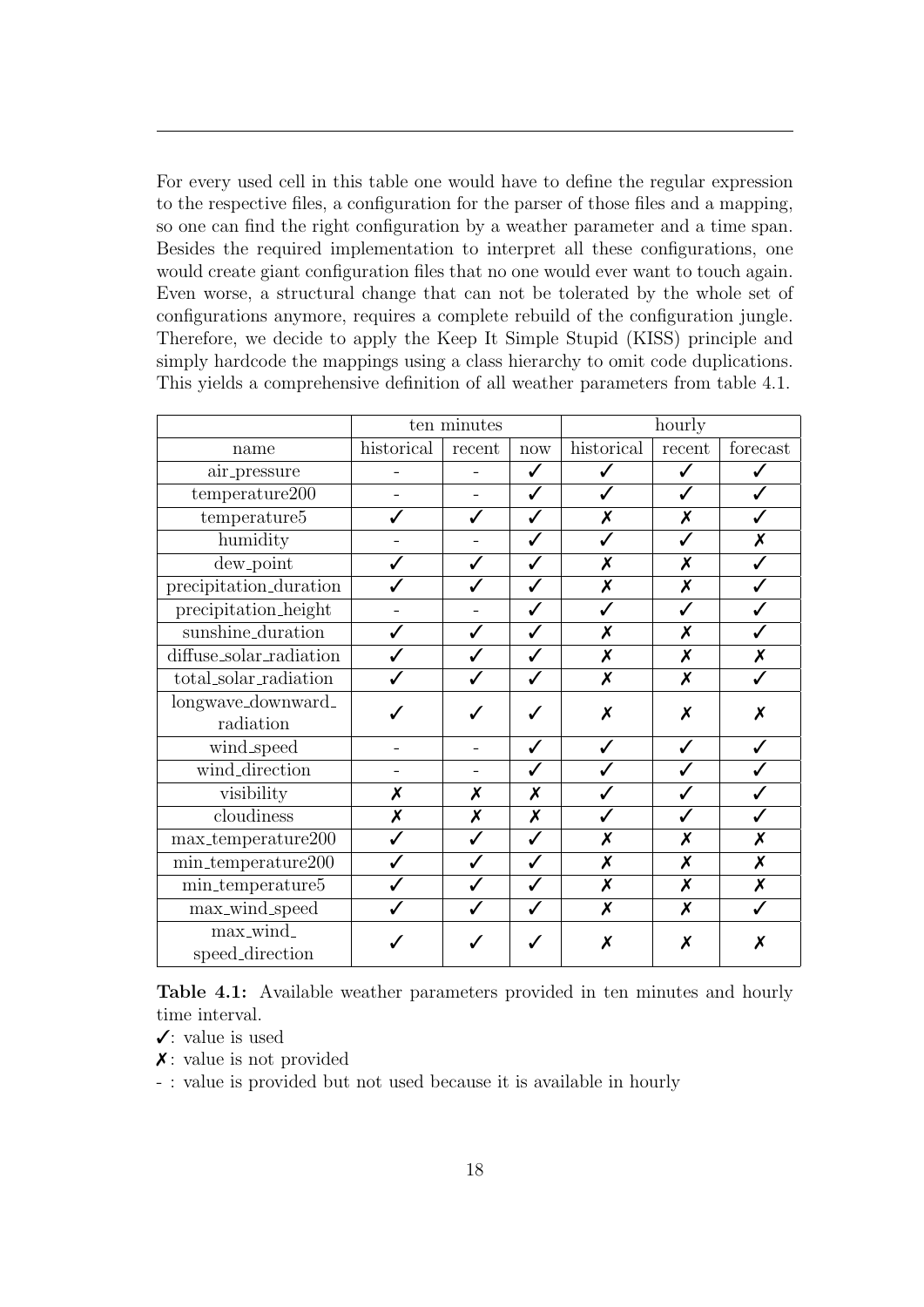### <span id="page-24-0"></span>4.2 Abstracting the weather model

As requirement F2 explains, the [DWD](#page-5-0) focuses more on human readability than on a weather model that is easy to process. They provide forecast data in a standardized file format, which contains predictions for all weather parameters. Observation data on the other hand is provided in table form, combining a few weather parameters together in one [CSV](#page-5-6) file. In order to be able to process the data it needs to be abstracted to one uniform representation of each measurement respectively each forecast prediction.

Therefore, we abstract the provided data to DataPoints. Each of these value objects represents one measurement of a weather parameter at a certain time from one weather station.

Additionally, it contains information from what time interval it was created. This is the time that is covered by one measurement. There are various time intervals used by the [DWD.](#page-5-0) The microservice primarily deals with the ten minutes, hourly and three hourly time intervals.

In order to estimate the precision of a measurement an origin field is carried as well. The [DWD](#page-5-0) uses a scale to define the quality of a measurement in their observation data. Every index on the scale represents a processing step that controls or corrects the accuracy of a measurement. This is simplified for users of the microservice, since the index generally correlates with the time section the measurement is located on the [DWD](#page-5-0) server. Remember the time sections are:

- historical: earliest record until end of last year
- recent: last 500 days until yesterday
- now: today starting at 00:00 until now
- forecast: now until approximately 240 hours in the future

Measurements become more accurate the earlier the time section ends. Since the time interval is not always constant for a parameter over several time sections, multiple ten minutes DataPoints have to be accumulated to one hourly DataPoint to match the standard hourly output of this microservice. This accumulation process is covered in more detail by chapter [4.6.](#page-39-0) The accumulated values decrease the precision, hence this needs to be noted. Together with the four time sections this results in eight possible origins that are listed in table [4.2.](#page-25-1)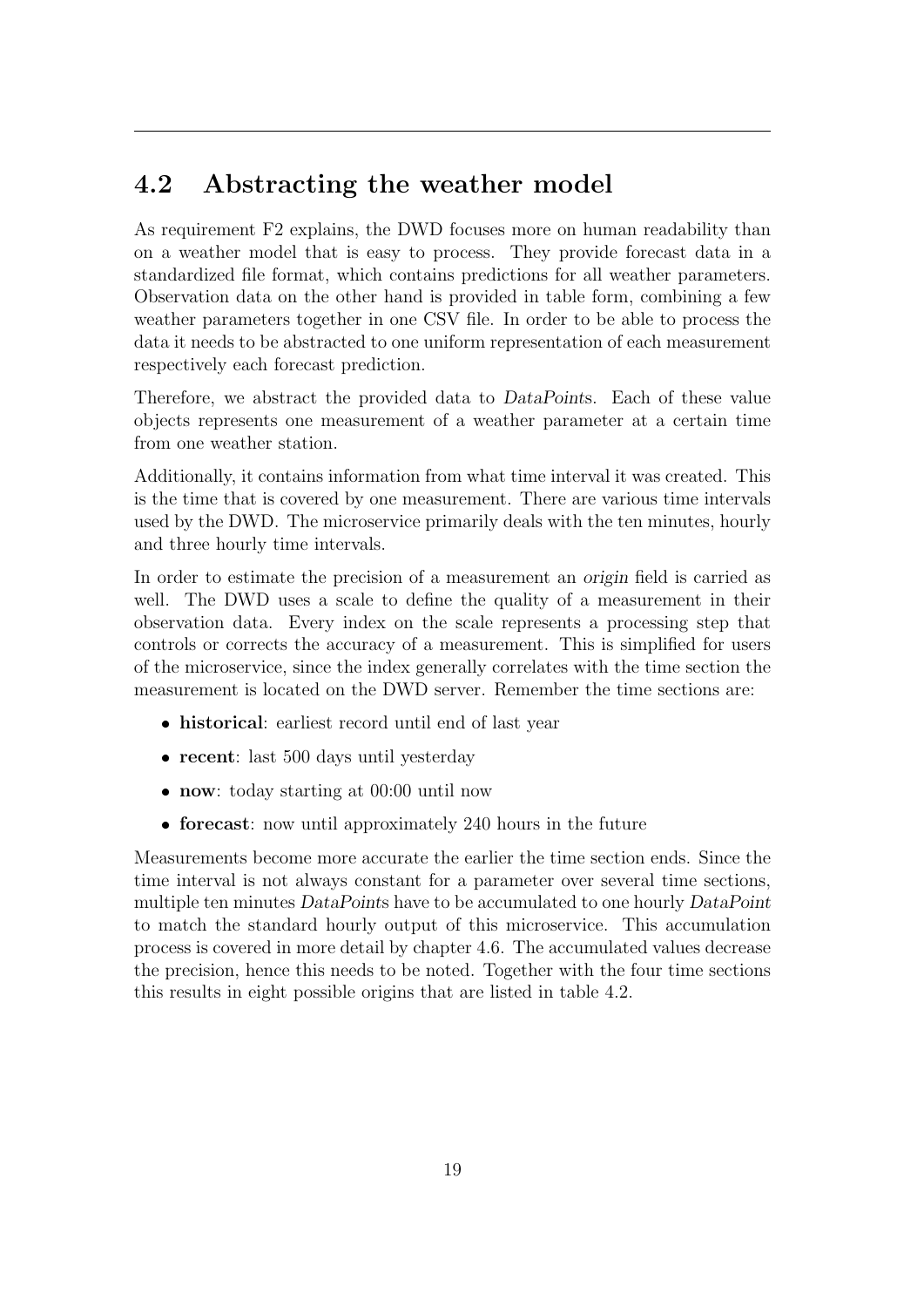<span id="page-25-1"></span>

| DataPoint origin       | Quality level                     |
|------------------------|-----------------------------------|
| <b>HISTORICAL</b>      | high                              |
| <b>RECENT</b>          | medium                            |
| <b>NOW</b>             | $\log$                            |
| <b>FORECAST</b>        | very low / prediction             |
| HISTORICAL_ACCUMULATED | accumulation of HISTORICAL values |
| RECENT_ACCUMULATED     | accumulation of RECENT values     |
| NOW_ACCUMULATED        | accumulation of NOW values        |
| FORECAST_ACCUMULATED   | accumulation of FORECAST values   |

Table 4.2: Possible *DataPoint* origins and their rough quality level.

### <span id="page-25-0"></span>4.3 Parsing [DWD](#page-5-0) data files

Data on the [DWD](#page-5-0) server is organized in files, often compressed in archive files. The data within those needs to be parsed and mapped to DataPoints, our abstracted measurement representation. One has to differentiate between forecast and observation data since they are provided in very different ways.

#### Parsing forecast data files

Every weather measurement created after the time of request on the microservice is considered a forecast. The [DWD](#page-5-0) provides multiple ways to deliver forecast data. For instance one can access textual forecasts<sup>[3](#page-0-0)</sup>. But this is not very useful for our purposes. Fortunately they also provide Model Output Statistics-MIX [\(MOSMIX\)](#page-5-12) data. This is statistically optimized point forecast data available at roughly 5[4](#page-0-0)00 locations worldwide<sup>4</sup>. Over 3000 of them within or very close to Germany.

Users of the [DWD](#page-5-0) server can choose between two sets of data. The MOSMIX S dataset is updated hourly, covers 40 parameters and summarizes the forecast of all locations in a single file. The MOSMIX L dataset is only updated four times a day, theoretically covers about 115 parameters and is split into one file for each location. Both datasets cover 240 hours of forecast data. Every update not only appends more values but also increases accuracy of values that have already been available in previous versions. The microservice has to download, unzip and parse a 38 MB file for the MOSMIX S dataset but only 16 KB for each MOSMIX L dataset. Since the expected use case is a weather request for a specific location, the response time of the microservice is significantly lower compared to using the MOSMIX L over the MOSMIX S dataset.

<sup>3</sup>[https://opendata.dwd.de/weather/text\\_forecasts/](https://opendata.dwd.de/weather/text_forecasts/)

<sup>4</sup>[https://www.dwd.de/DE/leistungen/met\\_verfahren\\_mosmix/met\\_verfahren\\_](https://www.dwd.de/DE/leistungen/met_verfahren_mosmix/met_verfahren_mosmix.html) [mosmix.html](https://www.dwd.de/DE/leistungen/met_verfahren_mosmix/met_verfahren_mosmix.html)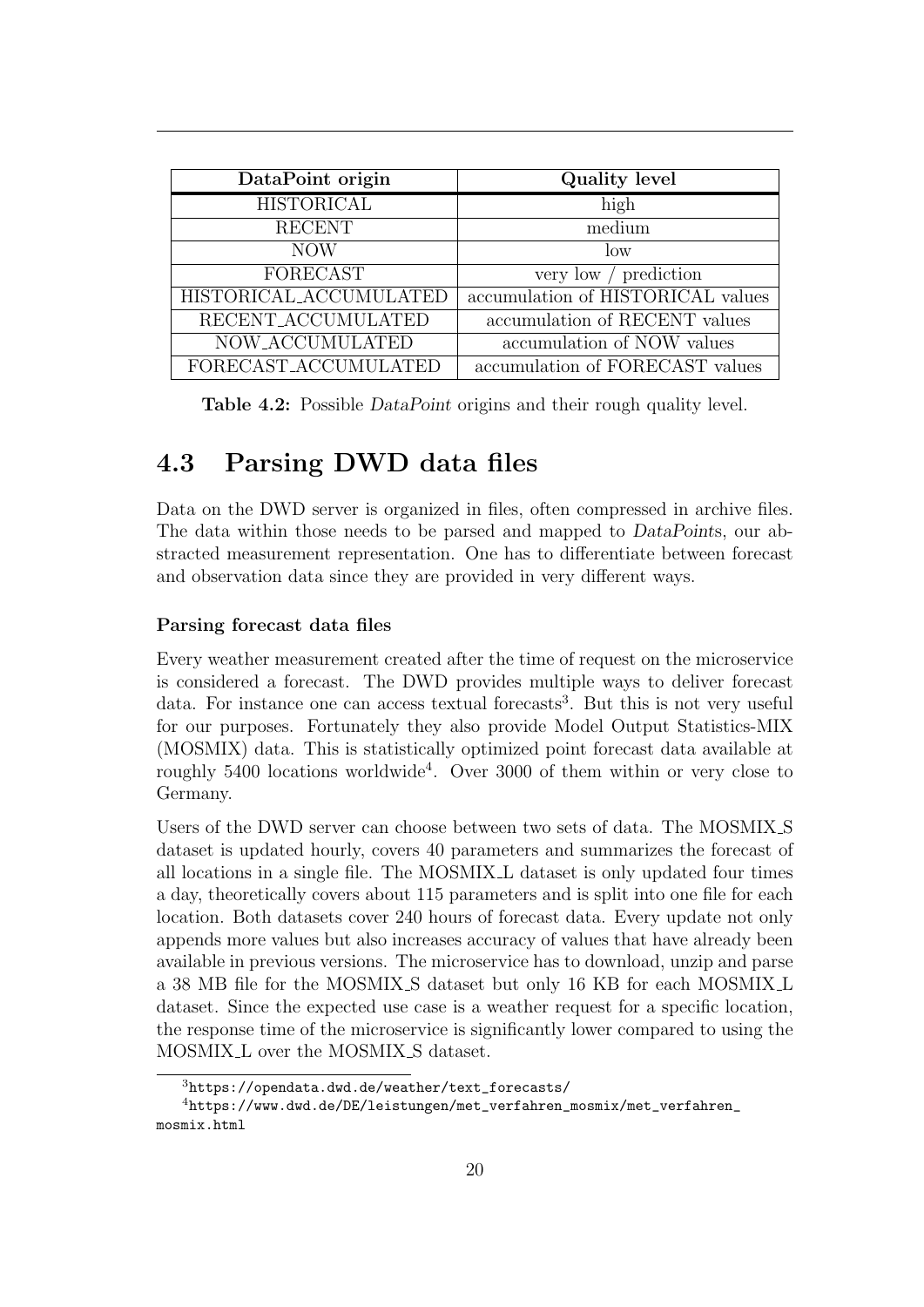A [MOSMIX](#page-5-12) file is provided in the Keyhole Markup Language [\(KML\)](#page-5-13) file format compressed with zip to a Keyhole Markup Language Zipped [\(KMZ\)](#page-5-14) file. One can parse this file format very easily with the help of an [XML](#page-5-15) parser. There are two important elements in each file.

The first one is called  $dwd: ForecastTimeSteps$ . It lists all time stamps that this file contains data for. Each time stamp is represented by an ISO 8601 [\[org04\]](#page-72-3) conform UTC time.

The second one, kml:ExtendedData, lists all parameters. Each parameter contains a list of forecast values for it. The index of each value determines the index of the time stamp it belongs to. In order to map it to DataPoints, each value is combined with its time stamp. Further information like the used abbreviations for the parameter names and the measuring unit of each parameter are located in a separate file. We assume these will not change over time and forgo relying on it. Parsing forecast data is handled by the MosmixDataParser class.

#### Parsing observation data files

Unfortunately parsing observation data is not so easy. Besides the higher complexity behind finding the correct file, which is explained in chapter [4.1,](#page-21-1) the file content doesn't follow a predefined standard. It appears to be primarily made with focus on human readability.

In general files contain a table with a header row in the first line. Columns are separated with semicolons. Rows are separated by a newline character. Each file usually combines multiple weather parameters to a combined parameter. The first three columns contain the unique id of the weather station, the time stamp of the measurement and the quality level. The remaining columns are specific to the combined parameter.

In contrast to the time stamps defined in [MOSMIX](#page-5-12) files, the ones defined in observation data files follow the short version of the ISO 8601 standard. It matches the general pattern yyyyMMddHHmm of Java's SimpleDateFormat<sup>[5](#page-0-0)</sup> class. The letter y relates to the year, M to the month, d to the day, H to the hour and  $m$  to the minute. For example November the ninth, 1989 at 5:57 pm is represented as 198911091757. If the exact minute is not required because the measurements are taken hourly -always on a full hour-, the pattern will translate to yyyyMMddHH. If it is measured on a daily basis, the hourly letters will be dropped and so on.

Parsing of these time stamp formats is required in multiple places but not both are natively supported by Java. Thus the complexity is moved into an own TimeStampParser class. This also allows the user to seamlessly choose between ISO 8601 and its short version to define time stamps in requests.

<sup>5</sup><https://docs.oracle.com/javase/8/docs/api/java/text/SimpleDateFormat.html>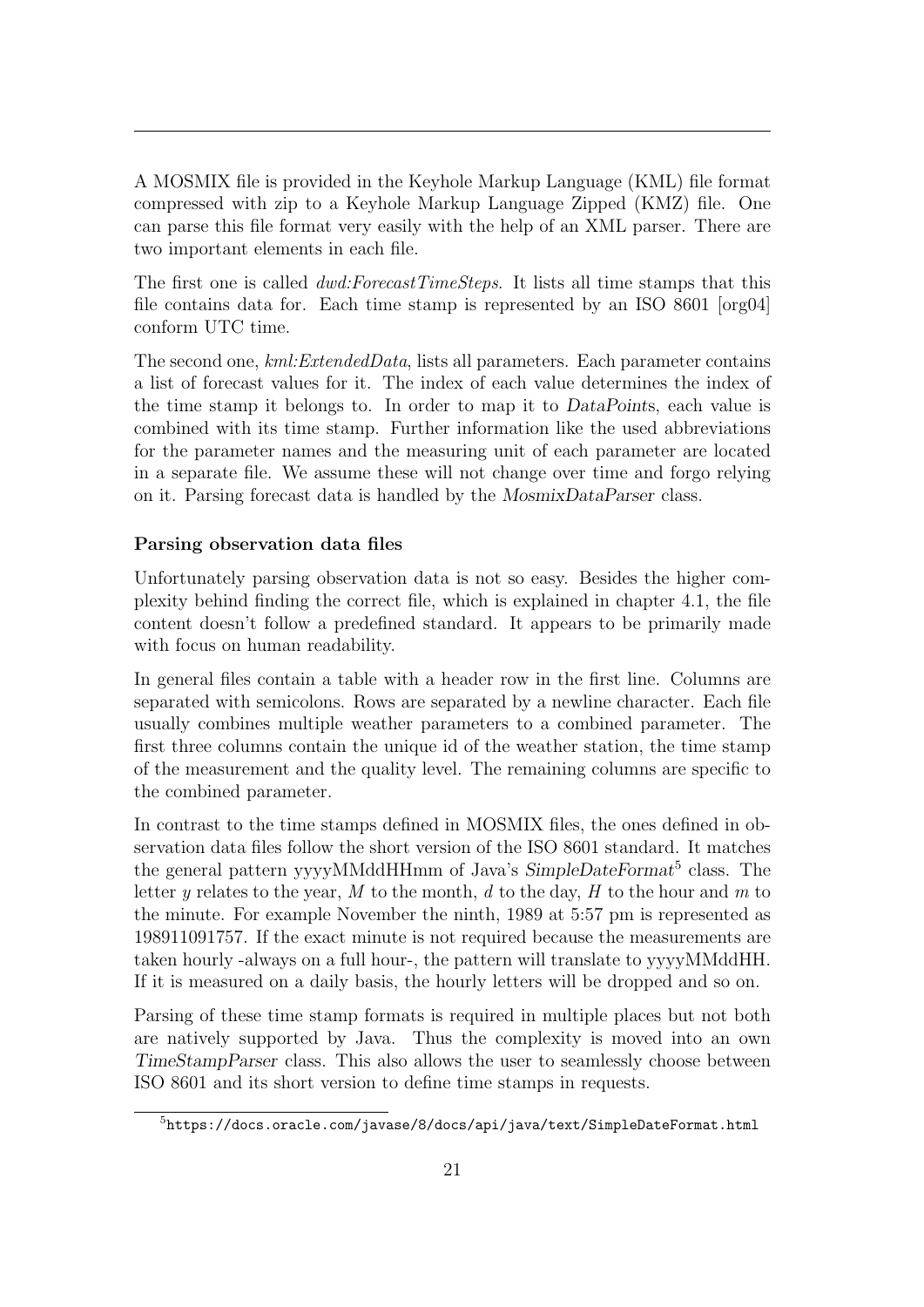Besides the different time stamp formats there are more difficulties hidden behind the table format. It took three approaches to find a parsing method that tolerates all minor differences that may occur within each file and between files of different combined parameters reliably. Since there are many different combined parameters, only parsing of a single data row should be handled separately for each combined parameter. The remaining complexity is bundled in the ObservationDataParser class. This avoids code duplication for things like exception handling and result collection.

The parser needs to be able to deal with an interruption in the table. This appears very rarely and was revealed by a lucky coincidence only. In a few files there is plain text explaining something in the middle of the table, where the parser expects another data row. Hence, the first approach for the parser crashes because the row doesn't contain as many columns as expected.

Another small detail is an additional *eor* column. It marks the end of row additionally to the newline. The problem is that it is not used for a combined parameter throughout in all files but only occurs in some files. The most intuitive way to handle this case is to extract the columns by searching for the next semicolon. With this second approach one could just skip everything after the last expected column including the 'eor' column. While this solution certainly solves the issue, it introduces quiet a bit of overhead. With this implementation, every single row needs to be iterated character by character to look out for the next semicolon, before its content can be interpreted. This applies to all other parser implementations that look for patterns, too. Since there are over a million rows in some of the files, this is not an acceptable solution.

This is one of the most important performance critical parts of the whole microservice. Therefore, the ideal solution uses the fact that the width of each column seems to be constant in every row. The third approach uses that knowledge to split the row into columns. By using the subString method of Java's String<sup>[6](#page-0-0)</sup> class all characters of each column are visited only once to copy them into a separate String and one more time to parse the value from that copy. One could eliminate the copy step with a custom implementation of subString but we don't want to trade too much code readability for performance. Tests have shown that with this improved approach the limiting factor of the microservice changed to the download speed of the file, anyway.

As the attentive reader may have noted the width of each column only seems to be constant in every row. That is until the implementation is tested on some example files just to notice that again a few files contain random shifts after hundreds of thousands of perfectly aligned rows. Therefore, approach number three is modified to support this case as well.

<sup>6</sup><https://docs.oracle.com/javase/8/docs/api/java/lang/String.html>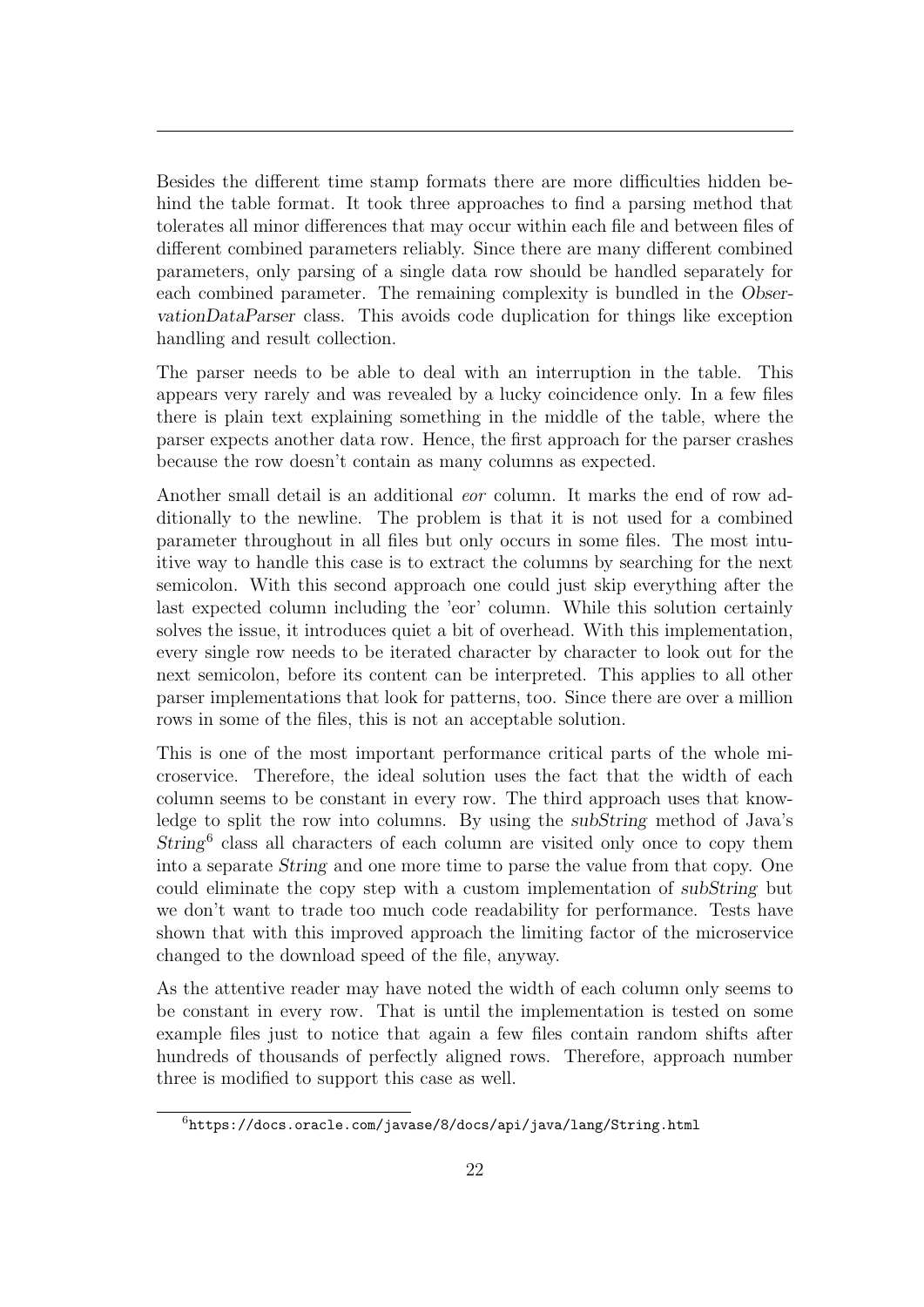In order to use the subString method one has to know the position of all semicolons. Instead of finding those positions before parsing the first row only, it also updates the positions whenever a shift is detected. This leads to the control flow shown in figure [4.1.](#page-28-0)

The only downside of approach three is that it can not tolerate inconsistencies with the 'eor' column within a file. One must assume it is used in every row if it is used in the first one. This did hold true for all tested files and should be a valid assumption because the 'eor' column is also declared in the header line whenever it is used.

<span id="page-28-0"></span>

Figure 4.1: Control flow diagram of the *ObservationDataParser* parsing an observation data file.

Once all values are parsed from a row they are stored in an intermediate value object. The next processing step transforms it to a DataPoint as section [4.6](#page-39-0) explains in more detail.

#### Parsing lists of weather stations

In addition to the weather data files, one also needs some lists of all weather stations, both forecast stations and observation stations. Section [4.5](#page-35-0) explains the usage of these lists in more detail. Fortunately the [DWD](#page-5-0) provides a file of all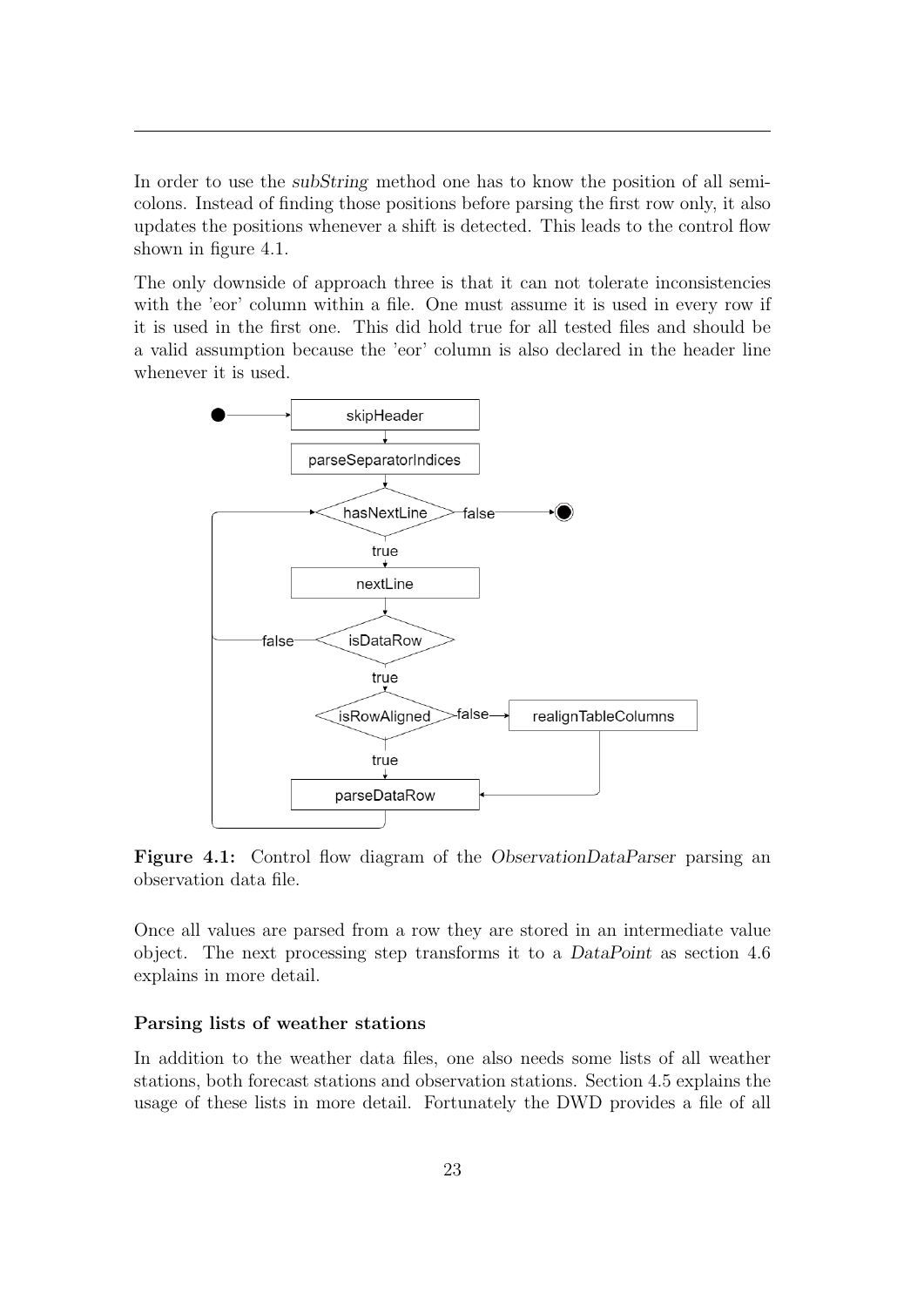[MOSMIX](#page-5-12) stations as well as a file for each combined parameter of all observation stations.

Parsing those files is very similar to parsing observation data. Each file contains a table with a header row in the first line. Columns are separated with semicolons. Rows are separated by a newline character. In contrast to parsing observation data there is no 'eor' column that randomly appears in some files. But there are interruptions in the table that both the MosmixStationParser and ObservationStationParser have to tolerate.

The provided information about each weather station is equal for [MOSMIX](#page-5-12) and observation stations except the active time that is missing for [MOSMIX](#page-5-12) weather stations. It defines the start and end date of when a weather station supposedly measured data. The observation station list contains all stations that have ever been active. The [MOSMIX](#page-5-12) station list on the other hand only contains those that are currently active. For later processing this information is supplemented.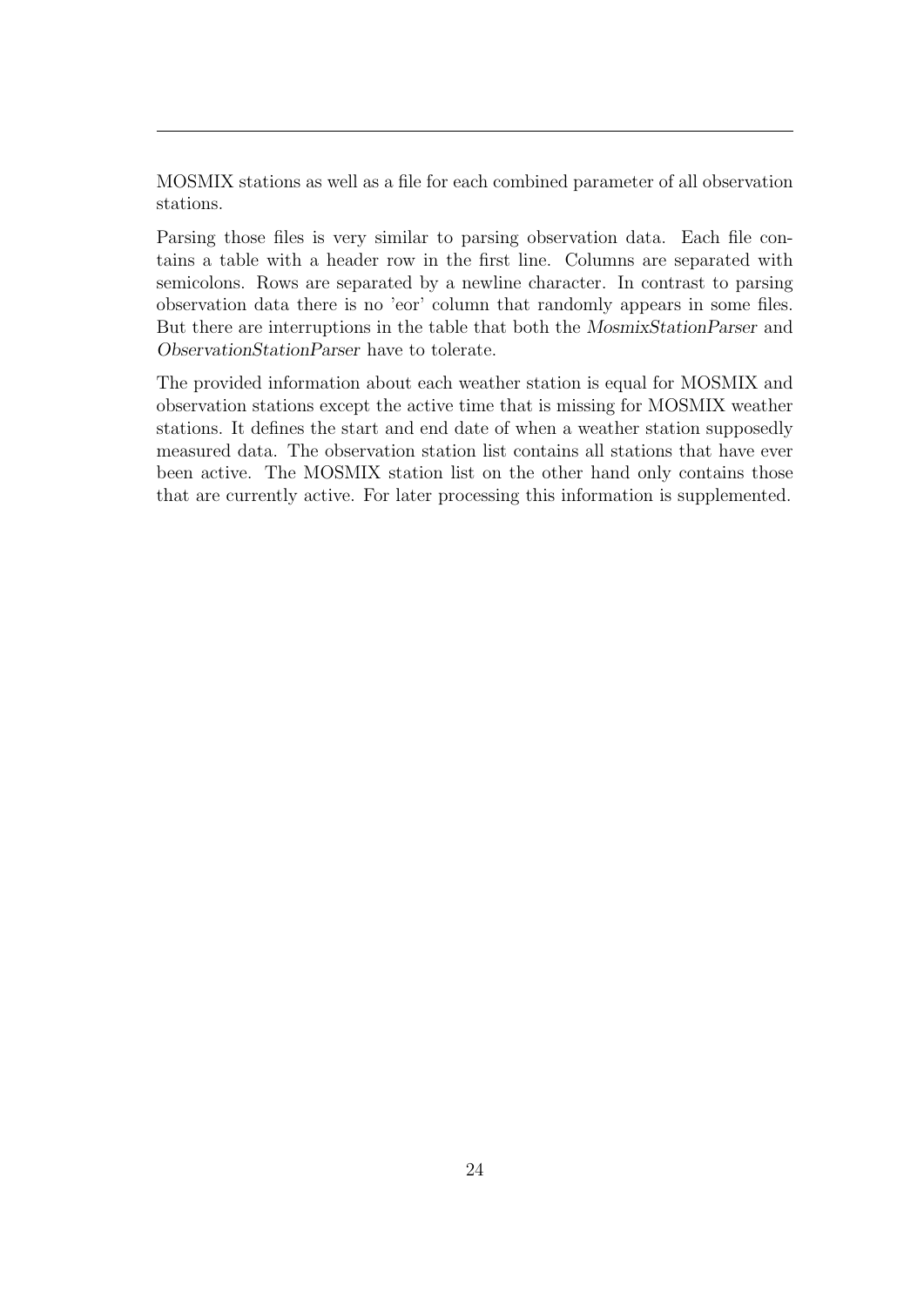### <span id="page-30-0"></span>4.4 Time data structures

The microservice needs to deal with time in various places. Internally, time is represented by an object of the  $Instant<sup>7</sup>$  $Instant<sup>7</sup>$  $Instant<sup>7</sup>$  class. In this application it is always interpreted as a UTC time time stamp.

### <span id="page-30-1"></span>4.4.1 Definition of time spans

A lot of the microservice's internal logic requires to composite two times to create a time span. A time span is defined by its start and end time. This is represented by an instance of the TimeSpan class. There are two main use cases for it. First and foremost it is part of any request for a specific set of weather data. Users define a TimeSpan to filter the queried data by its time of measurement. This can be done explicitly by specifying a start date and time and an end date and time. Alternatively, users can choose from a set of predefined TimeSpans. Table [4.3](#page-30-2) lists all PredefinedTimeSpans and their explanation.

<span id="page-30-2"></span>

| PredefinedTimeSpan | Explanation                                  |
|--------------------|----------------------------------------------|
| <b>NOW</b>         | today starting at 00:00 until now            |
| <b>RECENT</b>      | last 500 days until yesterday                |
| <b>HISTORICAL</b>  | earliest record until end of last year       |
| <b>TODAY</b>       | today between $00:00$ and $23:59$            |
| <b>TOMORROW</b>    | next day between $00:00$ and $23:59$         |
| NEXT_WEEK          | next seven days starting with tomorrow       |
| <b>FORECAST</b>    | time of all available forecast (ca. 10 days) |

Table 4.3: List of all PredefinedTimeSpans and their explanation, where now is equivalent to the time of request.

In addition to that, TimeSpans are required due to the structure of the data on the [DWD](#page-5-0) server. It is split into three folders, each one contains data for a certain timespan. Those are equivalent with the NOW, RECENT and HIS-TORICAL PredefinedTimeSpans. The microservice figures out which of these do overlap with the queried TimeSpan to decide what files are required to collect the requested data. This excludes unneeded files and therefore is part of the solution to fulfill requirement F1 defined in section [2.1.](#page-9-1)

### Methods

Besides the method overlaps that checks for an overlap between two TimeSpans, the class also offers a method covers which can be used to determine whether one TimeSpan completely covers another one. That is exactly when the start is equal

<sup>7</sup><https://docs.oracle.com/javase/8/docs/api/java/time/Instant.html>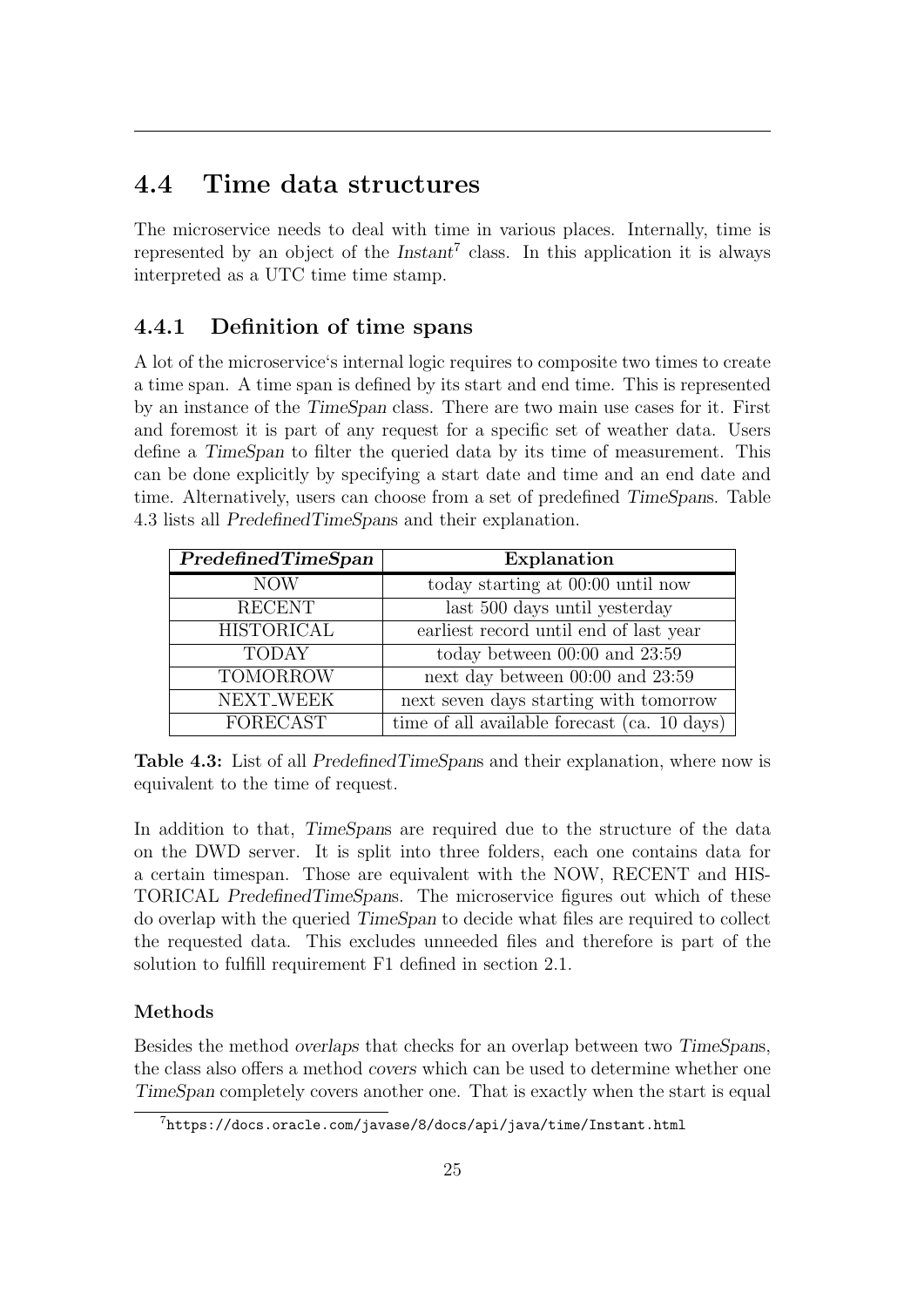or before the start of the other TimeSpan and the end is equal or after the other TimeSpan. Additionally, the includes method is implemented so one can test whether an *Instant* is between start and end of a *TimeSpan*. This is required to filter the downloaded data for measurements taken during the queried TimeSpan.

### <span id="page-31-0"></span>4.4.2 Adding gaps to time spans

While a continuous time span is ideal for the user to request data, there are use cases that need to extend the simple representation of a TimeSpan by gaps. This extension is implemented by the CuttableTimeSpan subclass. It starts out as an ordinary continuous time span but provides the functionality to cut out time spans from it in order to create gaps.

#### Use cases

Weather stations measure the data that can be queried by this microservice. But they are not a constant set of institutions that have always been there. The set of weather stations constantly changes over time. Therefore, a weather station has an active time. That is the TimeSpan starting with the date of when the weather station started measuring data and ending with the date it was closed.

The active time is an important criteria when selecting the weather station for a query. If a weather station has not been active during the requested time, it obviously would not have measured any data that could be used to answer the request. However, just because the requested time is covered by the active time span, does not mean there is any data either. There are many reasons for gaps in the measured data. For example there may have been maintenance work on the measuring instrument or even a defect on it. These random events can cause several hours or even days of missing data. This is quite common but occasionally gaps are as big as multiple years.

The goal is to minimize gaps in the response data. To achieve this, the active time needs to be represented by a CuttableTimeSpan that is not continuous but includes gaps. Whenever the application detects a gap in the data it cuts the missing TimeSpan from the active time.

In order to achieve an active time that perfectly resembles the continuity of the measured data, one would have to iterate through all measurements. Since this is too resource expensive, a TimeSpan is only cut from the active time if no data could be fetched from the station during a requested TimeSpan. This way a user never gets an empty response without a lot of extra effort for the microservice. The downside is that if the requested TimeSpan covers more than the gap, the active time is not cut and the response lacks the data during the gap. An explicit request for the data during the gap yields a cut of the active time. As a result all future requests query the missing data from an other weather station.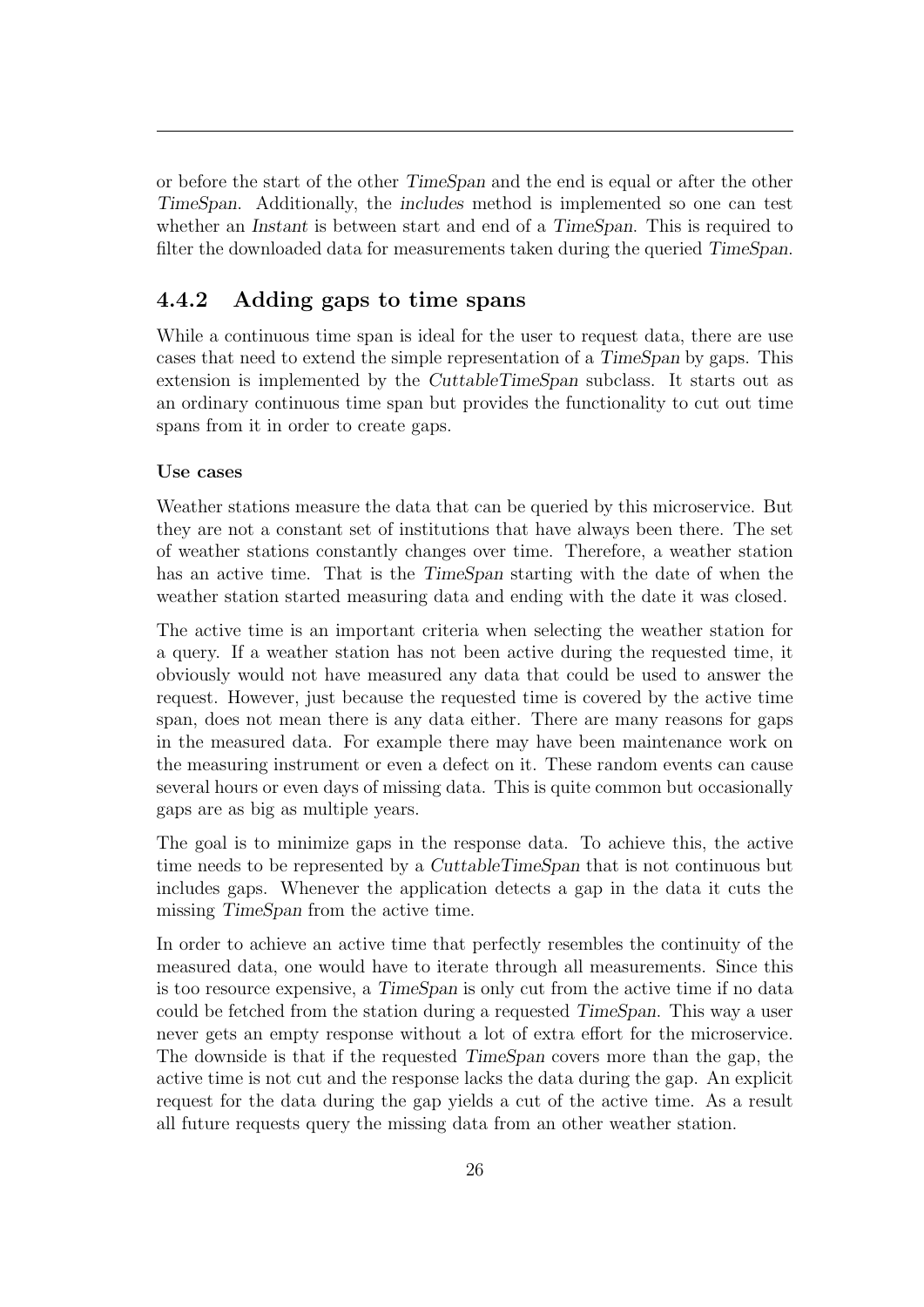CuttableTimeSpan is also used in case the active time of a single weather station does not cover the requested TimeSpan. This scenario requires data from multiple weather stations. The list of all required weather stations is created by cutting the active time of a weather station from the requested TimeSpan until it is empty. Empty means the entire CuttableTimeSpan has been cut away. Section [4.5](#page-35-0) explains the solution to this scenario in more detail.

#### Requirements

CuttableTimeSpan needs to be a specialization of TimeSpan so they can be used interchangeably. It needs to offer an additional cut method to introduce gaps and empty it. A CuttableTimeSpan starts as a TimeSpan. They should behave equal until cut is used. If the CuttableTimeSpan does not cover the TimeSpan that shall be cut out or if part of it has been cut before, it will be useful to return the TimeSpan that has actually been cut. The remaining TimeSpans should be retrievable by the getTimeSpanFragments method. An isEmpty method is required for the second use case to know whether a *CuttableTimeSpan* has been cut entirely.

#### Data structure

There are multiple ways to build a data structure that can fulfill above requirements. We decide to use a tree structure for two reasons. First, it is fairly simple to implement the non trivial cut operation on a recursive data structure. A recursive algorithm is a lot less complex and therefore less error-prone than an iterative solution. Secondly, it offers logarithmic run time in the average case of cut operations. This is better than the linear run time of most list based solutions. However, performance in this case is less important than readability because not too many cut operations on a CuttableTimeSpan are to be expected. The implementation is thread safe, since it is used by multiple threads.

The tree specifically is a binary search tree made from TimeSpanNodes. A node consists of a TimeSpan and two fields for its children beforeChild and after-Child. An inner node bridges the gap between exactly two TimeSpans. The node covering the TimeSpan before the gap is assigned to beforeChild. The node covering the TimeSpan after the gap is assigned to afterChild. The TimeSpans covered by the two child nodes must not overlap. Leaf nodes represent the actual TimeSpans that have not been cut yet. In case a TimeSpan has been cut entirely, a new empty node is inserted. It covers a TimeSpan where start and end are equal. Once created, only leaf nodes are modified to add new children.

When applying these rules, the data structure looks like demonstrated in figure [4.2.](#page-33-0) The example shows an inner node covering the two TimeSpans (A - B) and  $(C - D)$ . It has a TimeSpan of  $(A - D)$  bridging the gap between B and C.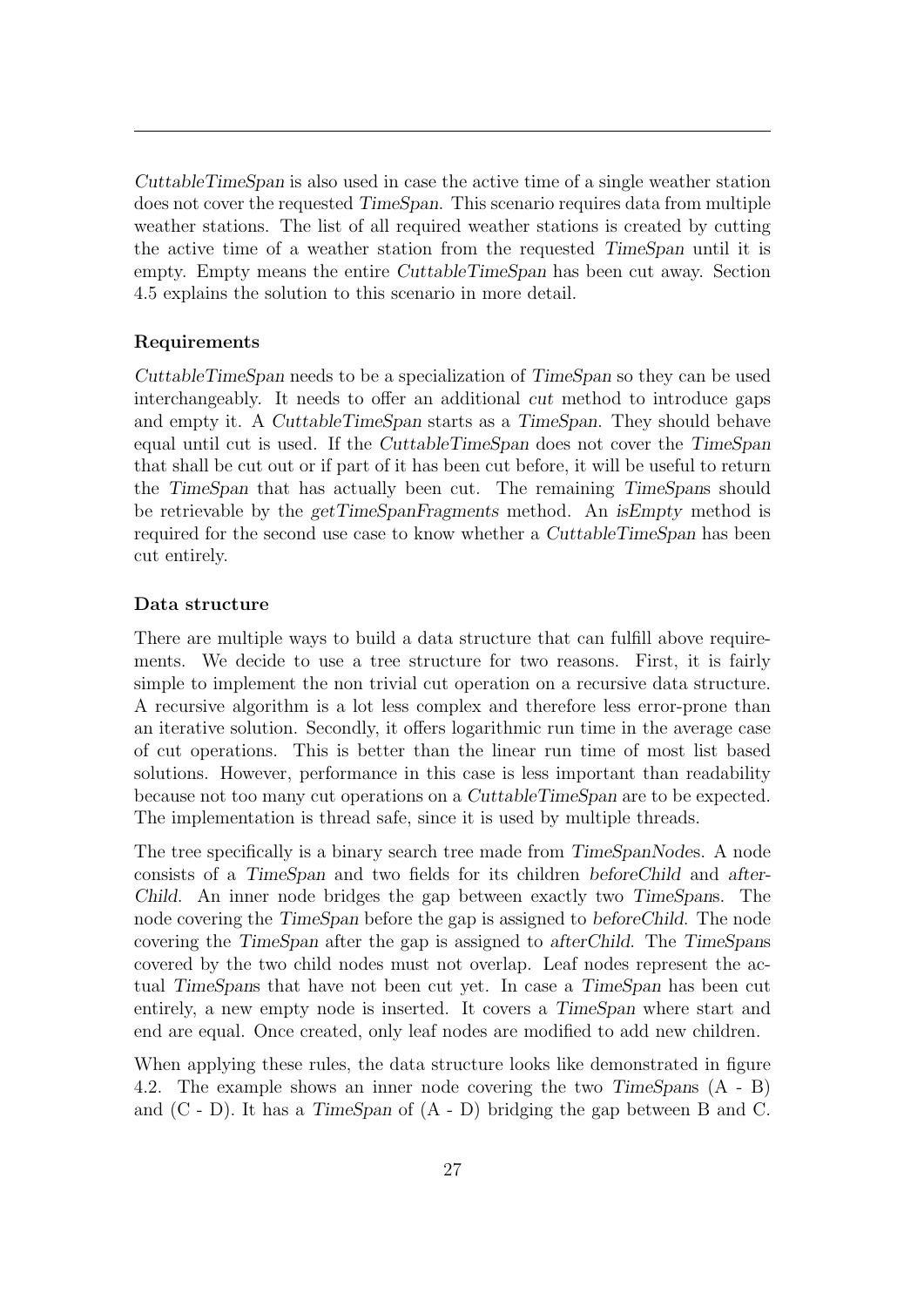<span id="page-33-0"></span>

Figure 4.2: Simple example of a CuttableTimeSpan initialized with a TimeSpan from A to D and an added gap between B and C.

Its beforeChild has a TimeSpanNode assigned whose TimeSpan is (A - B) and afterChild has a TimeSpanNode assigned covering the TimeSpan (C - D).

#### The recursive cut algorithm

Initially the root node is created with the TimeSpan of the CuttableTimeSpan.

There are four cases that can occur when cutting a TimeSpan from a leaf TimeSpan-Node:

- 1. The TimeSpan overlaps the start but does not cover the end:
	- Add an empty beforeChild
	- Add an afterChild node covering the rest of the TimeSpan
- 2. The TimeSpan overlaps the end but does not cover the start:
	- Add a beforeChild node covering the rest of TimeSpan
	- Add an empty afterChild
- 3. The TimeSpan is between start and end similar to the example shown in figure [4.2:](#page-33-0)
	- Add a beforeChild node covering the TimeSpan between start of this node and start of the TimeSpan that is cut out.
	- Add an afterChild node covering the TimeSpan between end of the TimeSpan that is cut out and end of this node.
- 4. The TimeSpan covers the entire TimeSpan of this node:
	- Add an empty beforeChild
	- Add an empty afterChild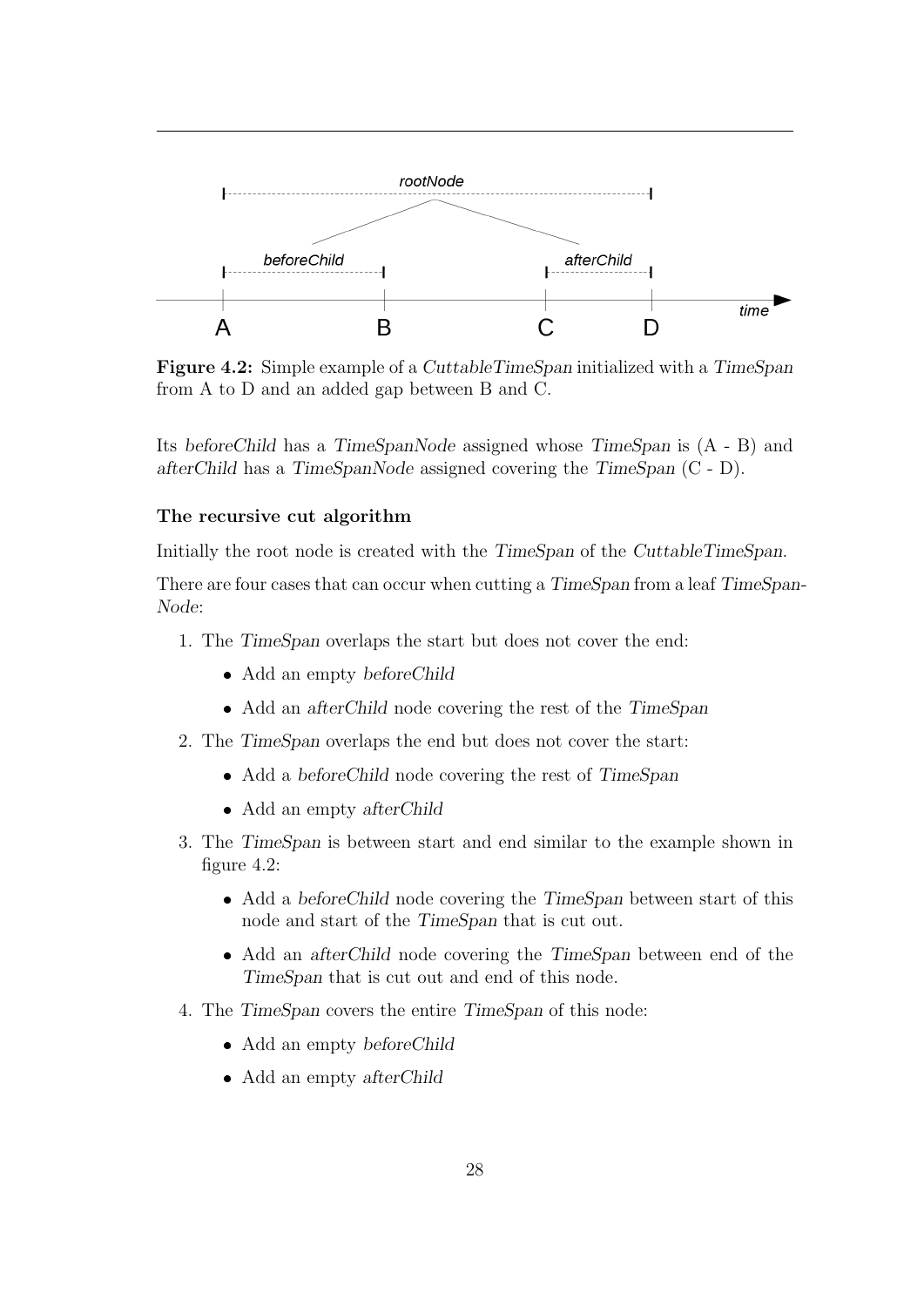Note that the TimeSpan of any TimeSpanNode is not modified ever. Inner nodes take advantage of the recursive data structure and the binary search tree property. They direct any cut method call to their children provided the TimeSpan of the child overlaps with the TimeSpan that shall be cut.

<span id="page-34-0"></span>

Figure 4.3: Example of a CuttableTimeSpan initialized with a TimeSpan from A to F that is cut in 4 steps until it is empty.

Figure [4.3](#page-34-0) displays another example CuttableTimeSpan. It is the result of four cut operations. Each cut operation is considered a step. The CuttableTimeSpan is initialized with the TimeSpan between A and F. Where A, F and all the other following literals can be any point in time. No two literals may be the exact same time and they need to be ordered according to the time beam.

The first step cuts the TimeSpan between C and D from the CuttableTimeSpan. This adds two child nodes according to case three from above. The TimeSpan is between start and end but includes neither of them. Therefore, the beforeChild of the rootNode covers the TimeSpan between A and C where C is excluded. And the afterChild of the rootNode covers the TimeSpan between D and F where D is excluded. To exclude a point in time, a nanosecond is added to the start or subtracted from the end of the TimeSpan. A nanosecond is the smallest unit of time when represented by Java's Instant class.

Step two and three target the cases one and two from above. One cuts a TimeSpan from B to any point in time between C and D. The other one cuts a TimeSpan that reaches from any point in time between C and D to E. This yields two child nodes for each step. Both times one of them is empty, the other one covers what is left from the parents TimeSpan.

The final fourth step cuts the entire TimeSpan that is covered by the rootNode.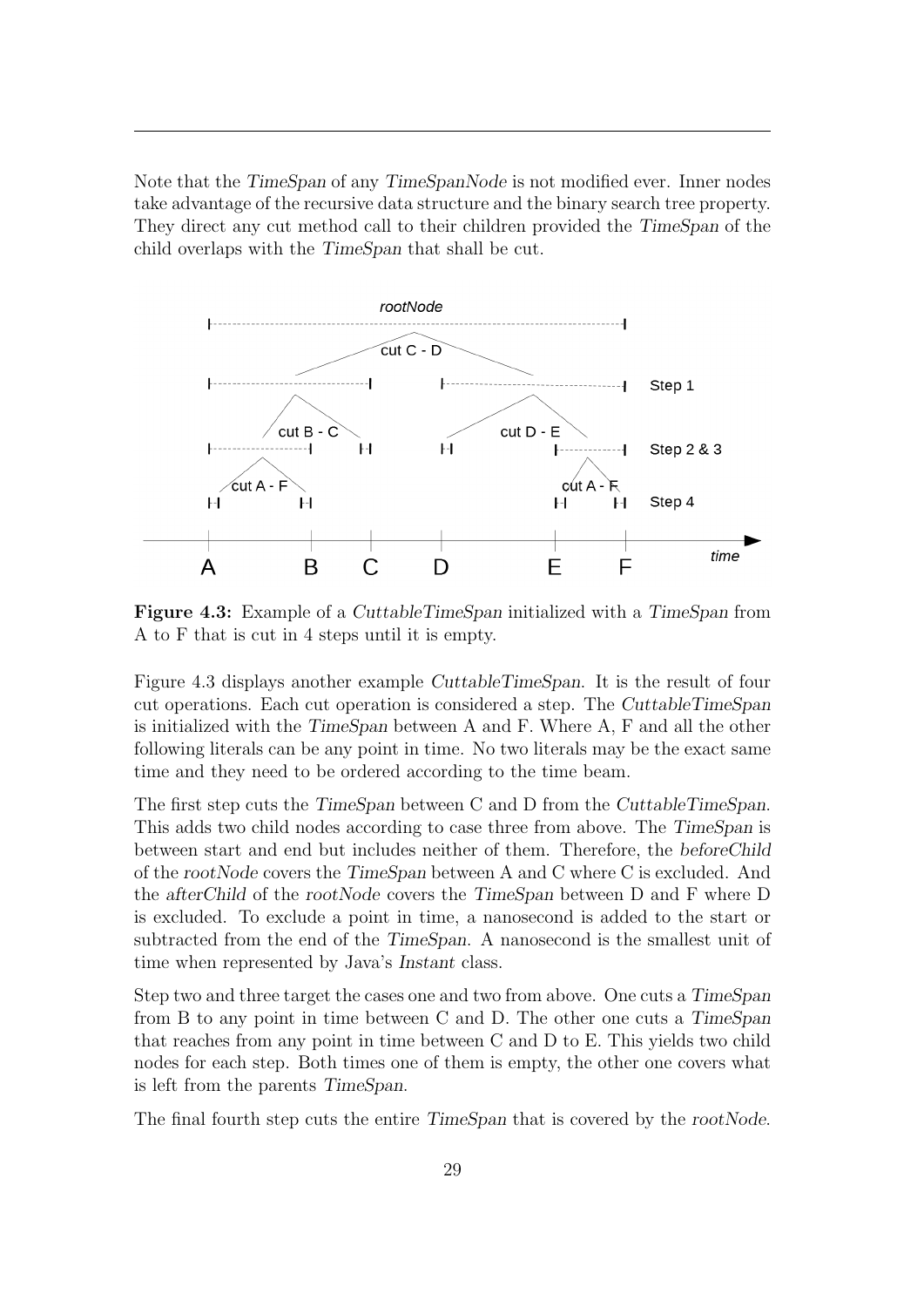According to case four from above, this adds empty TimeSpanNodes to all non empty nodes. One can create the exact same tree by cutting the remaining TimeSpans separately. Once all leaf nodes are empty, the CuttableTimeSpan is considered empty as well. Any additional cut operations on an empty Cuttable-TimeSpan have no effect and return an empty TimeSpan.

In the entire application CuttableTimeSpan is the only data structure that may be modified in parallel by multiple threads. This happens if two requests are worked on simultaneously and both rely on the same weather station. Therefore, TimeSpanNodes are implemented to be thread safe.

### <span id="page-35-0"></span>4.5 Managing weather stations

For every request one first has to find the correct weather station to fetch the data from. That is because data on the [DWD](#page-5-0) server is structured in a way that there is a separate file for each weather station. A weather station is represented by the equally named WeatherStation class. It combines all relevant information such as its unique id, name and position. As explained in section [4.4.2](#page-31-0) each WeatherStation contains an active time during which it measured data. That active time is modified to compensate gaps in the measured data.

The [DWD](#page-5-0) only provides one list of stations for forecast data and one list for each combined parameter. But because a gap in the data of one weather parameter does not automatically indicate a gap in the data of an other parameter that is part of the same combined parameter, a separate list of WeatherStations is required for every single weather parameter. Lists of WeatherStations are managed by the class WeatherStationList. It provides all necessary functionality, whereas WeatherStations are just value objects. In order to provide them as quickly as possible, all weather stations are kept in memory all the time.

#### Use cases

One use case of WeatherStationLists is finding the WeatherStation object that is referenced by a certain unique station id. This for example is used in requests for meta data of a certain weather station.

Most importantly, it is a key element when selecting the data files that contain the requested data. As explained in section [3.3](#page-14-0) a request is always linked to a location represented by coordinates. The user wants the weather data for the requested location to be as accurate as possible. Hence, the data should have been measured as close to the requested coordinate as possible. This translates to the data of the closest WeatherStation. The WeatherStationList finds the WeatherStations that will be used to fetch data from.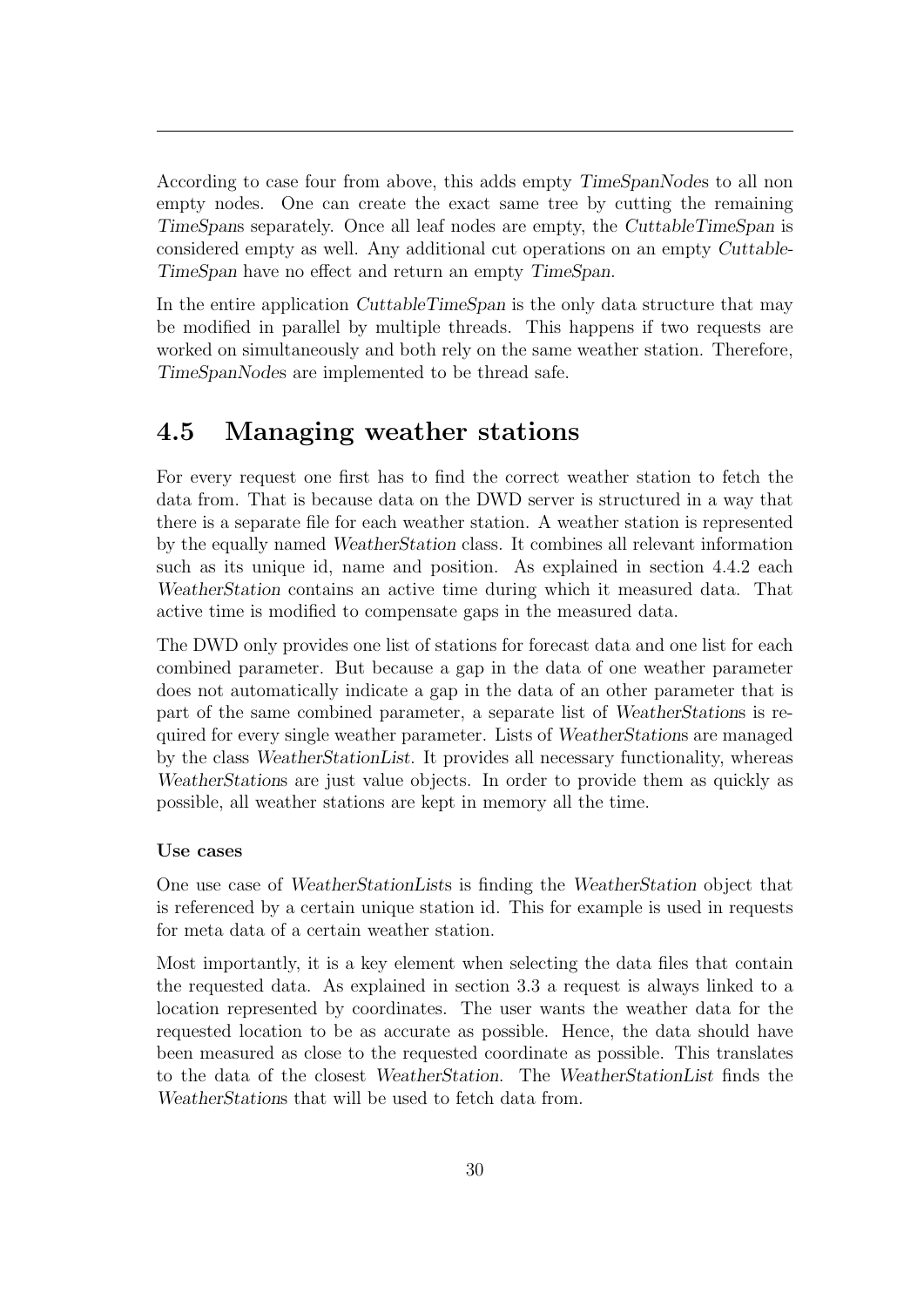#### Selecting the forecast weather station

Finding the closest WeatherStation for a request on forecast data is pretty simple. One has to compute the distance between the stations coordinates and the requested coordinates and select the one with minimum distance. This is done by the findClosestStation method. Any station that is contained in the forecast WeatherStationList should provide data suitable to the request. If it does not provide any data for the requested parameter, it is removed from the list, and the next closest station is used instead. This way a WeatherStation that does not actually measure a parameter is not even considered in future requests anymore.

Currently all this takes place on a simple list, using linear reduction to find the minimum. This can be done in one statement using Java Streams. The performance is sufficient for current needs but not optimal though. It could be improved with a pretty cumbersome solution. One could store all *WeatherStations* in a two dimensional grid. One dimension is sorted by latitude and the other one by longitude. Performing binary search over both dimensions on that grid narrows down the closest latitude and longitude in logarithmic run time. This alternative solution has two obvious downsides. It requires more memory and it is way more complex to implement.

#### Selecting observation weather stations

With a request for observation data the algorithm becomes a bit more difficult. The catch is that one can not assume that the closest WeatherStation has been active during the requested time span as it is with forecast data. WeatherStation-Lists for observation data contain any weather station that has ever measured any parameter of the combined weather parameter. Therefore, the requested TimeSpan is an additional criteria next to the requested coordinate.

Filtering for all WeatherStations that have been active during the requested TimeSpan does not work, since the requested TimeSpan may be longer than any WeatherStation has ever been active. Even if there is one, the solution would not be optimal because in the meantime there may have been a WeatherStation that is closer to the requested coordinate, and hence could provide more accurate data.

Required is an algorithm that finds all WeatherStations that are as close as possible to the requested coordinate and together cover the requested TimeSpan with their active times. At any point in time there should not be any WeatherStation that is closer to the requested coordinate than the found one. The results are collected in TimeStationAssignments. Each one assigns a WeatherStation to a list of TimeSpans during which it is supposed to provide data.

To solve this problem we come up with a three step algorithm that utilizes a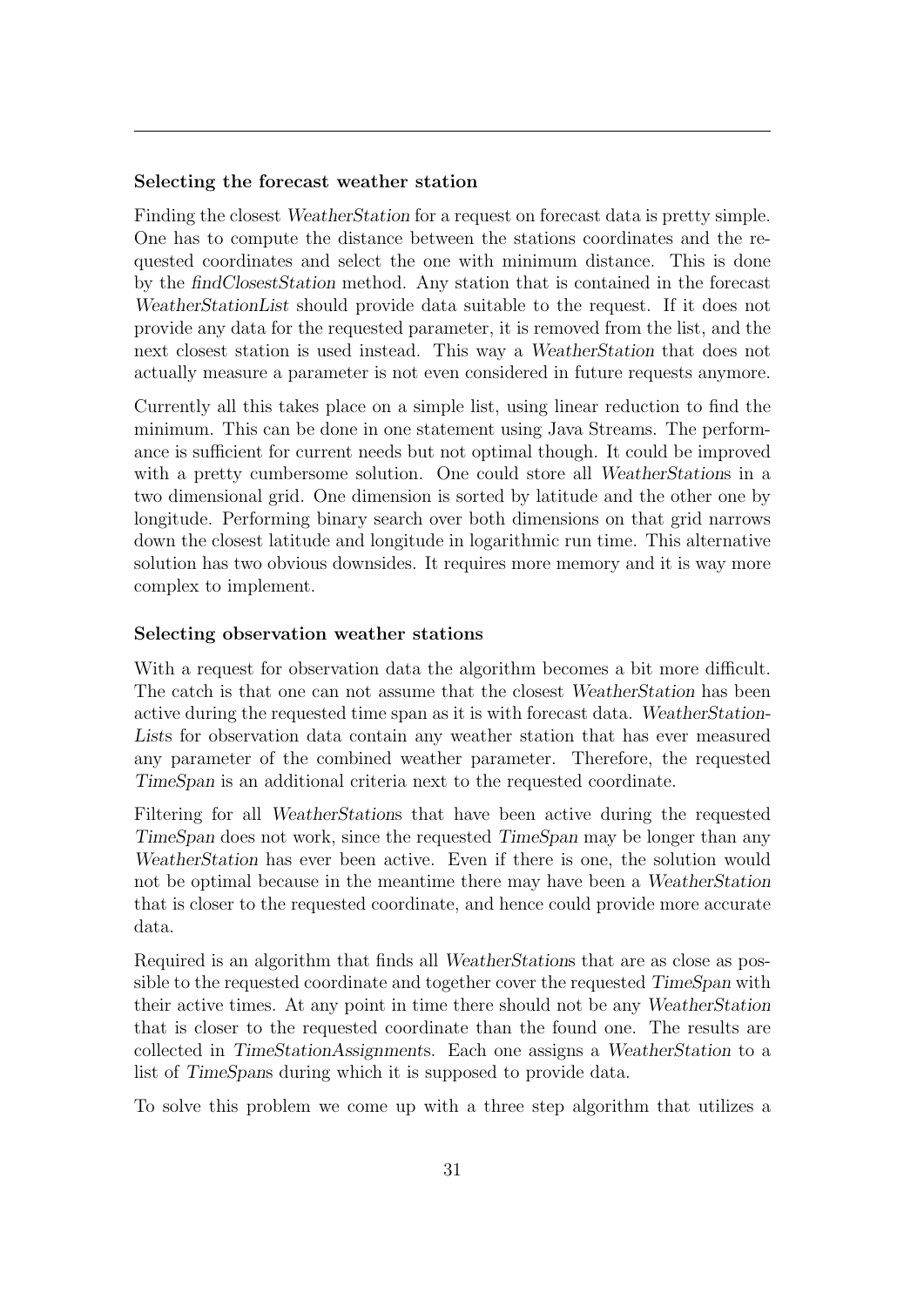CuttableTimeSpan to cover the requested TimeSpan. In order to demonstrate how it works, let us suppose we need to solve the problem for an example request, which is to fetch the temperature in Erlangen  $(49.5981187^{\circ} : 11.003645^{\circ})$  between the years of 1950 to 2000.

The first step is to sort all WeatherStations of the temperatures observation WeatherStationList by their distance to Erlangen. The result is visualized in table [4.4.](#page-37-0) One might have the idea to speed up sorting by filtering the list of stations for those who are within a certain radius. This does not work that easily because the density of stations has quickly been rising since the late 20th century. Before that, the amount of stations in the early 20th century or even late 19th century is too small to determine a radius that does not filter all stations that were active during the requested time at all. At the time of this writing there are about 650 WeatherStations, so sorting those is not too expensive yet.

<span id="page-37-0"></span>

| WeatherStation          | Distance [km] | Active time               |
|-------------------------|---------------|---------------------------|
| Erlangen-Frauenaurach   | 4.27          | 1994-11-01 - 2001-05-01   |
| Möhrendorf-Kleinseebach | 5.74          | $1986 - 11 - 01 - now$    |
| Nürnberg                | 11.20         | $1951 - 01 - 01 - now$    |
| Gräfenberg-Kasberg      | 17.47         | $2006 - 10 - 01 - now$    |
| Nürnberg-Netzstall      | 26.33         | $2005 - 03 - 01 - now$    |
| Markt Erlbach-Mosbach   | 27.13         | $2004 - 11 - 01 - now$    |
| Bamberg                 | 31.27         | $1961 - 01 - 01 - now$    |
| Bamberg (Sternwarte)    | 32.58         | $1947-01-01 - 1955-01-01$ |
| Pommelsbrunn-Mittelburg | 40.66         | $2005 - 03 - 01 - now$    |
| Roth                    | 43.06         | $2002 - 01 - 01 - now$    |
|                         |               |                           |

Table 4.4: List of all *WeatherStations* sorted ascending by distance to Erlangen.

The second step is to create a CuttableTimeSpan from the requested TimeSpan. This is easy using the constructor of the class.

The third and final step is where it gets interesting. The sorted list of all WeatherStations is iterated, starting with the closest station. Each one of them cuts its active time from the CuttableTimeSpan. We iterate the list until the Cuttable-TimeSpan is empty, which is exactly when it is covered entirely by all stations. Since an active time also is a CuttableTimeSpan, each fragment of it needs to be cut separately. Remember from section [4.4.2](#page-31-0) that the cut method returns a list of TimeSpans that were actually cut from the CuttableTimeSpan. The results are accumulated in a list.

If the active time does cut something from the CuttableTimeSpan, a new TimeStationAssignment is created from the current station and the TimeSpans that it cut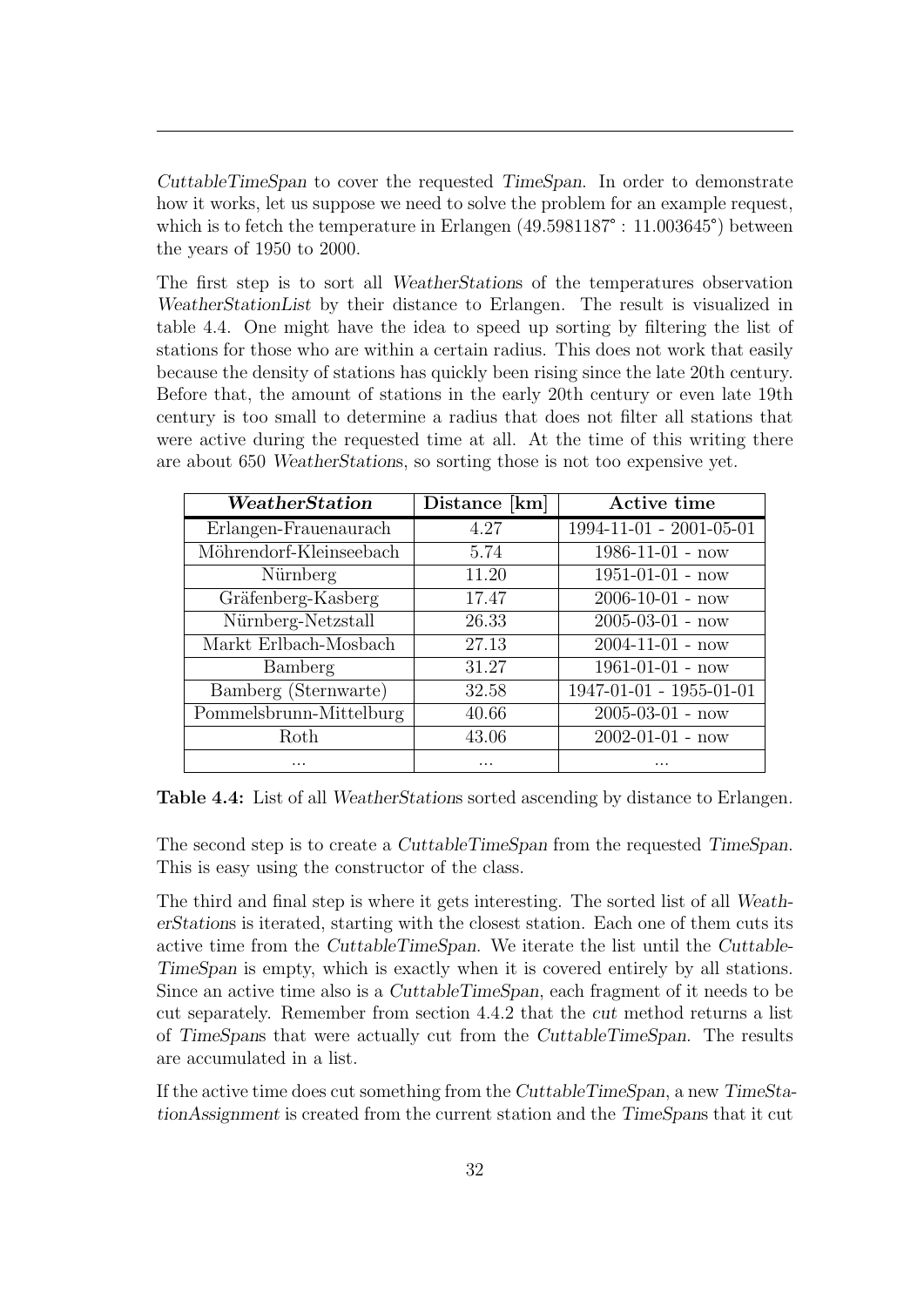away. It is then added to the resulting list of TimeStationAssignments and the next iteration can begin until either all WeatherStations are iterated or the CuttableTimeSpan is empty. The result of this final step executed on the example request is listed in table [4.5.](#page-38-0) Note that multiple TimeSpans may be assigned to a WeatherStation, even though this does not happen in the example.

<span id="page-38-0"></span>

| WeatherStation          | Assigned time spans         |  |  |
|-------------------------|-----------------------------|--|--|
| Erlangen-Frauenaurach   | $[1994-11-01 - 2000-01-01]$ |  |  |
| Möhrendorf-Kleinseebach | $[1986-11-01 - 1994-10-31]$ |  |  |
| Nürnberg                | $[1951-01-01 - 1986-10-31]$ |  |  |
| Bamberg (Sternwarte)    | $[1950-01-01 - 1950-12-31]$ |  |  |

Table 4.5: List of all TimeStationAssignments in order of creation.

This greedy algorithm guarantees to choose the closest active WeatherStation for any point in time. Moreover, it covers the entire requested TimeSpan without any gaps provided there was an active WeatherStation at that time.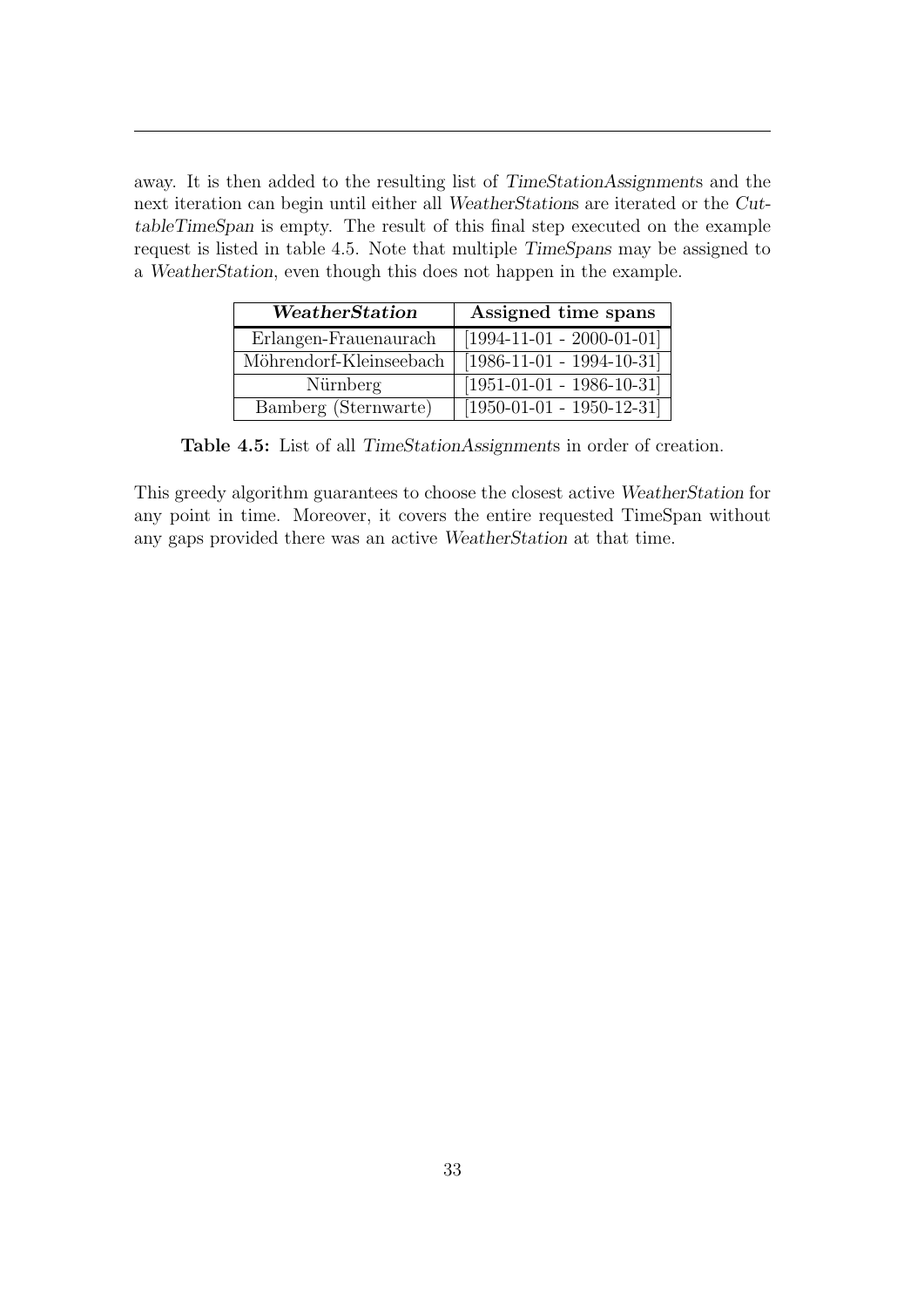### <span id="page-39-0"></span>4.6 Processing all fetched weather data

The previous chapters cover the most interesting steps on how to choose required weather stations, find the right files containing their data and parsing them.

To give a good overview of the complete data flow that is triggered by a typical request for one weather parameter, figure [4.4](#page-40-0) visualizes it using a Data Flow Diagram. One can comprehend all processing steps required to transform data files provided by the Deutscher Wetterdienst server into the [JSON](#page-5-0) response that is sent to the user.

The goal is to create a list of DataPoints for the requested parameter, one point per hour. The list must be sorted ascending by time and should not contain duplicate time stamps. As illustrated in the diagram, there are different processing steps required for forecast data and observation data. Thus, the next sections explain them separately until they are concatenated.

### Processing of forecast data

The content of forecast files, or more precise [MOSMIX](#page-5-1) files, satisfies almost all requirements already, hence only a few processing steps are required. The first two processing steps, unzipping the downloaded file and parsing it, are covered in chapter [4.3](#page-25-0) in more detail. The short version is the [MOSMIX](#page-5-1) file is provided in [KMZ](#page-5-2) file format which needs to be unzipped to the [KML](#page-5-3) format. That is a Extensible Markup Language [\(XML\)](#page-5-4) file with standardized elements, so it can be parsed using any [XML](#page-5-4) Parser. One file covers the prediction of the next 240 hours for all parameters at one [MOSMIX](#page-5-1) station. This means after parsing, one has a mapping of each parameter to 240 DataPoints.

The next step is to select the requested parameter from the map and use the DataPoints for further processing. After that, they are filtered by the requested TimeSpan. Fortunately all forecast data is sorted ascending by time and measured in an hourly or longer time interval, so there is no further processing required to achieve the desired output format.

In case the selected [MOSMIX](#page-5-1) station does not deliver any data, the application detects that and repeats everything with another station. This is illustrated by figure [6.3](#page-68-0) in appendix [A.](#page-66-0) Note though that this case should theoretically never occur, since forecast data is not measured but computed. Therefore, there is no such reason as a defect in the measuring instrument that could cause gaps or missing data. Nevertheless, the case is covered should it ever appear in the future.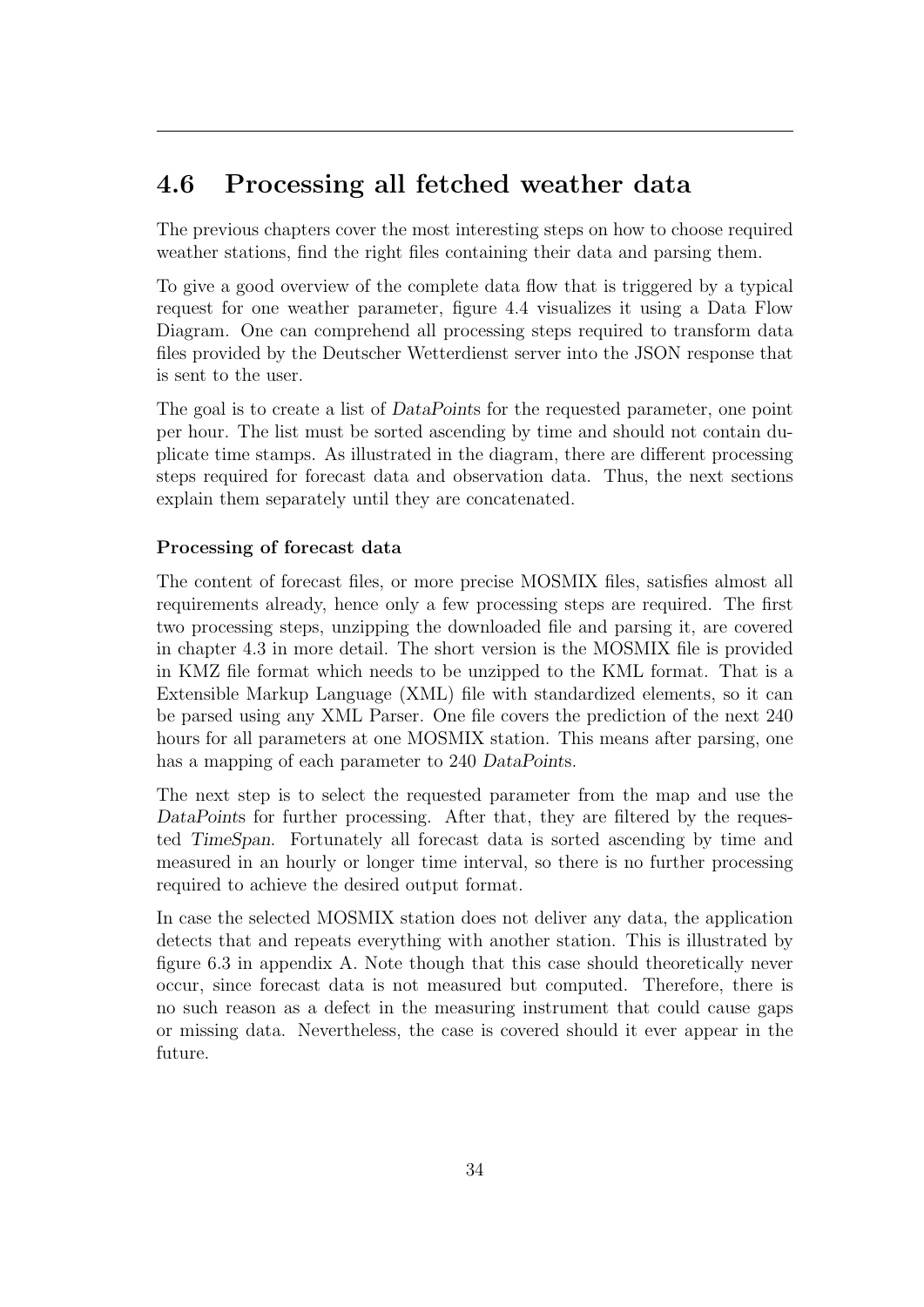<span id="page-40-0"></span>

Figure 4.4: Data Flow Diagram of the microservice processing data from the [DWD](#page-5-5) server to create the [JSON](#page-5-0) response for the user.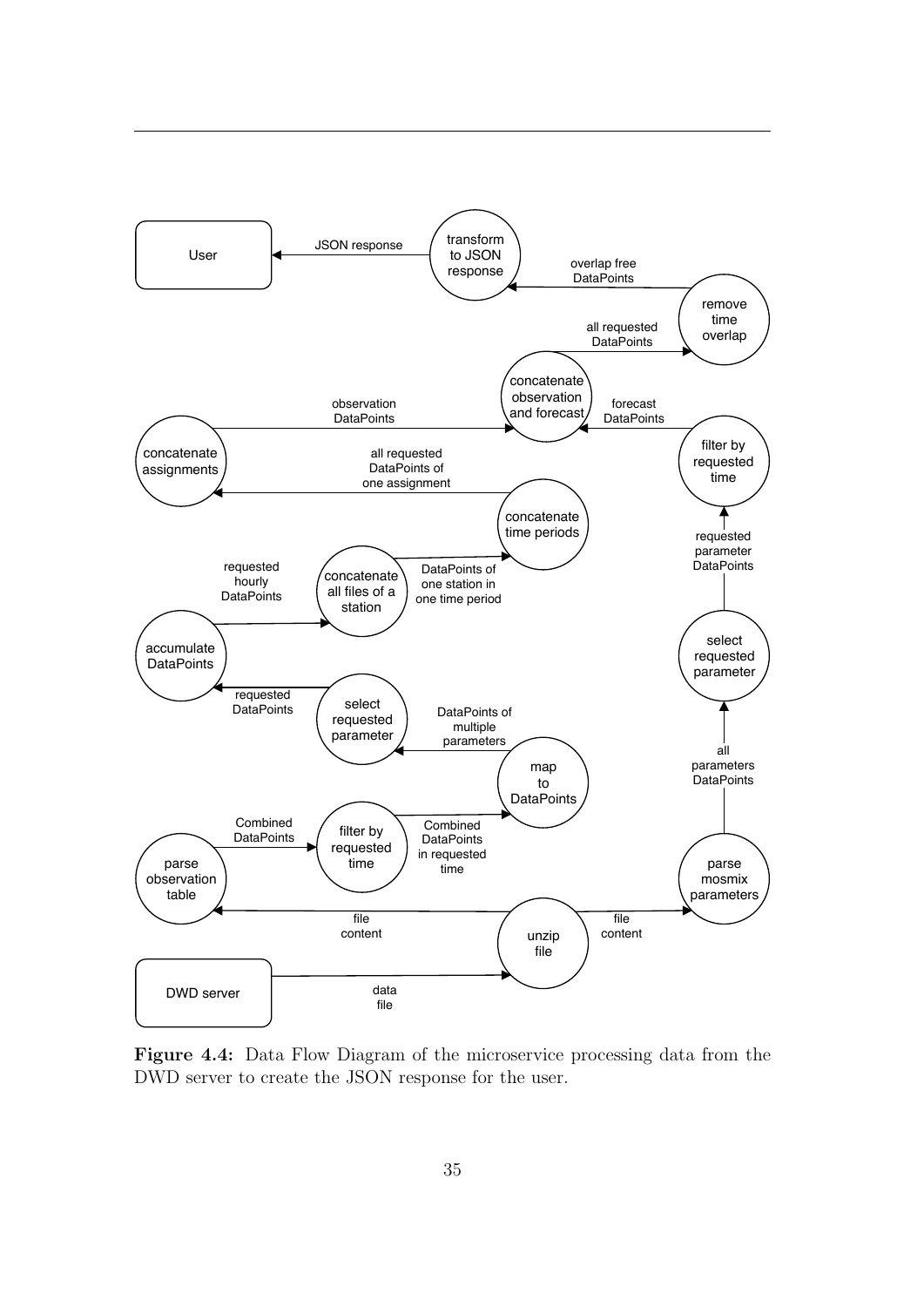### Observation data processing

Processing forecast data is pretty much straightforward. Observation data on the other hand requires significantly more processing because of the wide variety of existing observation files. It starts similarly with downloading a data file and unzipping it. This is also covered by section [4.3](#page-25-0) in more detail. In contrast to forecast, there are not all parameters contained in one file but only one combined parameter per row in the table. Remember, a combined parameter is a collection of a few parameters. A row is parsed into an intermediate CombinedDataPoint, which collects all parameters and their values at the time stamp of the row. Just like the forecast file, the table is sorted ascending already, so fortunately sorting of the CombinedDataPoints is not necessary.

To minimize the amount of processed data as quickly as possible the Combined-DataPoints are filtered by the requested TimeSpan next. This may be optimized even further if parsing of the rest of the row was skipped as soon as the parsed time stamp is not included in the requested TimeSpan. The implementation of this performance optimization messes up the simplicity of the parser too much to justify its use though. But if performance becomes a problem in the future, this is the best opportunity to gain some.

After filtering by time, the CombinedDataPoints are mapped to their DataPoints. There is one for each parameter that is included in the respective Combined-DataPoint. Only the DataPoint of the requested parameter is kept, all others are disregarded. Now having all DataPoints sorted ascending during the requested TimeSpan there is just one little detail to be fixed. And that is the time interval of the DataPoints.

#### Accumulating data

Observation data is provided in different time intervals by the [DWD.](#page-5-5) Precipitation for instance is measured and uploaded once every minute. But it is also accumulated by the [DWD](#page-5-5) to a measurement point every ten minutes and one every hour. Other parameters on the other hand are provided in a ten minute interval only and some only in an hourly interval. The goal is to deliver measurements in an hourly interval to the user. Therefore, every measurement that is not provided in an hourly or longer time interval, needs to be accumulated.

To be consistent with the [DWD](#page-5-5) we use all DataPoints measured in one hour to create the accumulated DataPoint of the next full hour. A DataPoint measured exactly on a full hour is used for the accumulated DataPoint of the respective hour. As a result all time stamps of accumulated *DataPoints* are on a full hour, just like all forecast DataPoints and all hourly measured observation DataPoints. Therefore, any measurement delivered to the user is on a full hour, no matter where it originates from.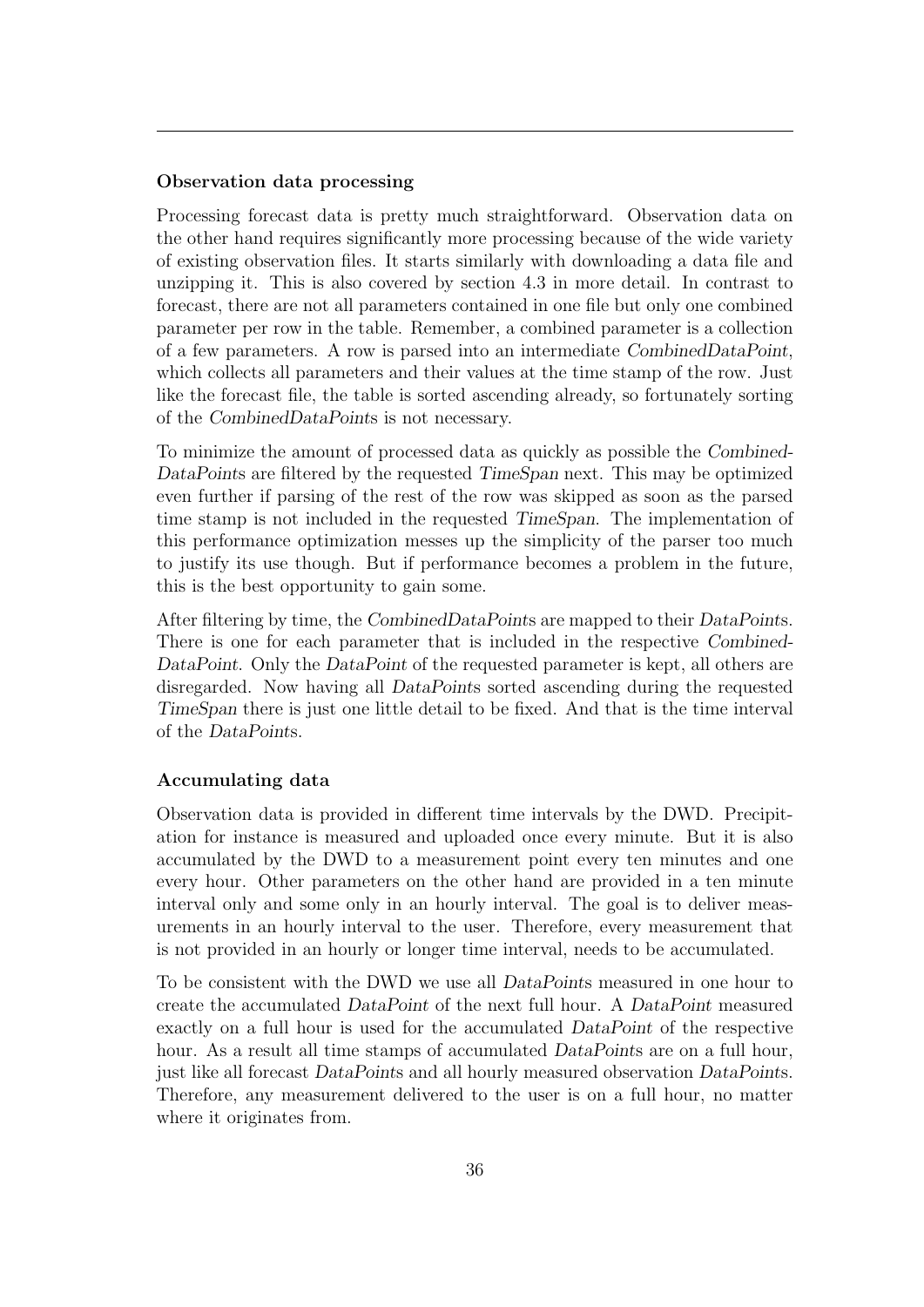A different AccumulationFunction is required depending on the parameter. The function takes all DataPoints of an hour and computes a new accumulated Data-Point from it. Our implementation supports:

- AVERAGE: used for air pressure, temperature and many more
- SUM: used for sunshine duration and precipitation height and duration
- MAX: used for maximum temperature and maximum wind speed
- MIN: used for minimum temperature

More functions can be added in the future by implementing the Accumulation-Function interface.

### Collecting all data sources

After normalizing the observation data by previous processing steps, the data of all required sources needs to be collected. First up there can be multiple files on the [DWD](#page-5-5) server for each weather station in the historical time period. They split the data by time, presumably to reduce file size. This is only done for historical data that is measured in a ten minute or shorter time interval because those usually contain the most measurements. Each file covers a different part of the weather stations active time and needs to be concatenated again. To make sure all DataPoints are sorted ascending by time, some properties of the [DWDs](#page-5-5) file structure are used. The files are sorted alphabetically. The name of each file consists of the unique id of the respective weather station as well as the start and end time of the measurements in the file. Therefore, the order of the listed files of a weather station is equivalent to the order in which the DataPoints need to be accumulated.

For each station there may also be a data file in recent and now time period in addition to the historical file. The covered time of each period is listed in chapter [4.4.1.](#page-30-0) After concatenating all DataPoints of these files with the concatenated ones from the historical files, one has all DataPoints from one station during a requested TimeSpan. Since the historical and recent time period do overlap, the DataPoints do as well. This is fixed later after another overlap is introduced. If one removes all overlaps at this point, the work will be done twice.

However, more than one station may be required to cover the entire requested TimeSpan due to the limited active time of weather stations. If a TimeSpan is requested that exceeds the active time of the closest weather station, the microservice finds the next closest weather station that can cover at least a part of the left TimeSpan. This is repeated until the whole TimeSpan is covered. The algorithm doing this, including a concrete example case, is explained in chapter [4.5.](#page-35-0) As a result it creates TimeStationAssignments. Each of them assigns a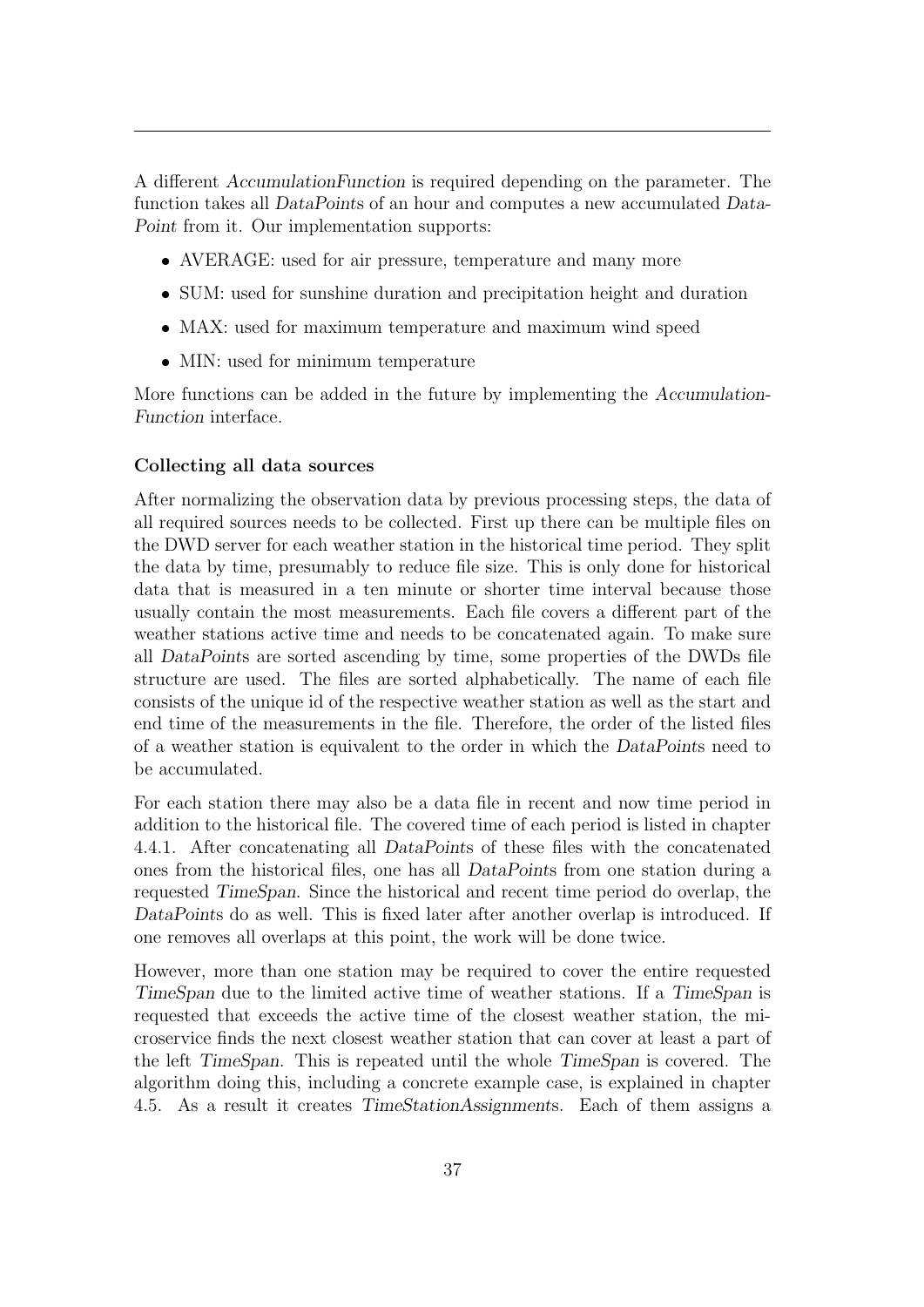TimeSpan to a WeatherStation. In the final processing step of observation data, all assignments need to be concatenated as well. In order to ensure the concatenated result is sorted correctly, the assignments are sorted by their TimeSpans. Since all assigned TimeSpans are disjoint, one can use their start time to sort them. This way all DataPoints of the assignments only need to be concatenated in the order of their assignments.

Finally, the observation DataPoints and the forecast DataPoints are concatenated, too. This introduces another overlap in the data due to the compensation that is done when fetching forecast data. To fill the gap to the latest observation data we fetch forecast data starting six hours before the time of request. At this point one has all requested DataPoints sorted ascending by time including some overlaps that will be removed in the next step.

### Removing time overlaps in data

The last processing step is to remove all overlaps in the data. Overlaps are introduced in two places. The first one is caused by the time overlap of the historical and the recent time period. Recent denotes the last 500 days until yesterday. Historical denotes everything ever measured until the end of last year. This theoretically means the longest possible distance between the last historical measurement and yesterday is one year. This implies an overlap of at least 136 days and up to 500 days if the historical data was updated yesterday. In practice though it is a few months shorter because the [DWD](#page-5-5) does not move all the data from one year into their historical data over night on the last day of the year. For instance the move of data from 2018 has been completed around March 2019.

The second overlap is introduced between data from the now time period and the forecast. Now data is measured at the day of the request. It is not updated every time there is a new measurement but only every couple of hours. Forecast data is updated in a similar way and therefore usually contains the data that is missing between the last measurement in now and the actual time of the request. If it may be required we fetch all available data from the forecast file. This does not just close the gap but also leads to a possible overlap of a few hours.

Time overlaps contradict the goal to have no duplicate data. Since all DataPoints are basically sorted ascending, one can use this property to remove all overlaps very easily. No duplicates and an ascending order mean that every valid Data-Point has a time stamp that is after the time stamp of the last valid DataPoint. One can assume the first one is valid. Therefore every following DataPoint, that does not meet the condition, is disregarded.

After this final processing step the DataPoints are transformed to a [JSON](#page-5-0) response, which is easy to parse for the user. This is explained in section [4.7.](#page-46-0)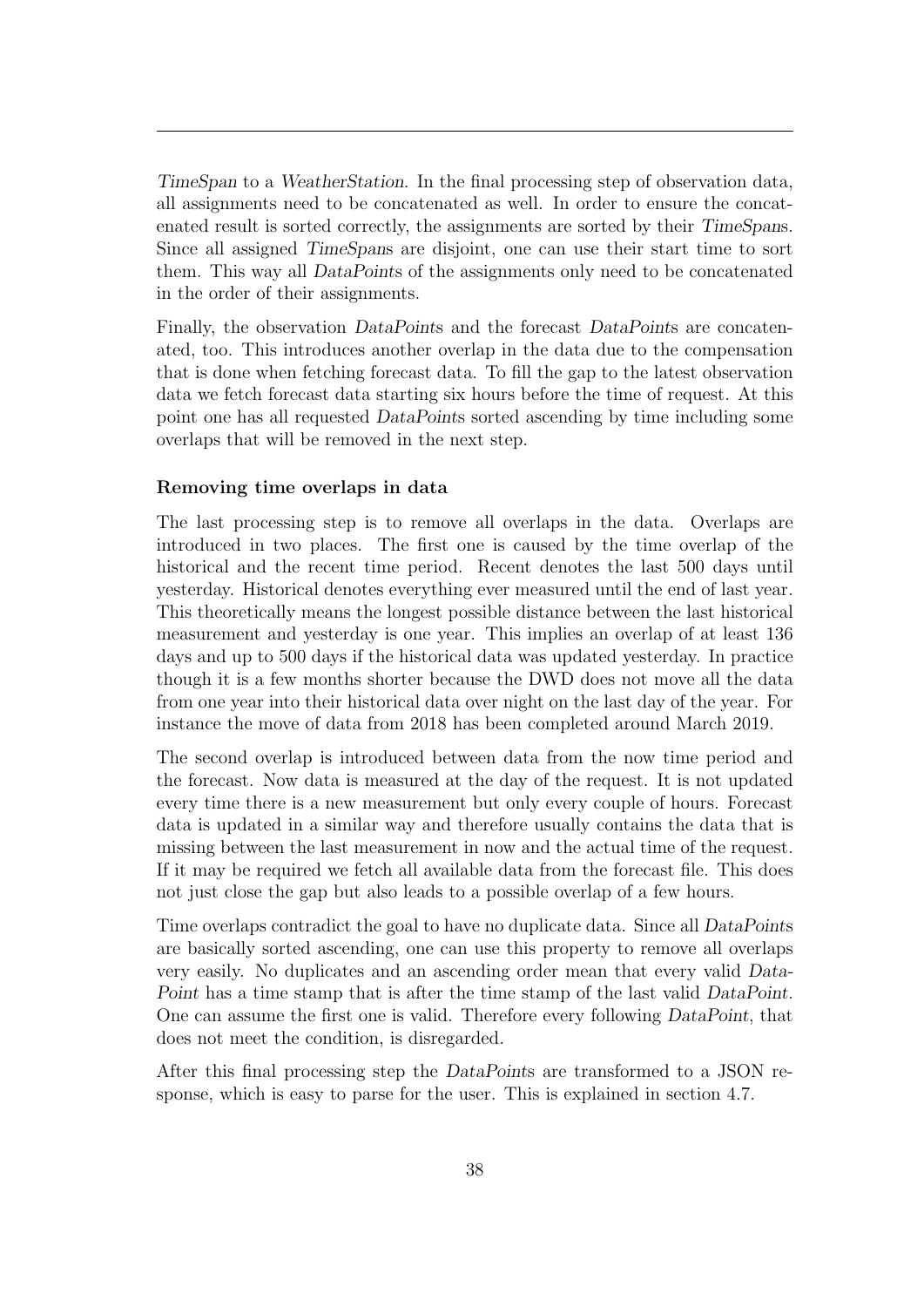### Improving performance

Finding the right files is almost negligible compared to actually downloading and processing them when it comes to performance improvements. In the very early stage of implementation all processing steps described in the previous section were done one after another. The file was downloaded. Then it was unzipped and parsed to a list of DataPoints. For every processing step the list was iterated and the result was added to a new list. Concatenation of partial results was done by adding them to a new bigger list. As list implementation we chose Java's  $LinkedList<sup>8</sup>$  $LinkedList<sup>8</sup>$  $LinkedList<sup>8</sup>$ .

While this solution is easy to debug, it brings some significant performance drawbacks. On the one hand all created lists are in memory at the same time. Depending on the request there can be over 20 lists, if data from multiple stations and time periods is required. This adds up to over 1.5 GB of system memory usage for every request just for all the lists.

On top of that, concatenating partial results was computationally very expensive. As it turns out this is caused by the implementation of LinkedList. This list implementation was chosen because we assumed it could concatenate another LinkedList with constant effort by using its addAll method. Apparently it does not do so but rather just iterates the list and adds every single element one by one. Just because it could be done in theory, doesn't mean it is done in practice. However, this can be improved by using Java's  $ArrayList<sup>9</sup>$  $ArrayList<sup>9</sup>$  $ArrayList<sup>9</sup>$  implementation. This one at least uses System.arraycopy but requires transforming the list to an array first. This again creates a shallow copy of the underlying array of the ArrayList. Therefore, even this improved implementation is far from optimal.

There are two things that needed to be improved. First, ideally only the data that is currently processed shall be kept in memory. As soon as it is filtered out, mapped or accumulated it shouldn't be kept in an old list anymore. And second, concatenating data sources should be done with constant effort. The data size is too large to be iterated every time it needs to be concatenated.

What we came up with is a data pipeline. One might already have guessed that from the concept of processing steps, which are typical for pipelines. So instead of downloading the whole data file, then parsing it line by line and then processing the whole list of DataPoints, only a single line is downloaded at a time. The line is parsed to a DataPoint which is then further processed before the next line of the file is even downloaded. This can not be done with the small forecast data files due to their format though.

 $8$ <https://docs.oracle.com/javase/8/docs/api/java/util/LinkedList.html>

 $9$ <https://docs.oracle.com/javase/8/docs/api/java/util/ArrayList.html>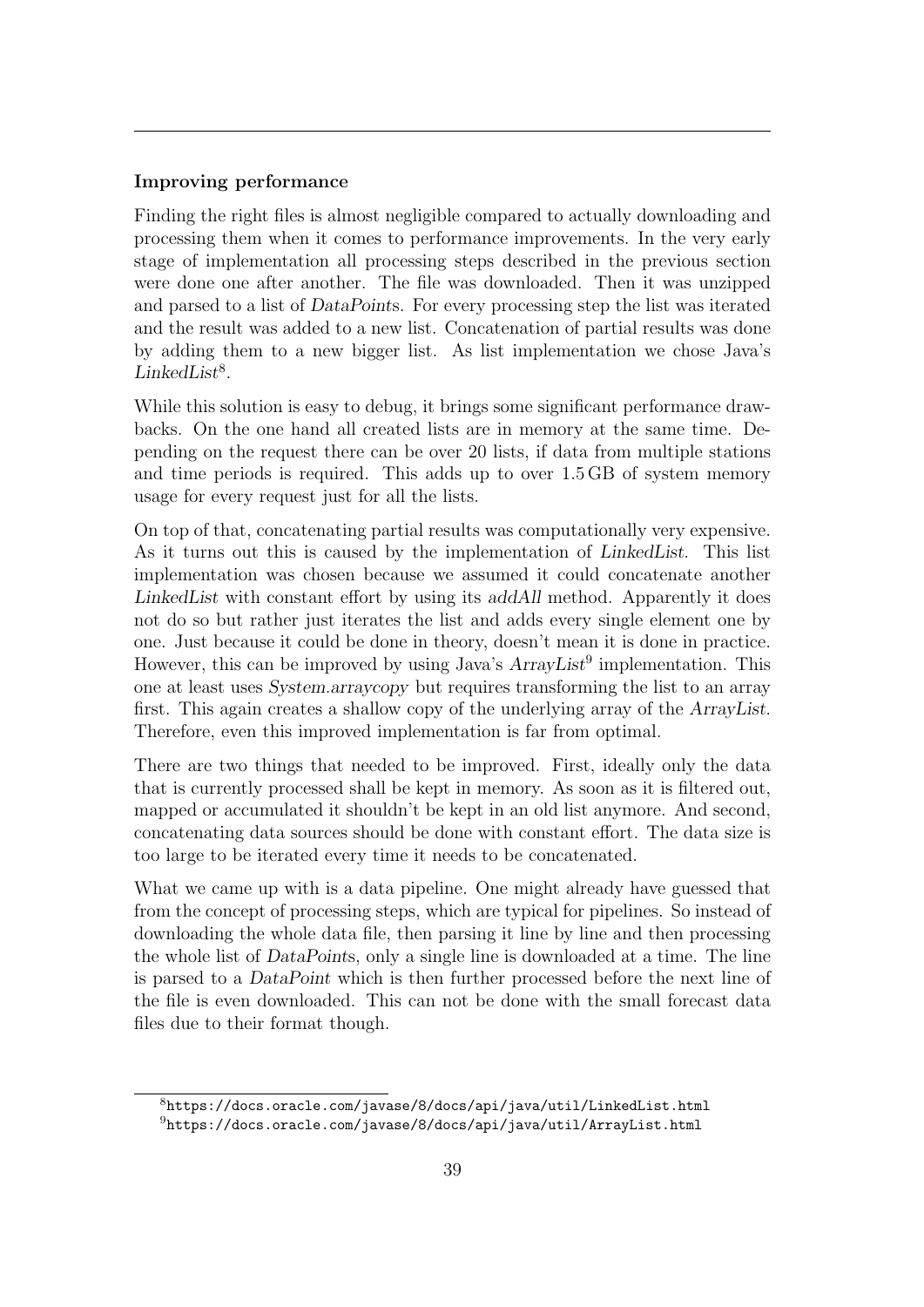All processing steps are lazy evaluated. This is implemented using Java Streams<sup>[10](#page-0-0)</sup> for parsing, filtering and mapping steps. Concatenation and the more complex processing steps to accumulate DataPoints and to remove time overlaps is done using  $Iterators<sup>11</sup>$  $Iterators<sup>11</sup>$  $Iterators<sup>11</sup>$ . Concatenating could also be done in constant time with Streams but since accumulation yields an Iterator it would be inefficient to transform it back to a Stream.

Streams are great for stateless processing steps like filtering or mapping. But even though they do provide ways to do it, implementing processing steps that require a state contradicts the functional programming idea of no side effects. Therefore, we switch to traditional Iterators for these processing steps. Java provides a method<sup>[12](#page-0-0)</sup> to transform a *Stream* into a lazy evaluated *Iterator*. Similarly the accumulation of DataPoints and the removal of overlaps is implemented to only process one DataPoint ahead.

Usually pipelines are constructed with each processing step running in parallel but we decided against that. Processing each step in parallel means overhead for every single step and every single DataPoint. The most obvious overhead is introduced by thread safe queues that are required to move the data between processing steps. Since each step does not require a lot of processing -and there are literally a million DataPoints that need to go through a dozen of steps per request- the overhead may become quite significant.

The benefit of parallel processing is that one can process different steps for multiple DataPoints and lines at the same time. But since a single request is limited by the Internet bandwidth and responsiveness of the [DWD](#page-5-5) server already, faster processing at higher cost does not improve the microservices overall performance. Because of the introduced overhead it might actually make it worse.

We do use parallelism where it makes sense though. For instance all download requests of the required files are established in parallel, this way the delay between request and start of the actual download does not add up with the number of required files. This improves response times of the microservice by up to 200 ms at a ping to the [DWD](#page-5-5) server of about 15 ms depending on the amount of required files.

 $10$ [https://docs.oracle.com/javase/8/docs/api/java/util/stream/](https://docs.oracle.com/javase/8/docs/api/java/util/stream/package-summary.html) [package-summary.html](https://docs.oracle.com/javase/8/docs/api/java/util/stream/package-summary.html)

<sup>11</sup><https://docs.oracle.com/javase/8/docs/api/java/util/Iterator.html>

<sup>&</sup>lt;sup>12</sup>[https://docs.oracle.com/javase/8/docs/api/java/util/stream/BaseStream.](https://docs.oracle.com/javase/8/docs/api/java/util/stream/BaseStream.html#iterator--) [html#iterator--](https://docs.oracle.com/javase/8/docs/api/java/util/stream/BaseStream.html#iterator--)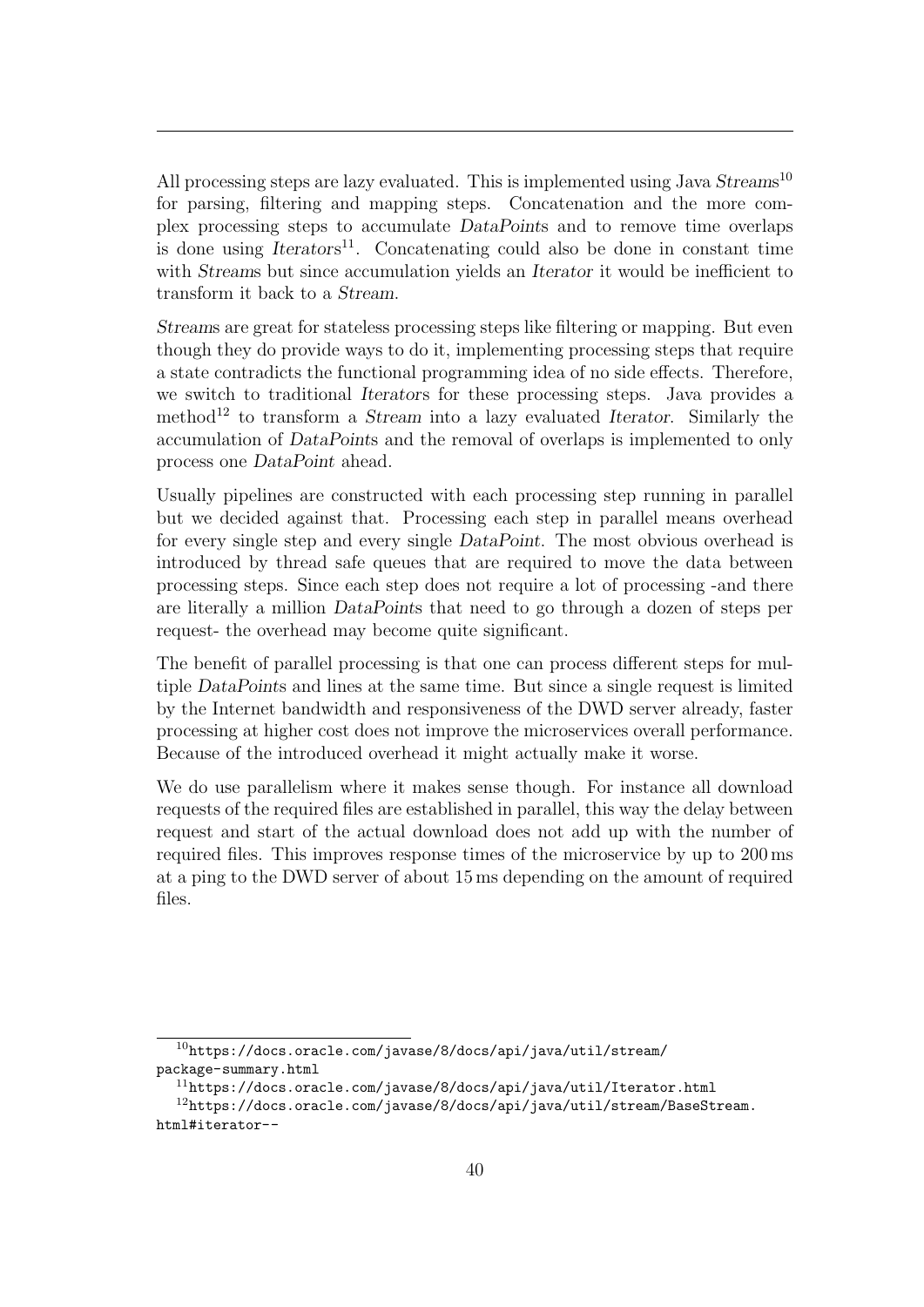### <span id="page-46-0"></span>4.7 Definition of the user interface

As stated in requirement F5 from section [2.1](#page-9-0) the microservice needs to provide a user interface. It should be realized by an easy to use [REST](#page-5-6) interface with responses in the well known [JSON](#page-5-0) format. Users of the microservice benefit from this technology stack because it sets the barrier to access the service to a very low level. So low that interested users may even just use a web browser, type in the address of the microservice, choose one of the routes below and try it out. One does not need to be a computer scientist to do this.

This simplicity is owed to Roy Fielding, who created the Representational State Transfer standard in the late 1990s [\[FT00\]](#page-71-0). Since then it has had a significant impact on standardizing the Internet and has emerged as a standard for web interfaces. For data serialization there are two commonly used standards in web services, [XML](#page-5-4) and [JSON.](#page-5-0) However, according to a case study [\[Nur+09\]](#page-71-1) by Nurseitov et al. [XML](#page-5-4) is "primarily used for remote procedure calls" whereas [JSON](#page-5-0) "is designed to be a data exchange language which is human readable and easy for computers to parse and use". In addition to this, results of the case study "indicate that [JSON](#page-5-0) is faster and uses fewer resources than its [XML](#page-5-4) counterpart". Hence, [JSON](#page-5-0) is the better choice for our needs.

Without further ado the rest of this section describes all endpoints provided by the microservice. Since the service is an adapter to the read only [DWD](#page-5-5) server, [HTTP](#page-5-7) GET is the only request method that is being used here.

This section is just a quick overview of all available routes and what they do. For an extensive documentation including the exact format of the responses with examples, check out the Swagger documentation provided by the microservice on the "/swagger-ui.html" path. An excerpt is given in appendix [B.](#page-69-0)

### Info routes

<span id="page-46-1"></span>

| <b>API</b> Route                                                                           | Description                          |  |  |
|--------------------------------------------------------------------------------------------|--------------------------------------|--|--|
| $\sqrt{api/v1/info/timespans}$                                                             | Get a list of all                    |  |  |
|                                                                                            | predefined time spans                |  |  |
| $\frac{1}{\pi}$ /v1/info/parameters                                                        | Get a list of all weather parameters |  |  |
| $\langle \alpha p i / v 1 / \text{info} / \text{parameters} / \{\text{parameter}\}\rangle$ | Get detailed information             |  |  |
|                                                                                            | about a weather parameter            |  |  |
| $\langle \alpha p i / v 1 / \text{info} / \text{stations} / \{\text{parameter}\}\rangle$   | Get a list of all weather stations   |  |  |
| $\langle \alpha p i / v 1 / \text{info} / \text{stations} / \{\text{parameter}\}\rangle$   | Get meta data about                  |  |  |
| $\{stationId\}$                                                                            | a specific weather station           |  |  |

Table 4.6: List of all info routes.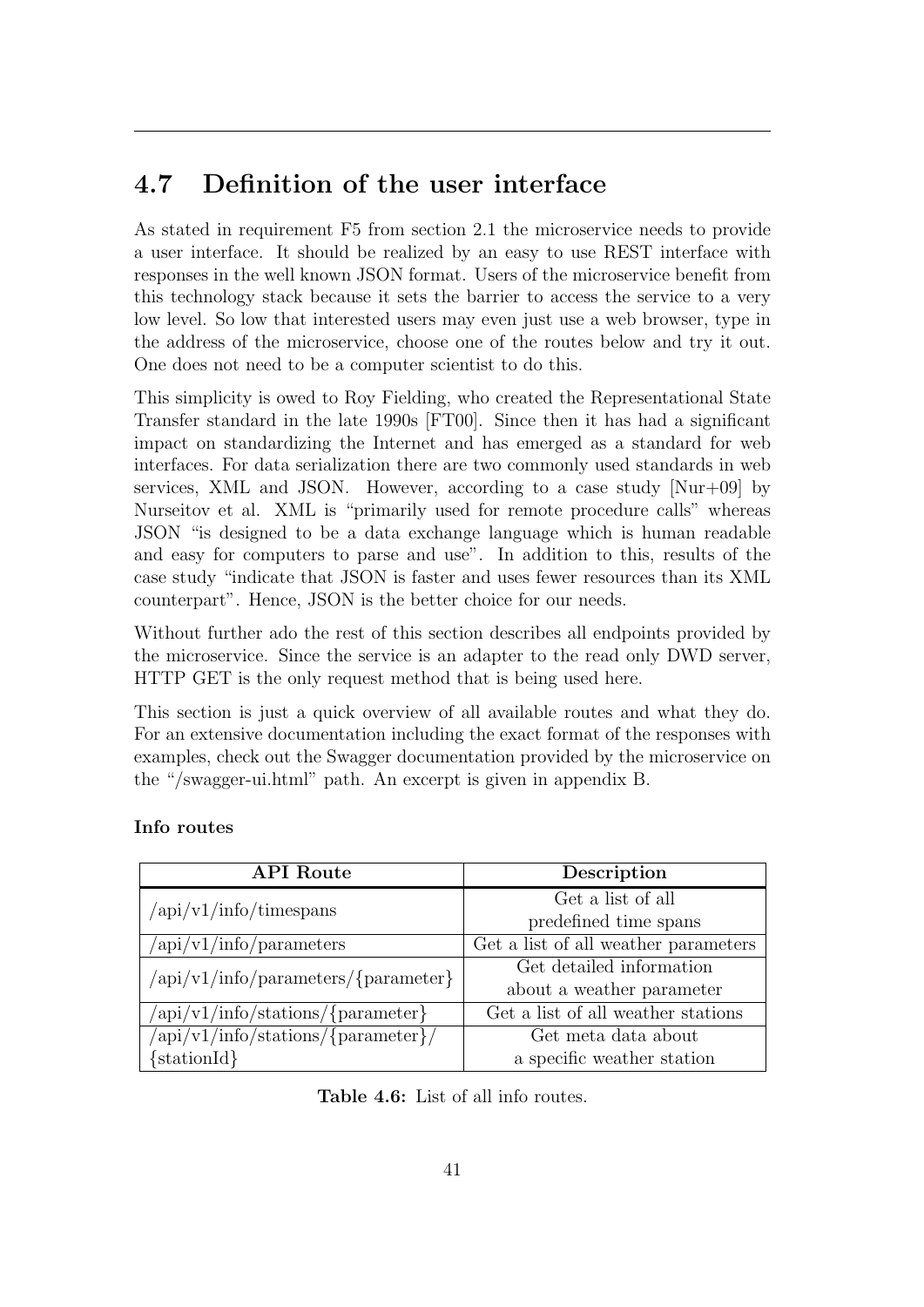As described in section [4.4](#page-30-1) there is a set of predefined time spans (see table [4.3\)](#page-30-2). This set is provided by the very first route of table [4.6.](#page-46-1) Users can use the name of a predefined time span instead of manually providing a start and end time in a query. This makes the usage of the service more comfortable and helps querying the latest data by using a static [URL.](#page-5-9)

The next two routes help to acquire some extra information on weather parameters. Users can fetch the list of all supported parameters (also listed way back in table [4.1\)](#page-23-0), which comes in handy because most other routes require to know the correct name of the desired parameter. And for each of those, a short description of what the parameter measures and the unit of its measurements can be queried, too.

A full list of all weather stations that measure a certain parameter can be fetched using the fourth route. Each of the listed weather stations is composed of the unique station id, the name of the weather station and its position. Where the position is defined by latitude and longitude as well as the station height in meters above sea level. This route combines forecast and observation weather stations. As a general rule of thumb most forecast weather stations contain a letter in their station id whereas all observation stations only use digits in their id. By adding the station id of an observation station to the route, one can fetch its meta data. There is no meta data for forecast weather stations available. Section [3.5](#page-18-0) explains a little bit more about meta data.

### <span id="page-47-0"></span>Standard routes

| <b>API</b> Route                                                                                                                                                                                                                                                                                                  | Description                                                     |  |
|-------------------------------------------------------------------------------------------------------------------------------------------------------------------------------------------------------------------------------------------------------------------------------------------------------------------|-----------------------------------------------------------------|--|
|                                                                                                                                                                                                                                                                                                                   | $\alpha$ /api/v1/current   Get the latest weather data of today |  |
| $\frac{1}{\pi}$ / $\frac{1}{\pi}$ / $\frac{1}{\pi}$ / $\frac{1}{\pi}$ / $\frac{1}{\pi}$ / $\frac{1}{\pi}$ / $\frac{1}{\pi}$ / $\frac{1}{\pi}$ / $\frac{1}{\pi}$ / $\frac{1}{\pi}$ / $\frac{1}{\pi}$ / $\frac{1}{\pi}$ / $\frac{1}{\pi}$ / $\frac{1}{\pi}$ / $\frac{1}{\pi}$ / $\frac{1}{\pi}$ / $\frac{1}{\pi}$ / | Get the forecast weather data                                   |  |

Table 4.7: List of standard parameters routes.

Two very useful routes are listed in table [4.7.](#page-47-0) Even though the microservice is focused on delivering data for one weather parameter at a time, the current and the forecast routes allow to fetch a whole set of standard parameters in one request. Those include the temperature, air pressure, precipitation, wind and the sunshine duration parameters. The current route yields the latest available measurement for each of these at a specific location. The forecast route on the other hand yields the whole ten day forecast at a location.

Locations can be specified by setting the city query parameter to either the locations name or its zip code. Alternatively, one can also use coordinates by setting lat to its latitude and lon to its longitude. So for instance users can fetch the current weather in Erlangen using the [URL](#page-5-9)  $\ldots$ /api/v1/current?city=erlangen.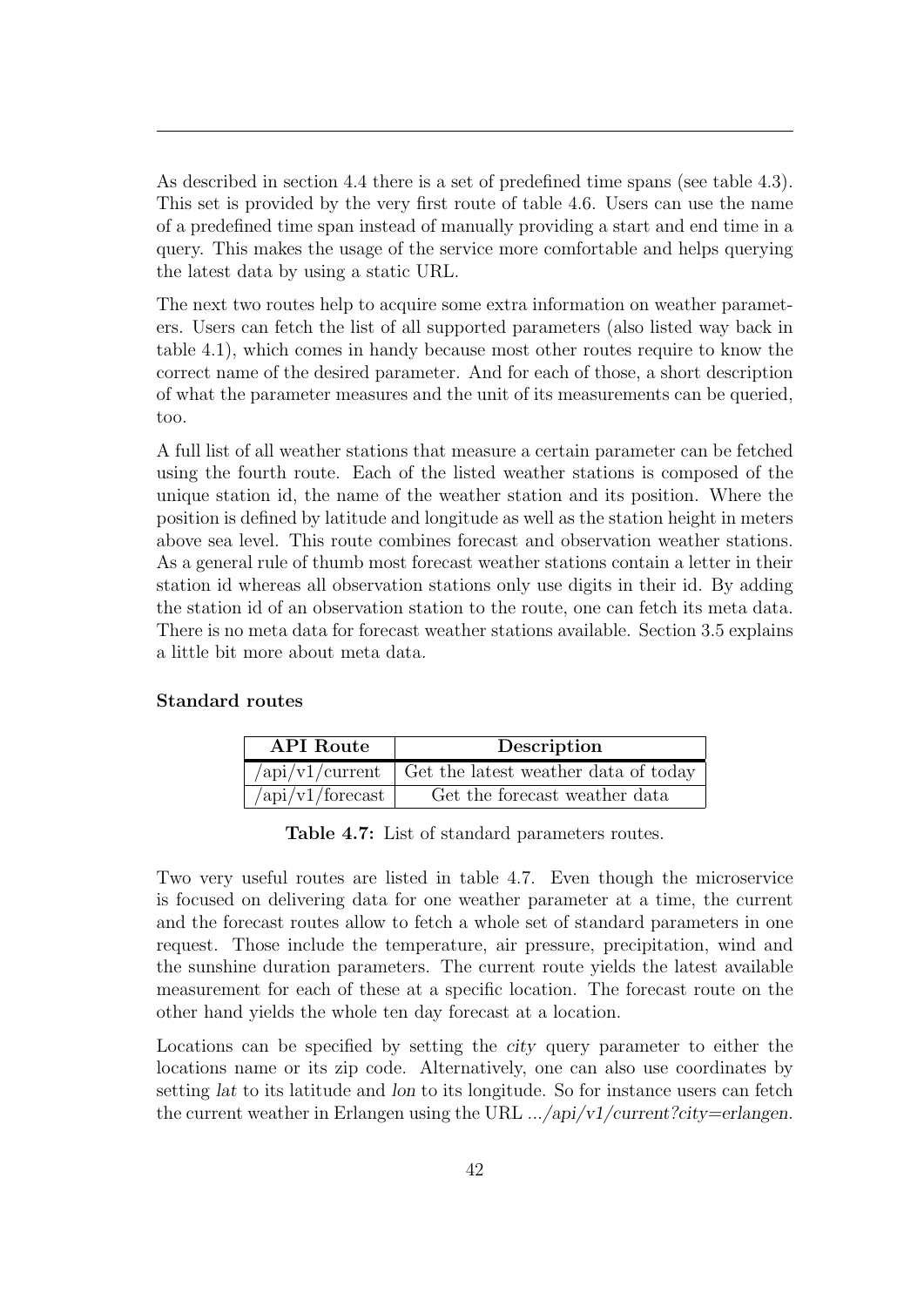This request is equal to  $\ldots$ /api/v1/current?city=91052 and may also be expressed by using coordinates:  $\ldots$ /api/v1/current?lat=49.5981187&lon=11.003645.

### Historical routes

| <b>API</b> Route                                               | Description                 |  |
|----------------------------------------------------------------|-----------------------------|--|
| $\langle \text{api/v1/historical}/\{\text{parameter}\}\rangle$ | Get data for one            |  |
|                                                                | weather parameter of today  |  |
| $\langle \text{api/v1/historical/}\{\text{parameter}\}\rangle$ | Get data for one weather    |  |
| ${time}$                                                       | parameter at a certain time |  |
| $\langle \text{api/v1/historical/}\{\text{parameter}\}\rangle$ | Get data for one weather    |  |
| $\{start\}/\{end\}$                                            | parameter in a defined      |  |
|                                                                | time span                   |  |

Table 4.8: List of historical routes.

This location specification needs to be used in all following historical routes, too. They aim to provide weather data for a single weather parameter, during a specified time at a certain location. Users can omit a time specification to query data of today. This not only consists of measured data until now but is supplemented with forecast data, yielding 24 values in total.

This is equal to using the predefined time span TODAY in the second historical route. Of course the name of a predefined time span does not need to be in capital letters to be recognized by the service. As an alternative, users can also set the time parameter to a specific date. This is interpreted as a request for data starting at the specified time and covering everything until now.

There are two valid formats to define a time. One way is to use the standardized format defined by ISO 8601 [\[org04\]](#page-72-0). As an example February 3, 2001 at 4:56 am is denoted as 2001-02-03T04:56:00.00Z where the zeros for seconds and milliseconds may be omitted. The other way is the short version of the standard following the same pattern but without separators. The example date is denoted as 200102030456 in the short version. The specified time is always interpreted as a UTC time. Everything but the year may be omitted here and is replaced by the earliest possible time that fits the given specification. For instance 2019 is expanded to 201901010000, which represents January 1, 2019 at midnight.

The last route requires a start and an end time in addition to a weather parameter and a location. This route fetches all available data from all known sources and connects it to cover the complete defined time span. There are no limits introduced by the microservice with this route. All weather data that is supported by the microservice is accessible from this route.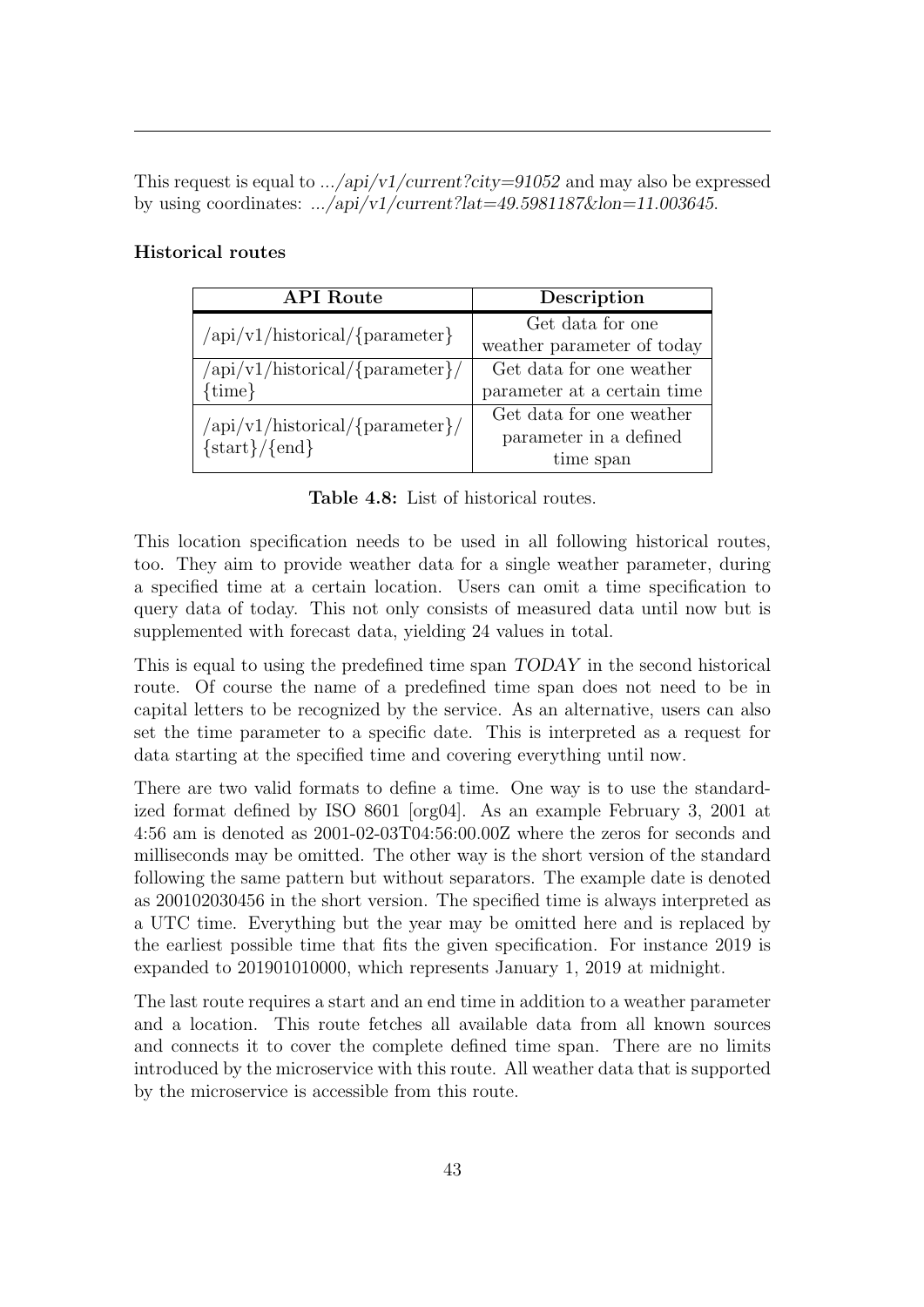### <span id="page-49-0"></span>4.8 Testing the microservice

Testing a software is at least as important as actually developing it. There are two typical work flows here. The first, and usually considered the better one, is to develop software using the principles of Test-Driven Development [\(TDD\)](#page-5-10). Kent Beck, the inventor of [TDD,](#page-5-10) defines two simple rules for it:

- Write new code only if an automated test has failed
- Eliminate duplication

Based on these, one can derive the whole idea of [TDD.](#page-5-10) A new test is written before the tested feature is implemented, ensuring it behaves according to its specification. Then it is actually implemented until the test does not fail anymore. Finally, the code is cleaned up. From there one continues with writing the next test and so on [\[Bec03\]](#page-71-2). This development style shifts the main focus from the application implementation to its testing. Thus, it solves the problem of tests being written only to prove that a given peace of code works.

The other way to get a software tested is by doing it the other way around. A feature is implemented first and subsequently tested. This is what a programmer intuitively does if given the task to solve a problem. Programmers are problem solvers. Thus it is tempting to build a solution and then verify that it indeed works by adding biased tests that cover the inputs one had in mind during implementation. In this order it is difficult to keep the idea of testing in mind.

"Testing is the process of executing a program with the intent of finding errors." [\[Mye+04\]](#page-71-3)

Trying to break something, that one build just a few minutes ago, is simply counterintuitive. Hence, tests written after implementation easily tend to only prove that a given peace of code works.

Apart from that, there is one advantage of this method over the first one. If one does not exactly know how the solution to a problem looks like before starting the implementation, one often has to change the code multiple times before it is clean and works properly. This may be caused for instance by extracting code duplications into helper methods. If tests are written before the set of required methods and their specification is completely clear, tests will have to be rewritten, too. This can make the [TDD](#page-5-10) method very time expensive. Sure, one can argue this is only due to a bad design, but in reality there often is not enough time to think about every little detail of the implementation before starting it.

This little introduction into the section only gives a brief summary of our mindset on the topic of testing. One can fill books discussing best practices for software testing, so theory aside, let us see how the microservice is tested.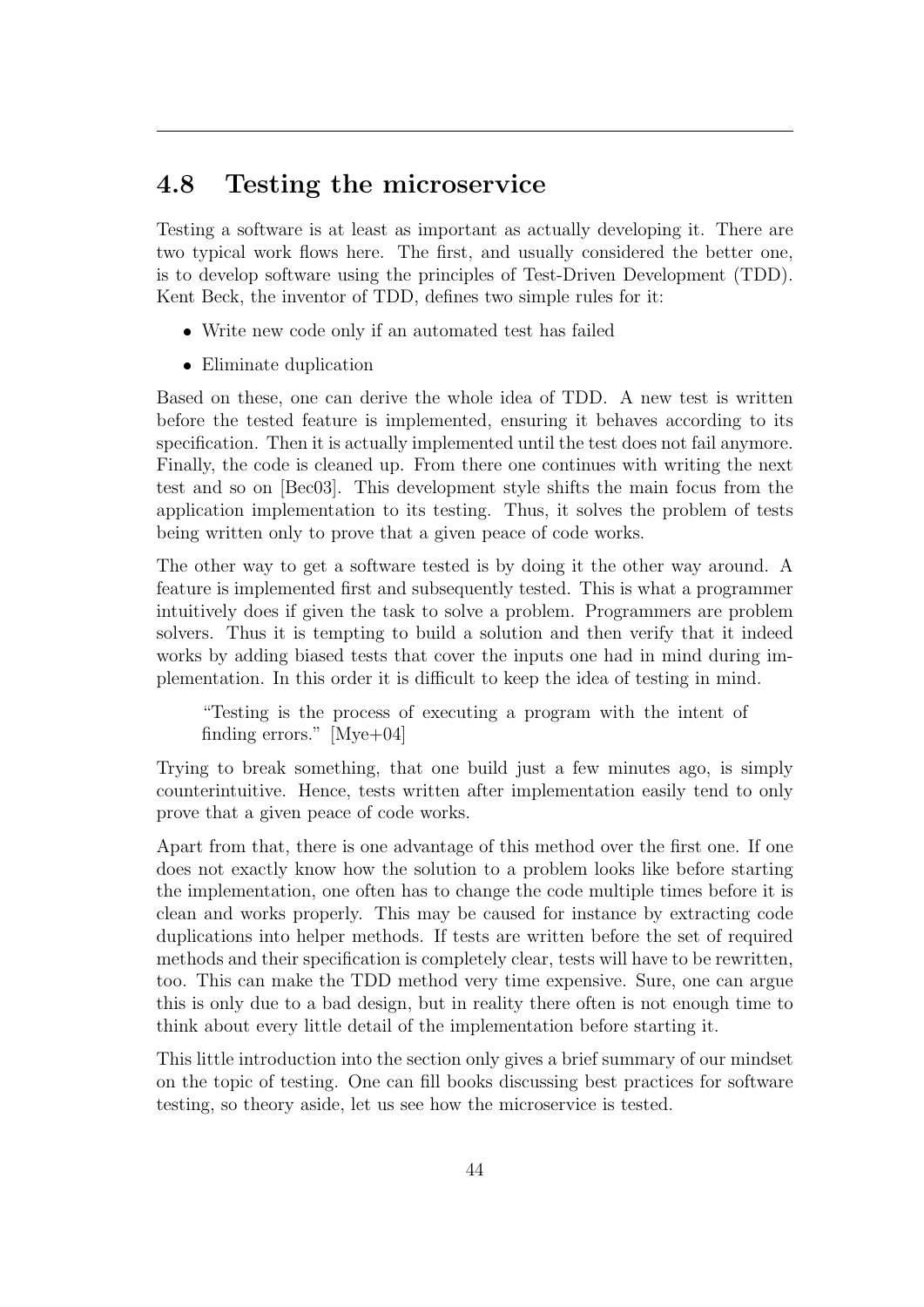The microservice and its components are tested in three levels. First, all classes and methods are covered by unit tests, as requested by requirement Q1 from section [2.2.](#page-10-0) Second, the combinations of components are tested using integration tests. Finally, interface tests ensure the compatibility of the microservice with the interface of the [DWD](#page-5-5) server. Tests are written using the well proven  $JUnit<sup>13</sup>$  $JUnit<sup>13</sup>$  $JUnit<sup>13</sup>$ test framework, using its test suites to group related tests together. [TDD](#page-5-10) was not used, but as described above, tests are written with the intention to find errors.

### Unit testing all components

The idea of unit testing is to test each component of the program individually to ensure it works as specified. Unfortunately most components are tied into the rest of the program in a way that they depend on other components to function correctly. In order to properly unit test each component, one has to isolate it from its environment. This can be done by creating Mock Objects to replace the environment of the component under test.

"A Mock Object is a substitute implementation to emulate or instrument other domain code." [\[MFC00\]](#page-71-4)

In the application of the microservice, access to every component is established using Spring Beans. The Spring framework automatically injects these into all dependencies of the components. Now that we want to unit test each component, we theoretically only have to replace every Spring Bean with its Mock Object. Unfortunately though, dependency injection in Spring only works for objects that are provided as a Spring Bean themselves. After replacing all Spring Beans with their Mock Objects, none of the components is able to inject their dependencies automatically anymore. Therefore, it is necessary to manually set them when creating the test object.

Our created Mock Objects implement the interface of the component it is mocking in a very simple but highly configurable way. Before each test one can set it up to deliver a specific result, count method calls or even throw a specific exception. This allows testing scenarios that can usually not be created in a test environment and only very rarely occur in production.

For example when testing the cache for the location resolver, the underlying location resolver is mocked and set up to count method calls. Using this fully controllable environment, the test can now query a request on the cache multiple times and then check whether the cache actually works and only tries to fetch the result from the location resolver once. Without mocking the location resolver, one could not write such an important test unless the production code is extended with functionality that is only required by the test, which is highly discouraged.

<sup>13</sup><https://junit.org/>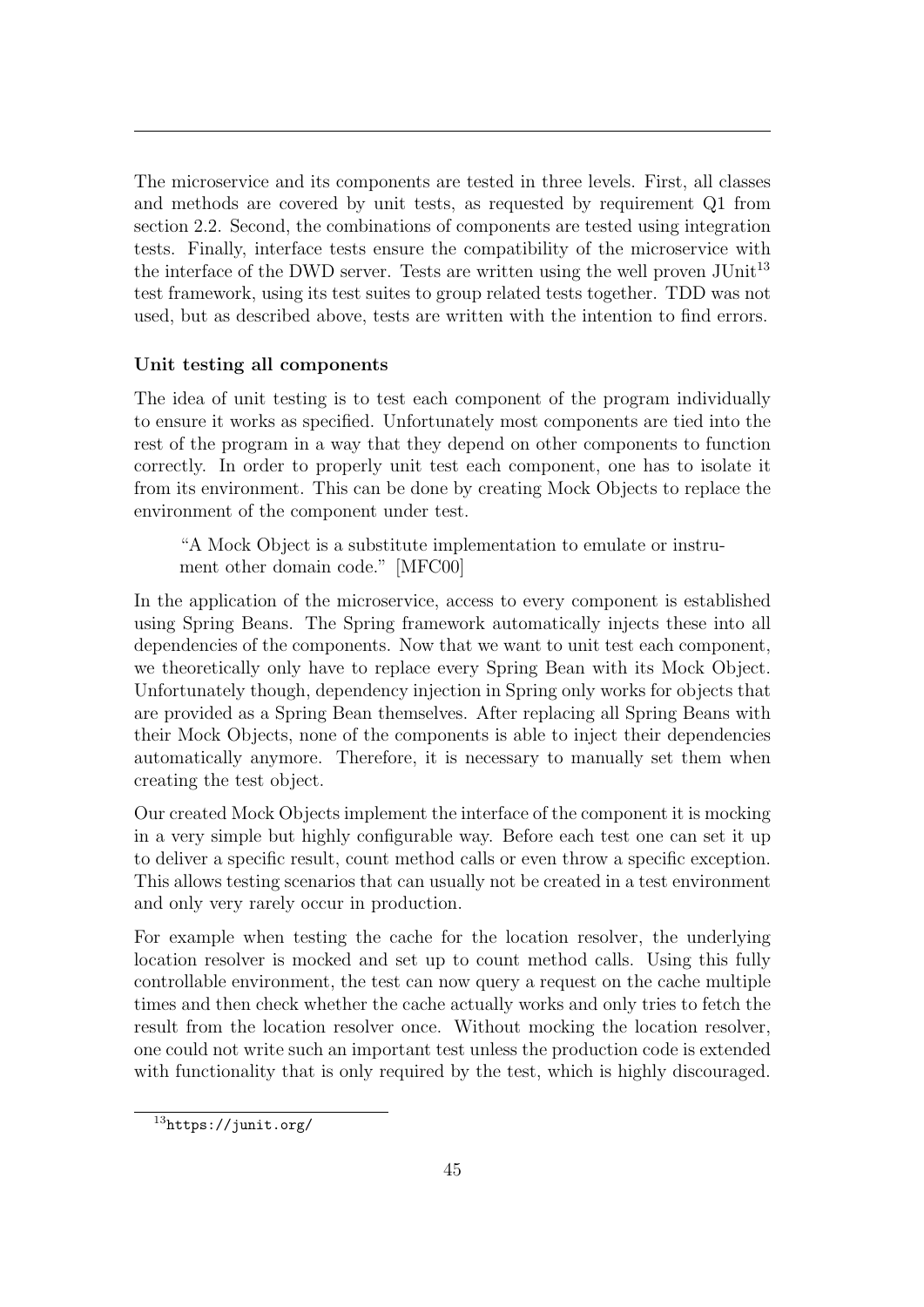Using this technique our 365 unit tests can cover almost all lines and most of the branches as shown in table [5.1](#page-60-0) located in section [5.2.](#page-59-0)

### Integration testing the microservice

After having tested each component to work as specified, now the integration test shall ensure that all components work together as intended. This means one at least has to test whether every [API](#page-5-8) route actually delivers valid data. The catch here is that all of this is supposed to happen without using any external services like the [DWD](#page-5-5) server and the Nominatim geocoding service in every test run. This has several reasons. For one, every test run fetches several megabytes of data from the services. Second, the provided data changes over time. If a test fails and the data changes again, one may not be able to recreate the faulty test scenario to debug it. Third, we do not want to test functionality of a service that is not under our control here, since an integration test should not fail due to a change on an external service.

This indicates that both these services need to be mocked. Therefore, we create something similar to the Mock Objects used for unit testing, just as additional [REST](#page-5-6) services instead of objects. To make the microservice use the mock services during testing, the service addresses are modified to point to localhost in the test configuration file.

Unfortunately it is not as easy to generate mock data as it is with the little Mock Objects during unit testing. Sure, one can set up the mocked Nominatim service to always deliver the response for one location. But the mocked [DWD](#page-5-5) service has to provide dozens of proper files, each on a different route. Even if one invests all the work to create the files, what if the [DWD](#page-5-5) service changes its interface? No one wants to manually adapt a route or a mock file in that case.

The easiest and least error-prone solution here is to do this automatically and create a snapshot. On the first run of the integration tests all requests to the mock services are forwarded to the actual services. The response is saved in a snapshot directory. From there the path to the respective file is equal to the path of the request. If one runs the integration tests again and the snapshot directory exists already, the mock services return the respective file content.

This solution requires fetching all the data once, but also has some advantages. First, the test data is real world data containing real world problems. Mocked data files may cover little anomalies that may result in bad behavior. Second, one can see what files are actually fetched from the server and what the content of these files is, making debugging a failing test and fixing it a lot easier.

However, this solution does also have a big drawback. Since the test does not know what the exact content of the files is, it can not check whether a specific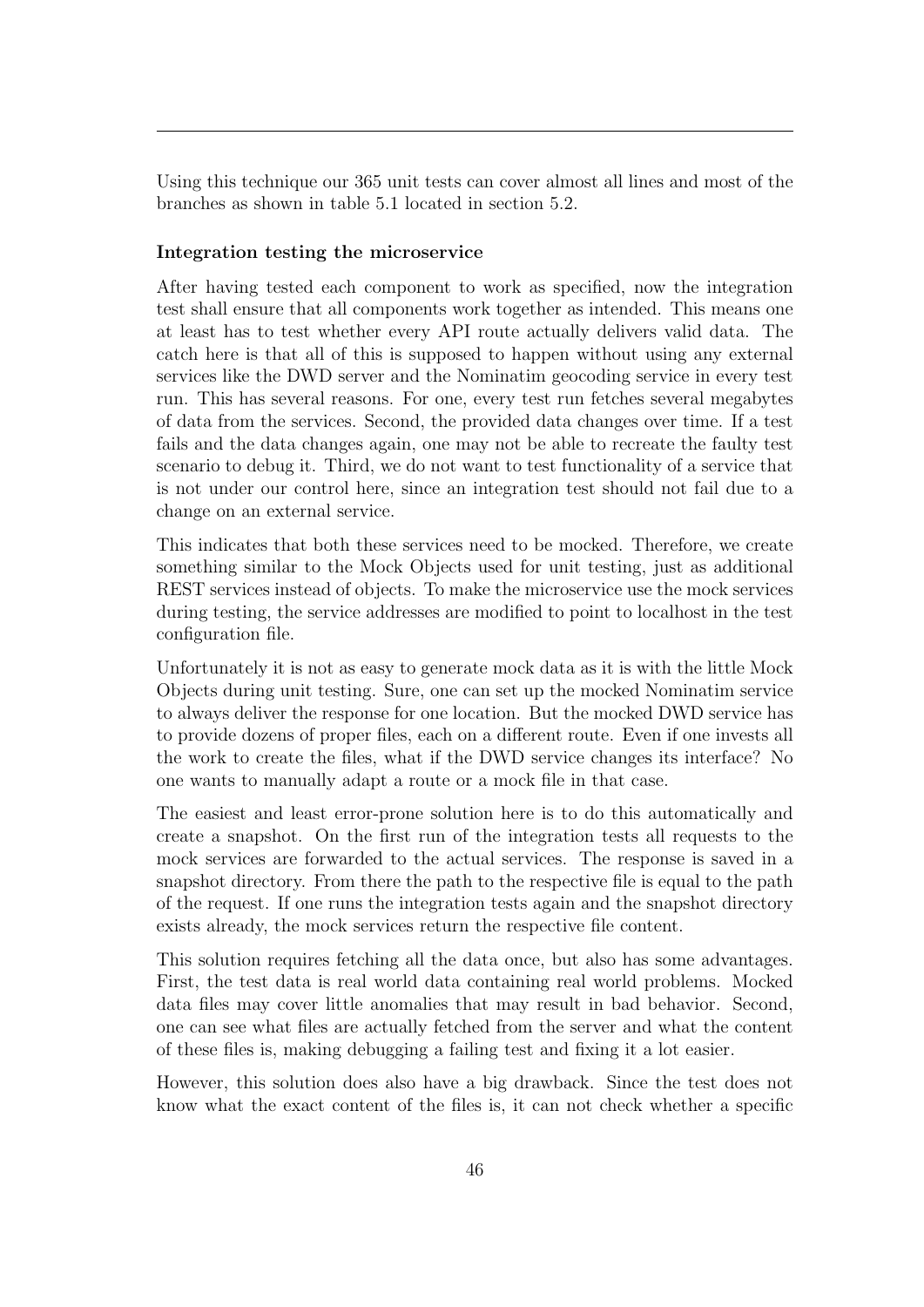value appears in the result or not. The same applies to gaps in data. They may be valid because the microservice does not fill them with data from another weather station unless the gap covers the whole requested time span. This limits the tests in what they can assert. Nevertheless, they can test the functionality of each [API](#page-5-8) route, ensure no unexpected errors are thrown, data is overlap free, sorted ascending by time, is not outside the requested time span and contains measurements from all requested origins. The biggest integration test queries data of the last 1000 days, today and three days of forecast for each of the twenty weather parameters.

Very attentive readers may wonder now, how can one fetch weather data of today and the forecast if all files are saved in a snapshot that may be days or maybe even weeks old? By the time one schedules the requests, all the forecast data has become recent data.

Fixing this problem is actually quite easy because the time of request has been very important throughout all data providing components. Getting the current time is simple but one must ensure different components do not mix up different request times for the same request. This may lead to inconsistent results. Thus, the time of request is determined only once. Subsequently it is distributed through all method calls. Additionally, wrapping the query for the current time in a Spring Bean allows mocking it in the test. This in turn allows setting the current time to any time one wants. In addition to the snapshot, the mocked service also remembers the time of the request, enabling us to successfully mock the time for the microservice. The dedicated Spring Bean to query the current time is the only required modification on the production code for all tests.

In conclusion we implement 42 integration tests that cover all provided functionality of the microservice as demanded by requirement Q1.

#### Interface testing third party services

In order to recognize and locate interface changes on either the [DWD](#page-5-5) server or the Nominatim service, interface tests are added. These do not test our microservice but the compatibility with the services that it relies on. For example if the [DWD](#page-5-5) decides to change the file path to one of its station list files, the microservice can not function correctly anymore. Therefore, a parameterized test is created that tries to fetch all station list files from the expected path for each known weather parameter. If one of them can not be fetched but all unit and integration tests do not detect any errors, one can determine the file path that must have changed very quickly.

This is not just done for station list files but for all other required files, too. The tests assert that there is at least one measurement for every parameter in NOW, RECENT, HISTORICAL and FORECAST time span, except we know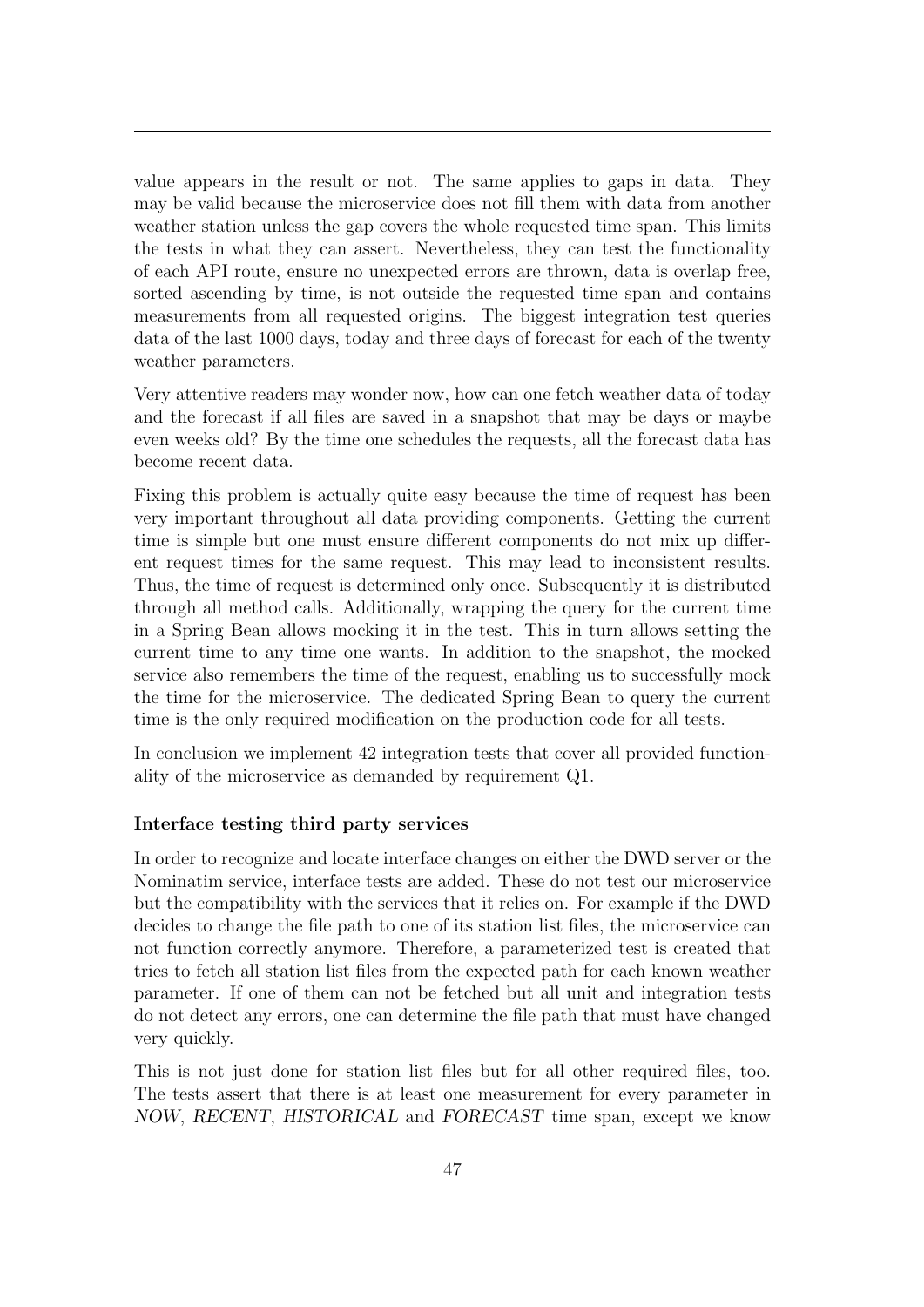the parameter is not available in that time span. The Nominatim geocoding service is easier to test. We send a request to geocode Erlangen and expect the resulting Coordinates to be in a reasonable range around the city. Any compatibility issues will yield an exception and cause the test to fail.

Summing up, a total of 127 test cases ensure none of the used external interfaces changes. In case of a failing test this helps to quickly identify the changed resource.

### 4.9 Deploying the microservice

After implementing and testing all the microservices functions, it is time to think about deploying the application. Basically one can deploy it in any environment that has access to the Internet, Java  $12^{14}$  $12^{14}$  $12^{14}$  installed and about a gigabyte of system memory left. That is all it takes for the microservice to function.

At least that is the theory. Even though Java is platform independent and backwards compatible there are still many pitfalls that can cause malfunctions of the service. Some of them even appeared during development. For example the file path to the snapshot directory, used in the integration tests, initially could not be found on Linux systems but worked just fine on Microsoft Windows. Another problem occurred due to different Java compiler versions. A library, used for a practical Pair implementation, could not be resolved by the new compiler version because it apparently was excluded from Java's standard libraries in a recent update. All those problems are just too familiar to system integrators, who regularly experience effects like these after a software update or the migration of a system and its services.

Fortunately one can solve these problems using virtualization. There are two options, container virtualization using for instance Docker[15](#page-0-0) or a hypervisor based virtualization technique like Xen<sup>[16](#page-0-0)</sup>.

Docker allows creating a container image of the application and its required environment.

"A Docker container image is a lightweight, standalone, executable package of software that includes everything needed to run an application: code, runtime, system tools, system libraries and settings." [\[Inc19\]](#page-71-5)

The container image can then be executed in virtualized containers on top of the host kernel, allowing the application to run in a different environment than the

<sup>14</sup><https://www.java.com>

 $15$ <https://www.docker.com/>

 $16$ <https://xenproject.org/>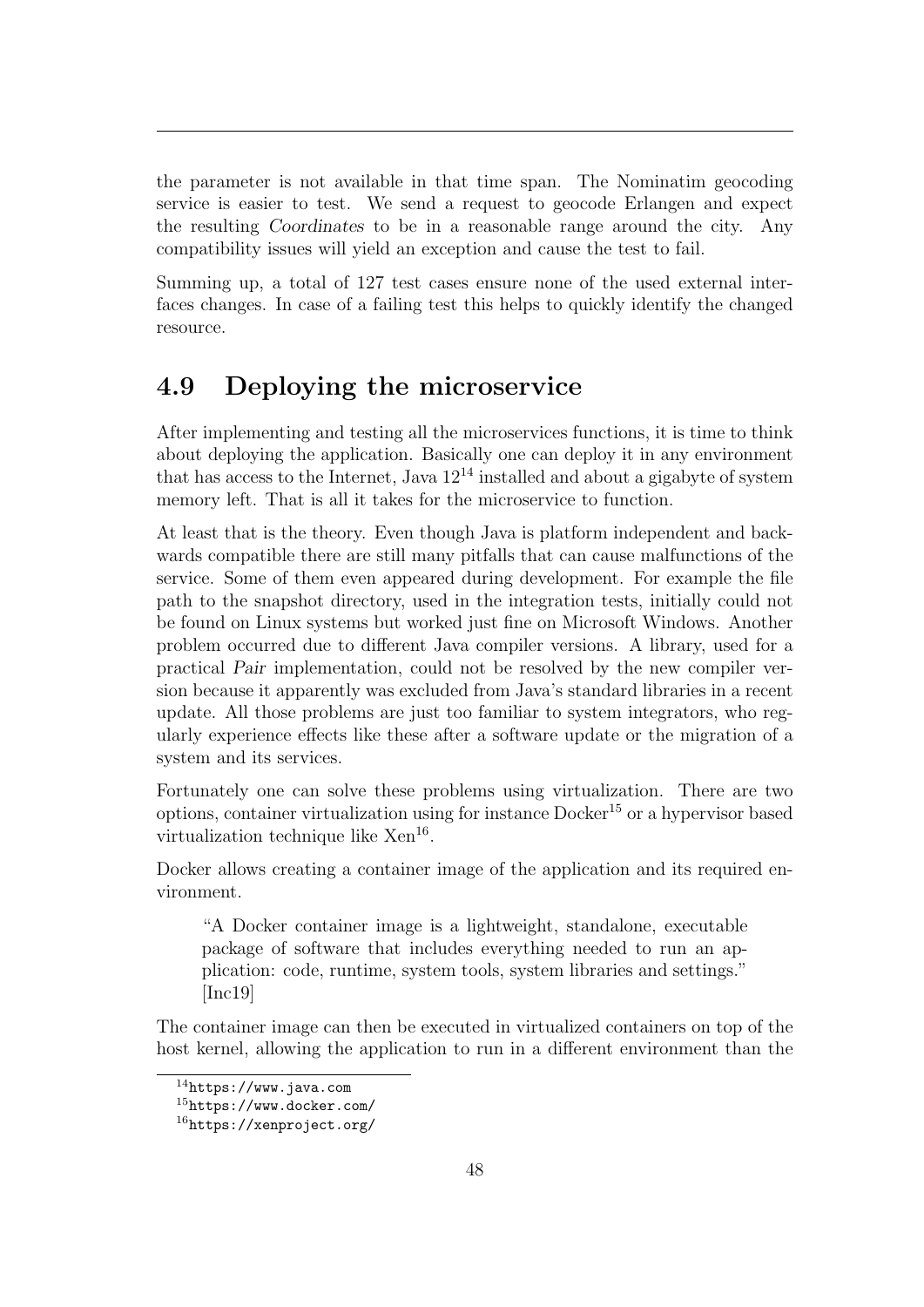rest of the system. From the outside, a running container appears to be a normal process just like any other application.

Additionally, using a two-stage Dockerfile<sup>[17](#page-0-0)</sup> allows to build the whole application without any build dependencies, like the Java Development Kit [\(JDK\)](#page-5-11), installed.

Hypervisor based virtualization runs virtual machines, which do not rely on the host kernel but include a separate operating system with an own kernel. A hypervisor running on the host operating system manages the virtual machines with their guest operating systems. In general this approach introduces more overhead in form of system resources during execution as well as image size than container virtualization. While a Docker image only contains the application and the software for the environment, the image of a virtual machine also needs to include an entire operating system [\[Bui15\]](#page-71-6).

Docker is available on Linux, Windows and macOS. Installation is not much more difficult than of any other program. It comes with all required tools and a great documentation to create and deploy containers very easily. In contrast, creating a virtual machine image and setting up an environment to deploy it is not that easy. Hence, it should be obvious now why there is a literal hype around Docker in the tech world. It serves the perfect platform for web services such as our microservice, which is why we also choose to use it.

 $17$ <https://docs.docker.com/develop/develop-images/multistage-build/>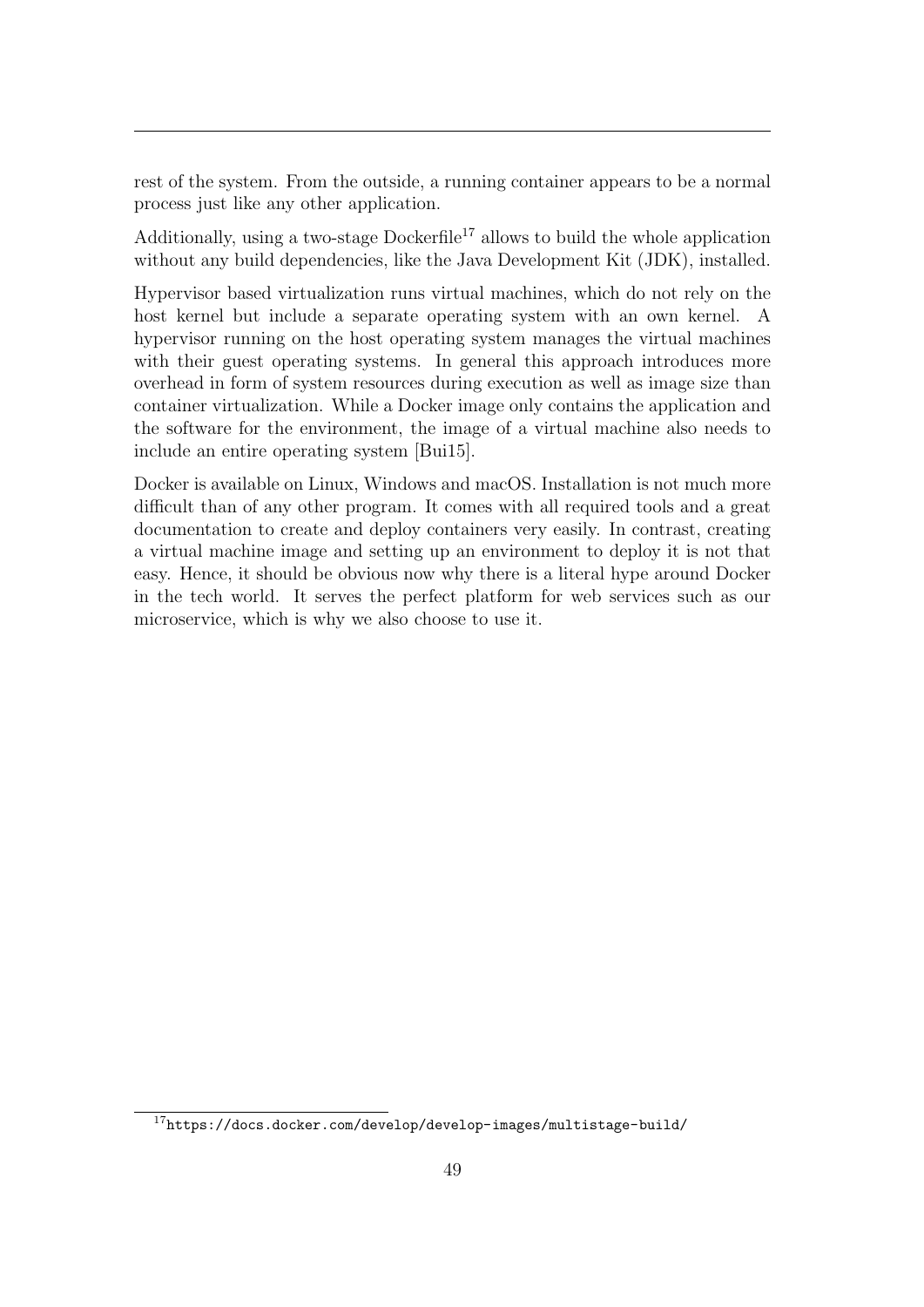### <span id="page-55-0"></span>4.10 Adding an adapter to the [ODS](#page-5-12)

As part of this thesis the [ODS](#page-5-12) shall be extended to use the new microservice as an additional data source. The [ODS](#page-5-12) is an open source software project developed and maintained here at the Professorship for Open-Source-Software. It collects heterogeneous data from various sources and makes this data easy to consume through a unified programmatic interface.

In a typical use case one defines the name of a new data source first. Next a filter chain for the data source is added. It contains the name of the adapter to the data of interest and all required input parameters. Additional filters and an execution interval can be specified, too. This way a user can improve fetched data and tell the [ODS](#page-5-12) to fetch new data once every hour. Finally, users can query the data, that is stored in a database once it is fetched from the data source.

Extending the [ODS](#page-5-12) by an adapter to a new data source is very easy. After specifying the name of the input parameters and implementing an interface, the new adapter only needs to be registered, so the [ODS](#page-5-12) can map the adapter name from the user input to the adapter class.

Due to the way the [ODS](#page-5-12) works, it does not really make much sense to adapt to all functionalities of the microservice as requested by requirement F6 specified in section [2.1.](#page-9-0) Specific requests for one weather parameter at a location within a certain time span will usually not be queried more than once. However, the [ODS](#page-5-12) would store the possibly huge result in its database waiting for someone to request it again. On the other hand, requests for current weather and forecasts are perfect for the [ODS.](#page-5-12) For example users can setup a data source that yields the latest weather for Erlangen by adding a filter chain that schedules a new request for the current weather once every hour. The result is stored in the database and hence, can be queried by all citizens of Erlangen without creating a huge load on the microservice or the [DWD.](#page-5-5) This way the [ODS](#page-5-12) complements the microservice with a cache layer only for data that is actually worth caching it. Appendix [C](#page-70-0) gives an example of how this can be done.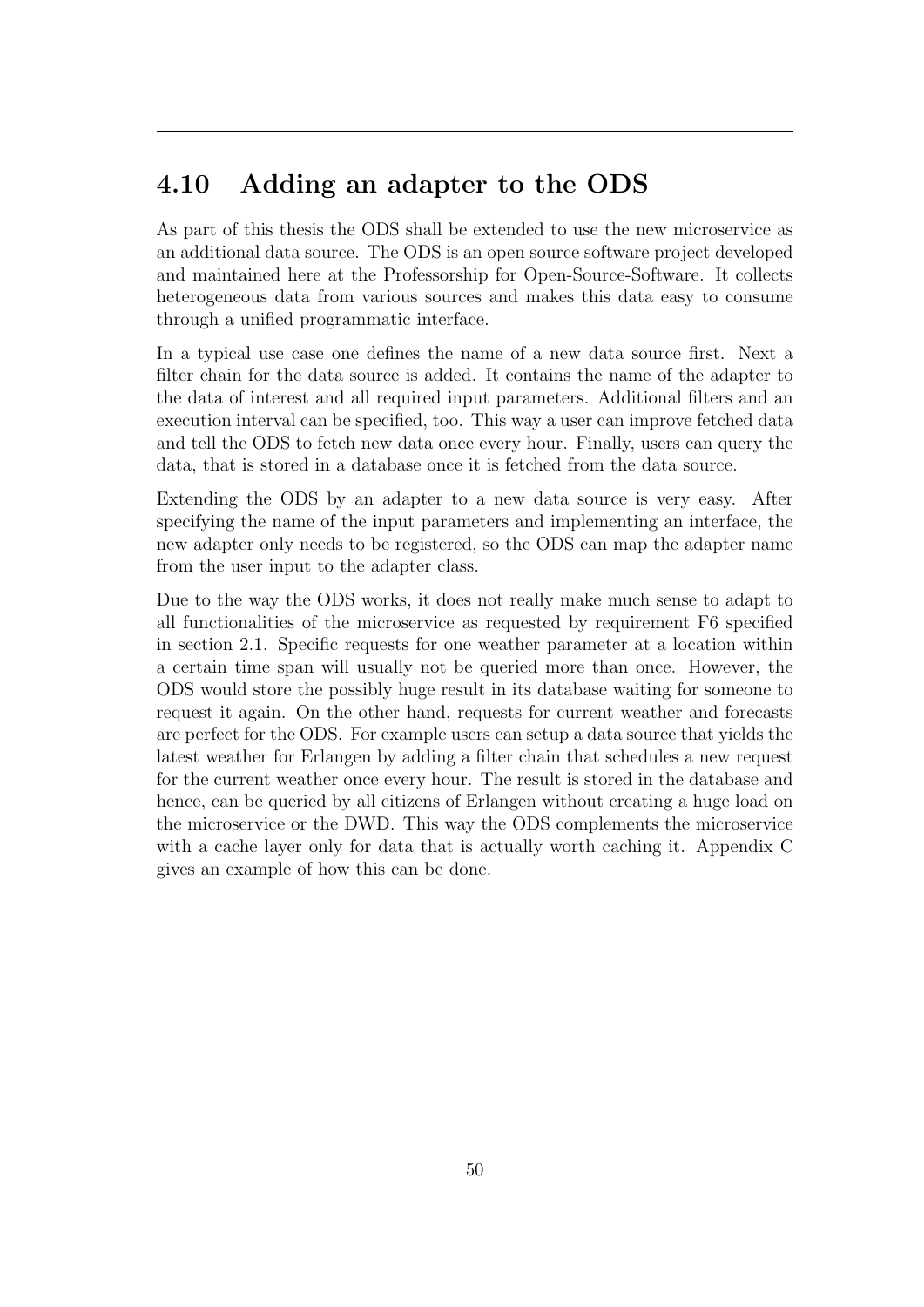## 5 Evaluation

In chapter [2](#page-9-1) we define the requirements to the microservice that is created as subject of this thesis. Here in this chapter we want to look back and evaluate our implementation of the microservice. If applicable we apply the evaluation scheme that is formulated with the requirement and check which of the requirements are fulfilled, exceeded and missed by our solution.

### 5.1 Functional requirements

### Requirement F1: Fetch [DWD](#page-5-5) weather data

This requirement set the expectations low because at the beginning of this thesis it was unclear what data is actually provided by the [DWD.](#page-5-5) Therefore, only the current temperature and solar radiation must be available. All other data from the [DWD](#page-5-5) server may also be supported as an option.

Fortunately we were able to find and support twenty different weather parameters. Most of them are available as historical, recent, now and forecast data. A complete list of the supported parameters is given in table [4.1](#page-23-0) way back in section [4.1.](#page-21-0) So in this regard we were able to exceed the expectations. However, total solar radiation is the only solar radiation parameter that is available at the same day of measurement. At time of this writing the other two, diffuse solar radiation and longwave downward radiation, are not provided in now time by the [DWD.](#page-5-5) Maybe this will change in the future. In that case it is very easy to add support for those in the microservice.

Additionally, the microservice should only download required files from the [DWD](#page-5-5) server instead of crawling all files for the requested data. In order to be able to evaluate this, the [URL](#page-5-9) to every downloaded file is logged.

The logs prove that the requirement is fulfilled for single weather parameter requests, using one of the historical routes. But they also reveal an inefficiency when it comes to requests of current and forecast data. As explained earlier, a single file usually contains measurements of more than one parameter. The mi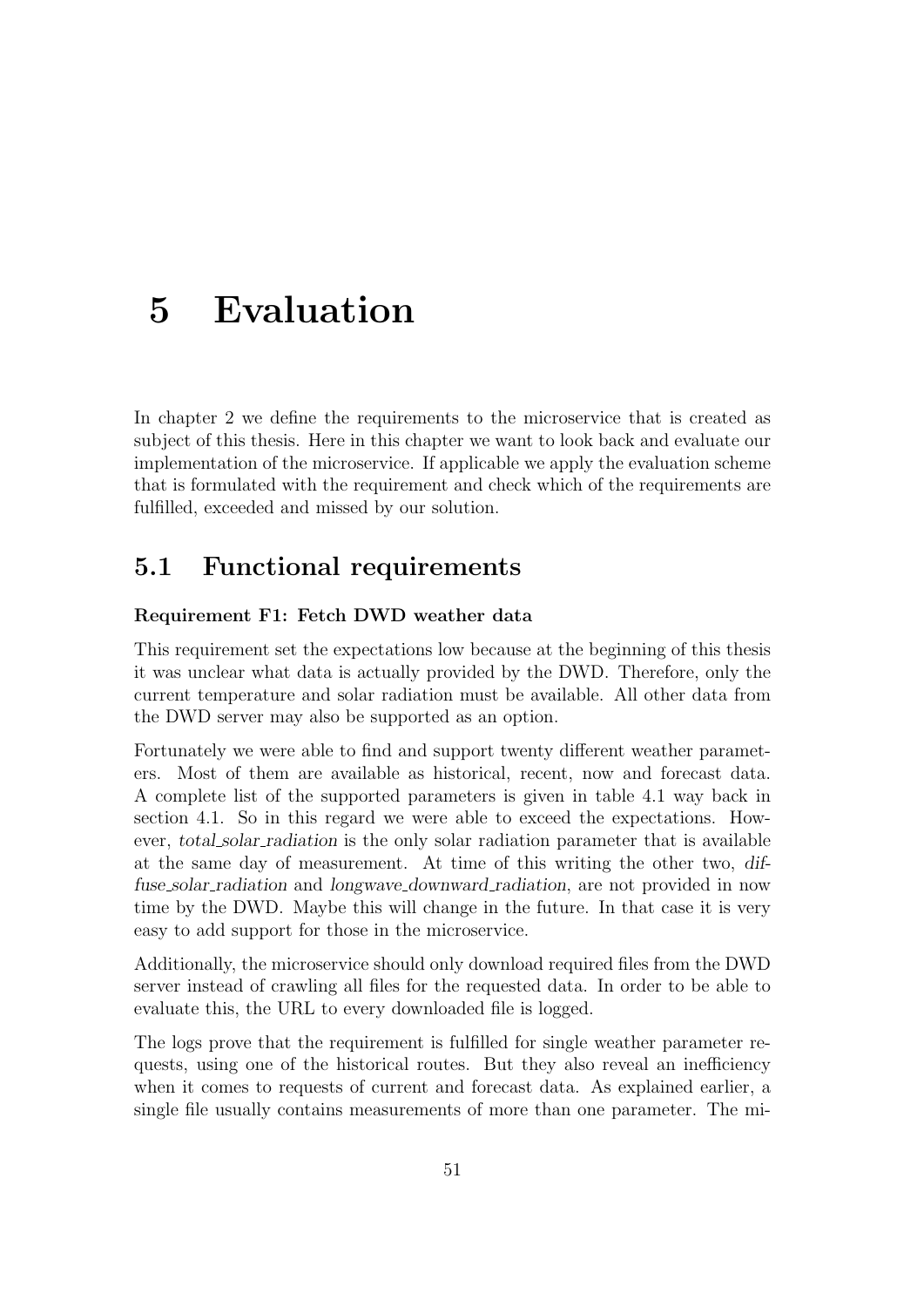croservice simply ignores this and downloads one file for each of the parameters, that are included in forecast and current requests. This possibly makes it download the same file more than once to get all data for one request. Especially in case of forecasts because every file contains all available parameters. This could be optimized in the future. Because all parameters are fetched in parallel and the files are very small, the optimization will not noticeably improve response times but only decrease the amount of used system resources. Even though this scenario has not been optimized, we still consider this second part of requirement F1 as fulfilled.

### Requirement F2: Transform [DWD](#page-5-5) data to own weather model

Requirement F2 is addressed in section [4.2.](#page-24-0) The implemented parsers extract all information from the data file and create a DataPoint object for each measurement. Each object combines:

- the time stamp of the measurement
- $\bullet\,$  a reference to the weather station that measured it
- $\bullet\,$  the measured weather parameter
- the time interval of measurements in order to accumulate it to hourly
- the origin of the measurement: FORECAST, NOW, RECENT or HISTORICAL. If the time interval of the DataPoint is modified, it changes to ... ACCUMULATED
- $\bullet\,$  the measured value

The unit of the measurement is included in the WeatherParameter class as each one defines the unit of all its measurements. Forecast and observational data sets may have different units for each parameter. This inconsistency is managed by the WeatherParameter class itself. It knows what unit is used in which Data-Set. When parsing a value it is directly converted to the standard unit of the microservice for that weather parameter.

This format has proven its ease of use throughout the implementation of the microservice. Responses send to the user only omit fields that are redundant with the request and optimize the output [JSON](#page-5-0) format to serialize fields like the weather station only once. The conversion to the specific response format has a performance impact of linear time and space complexity. It is the only processing step that requires holding all DataPoints, that are included in the response, in memory at the same time. Additionally, the constructed response object and the serialized [JSON](#page-5-0) need to be in memory, too, causing a peek in memory usage for every big request. Fortunately though, memory usage during all other processing steps is negligible as every downloaded and parsed line is immediately processed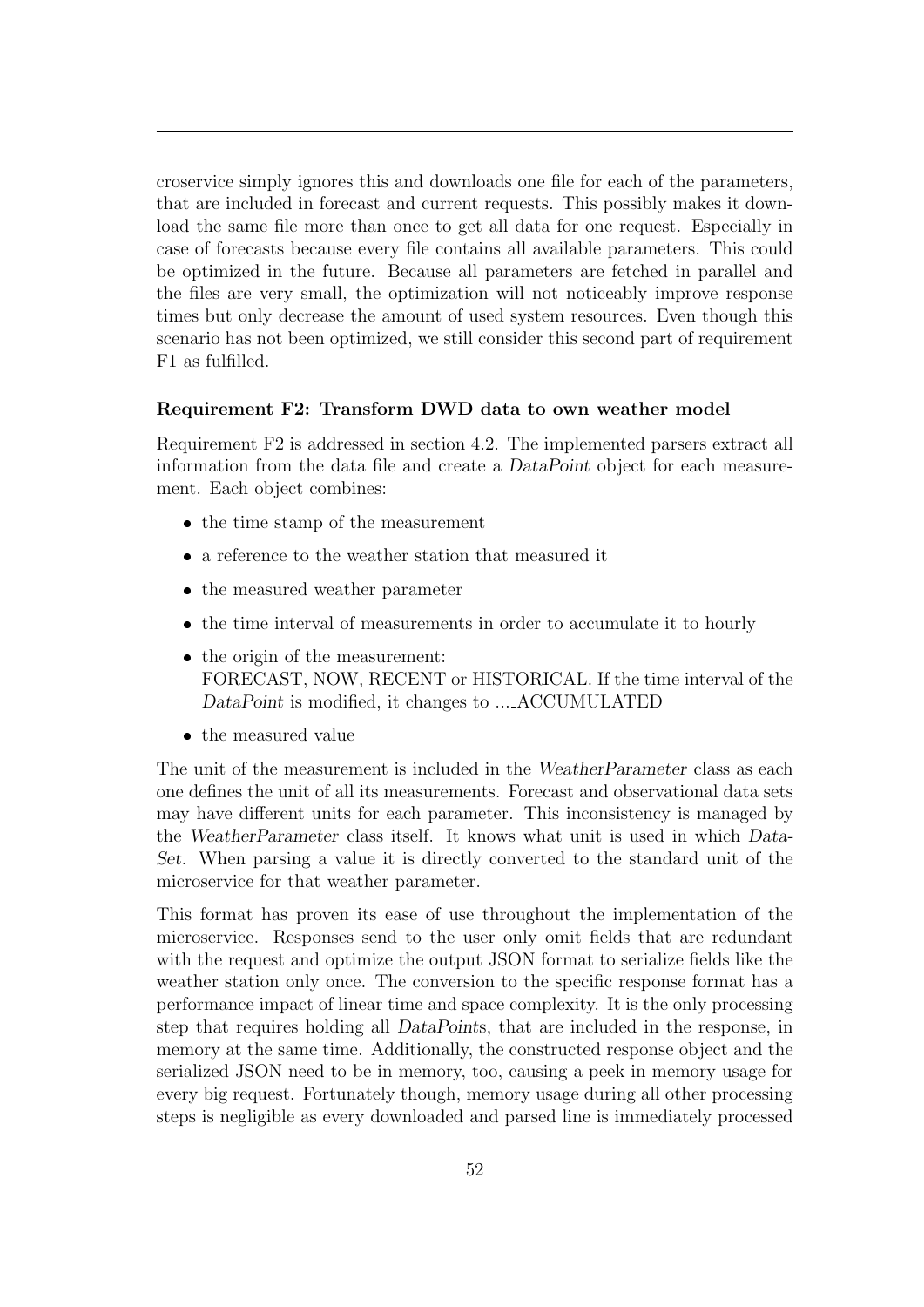all the way until this very last step usually filtering out most of the data as soon as possible.

Since each DataPoint carries all information, is easy to use and performs well in the microservice, we consider requirement F2 as fulfilled.

### Requirement F3: Reasonable response time for weather requests

At beginning of this project we could not really estimate how long it would actually take to fetch several files from the [DWD](#page-5-5) server. There were many possible bottlenecks like the response time and bandwidth of the [DWD](#page-5-5) server, the complexity of the required processing steps and so on. Requirement F3 was added in order to ensure response times for requests of current weather are reasonable. Users should be able to query the current weather for one location 25 times per minute.

In section [3.4](#page-16-0) we explain how locations of the Nominatim service are cached and how the lists of weather stations are cached to improve response times. Additionally, we added a couple of performance optimizations such as the data pipeline, explained in section [4.6,](#page-39-0) and parallel fetching of files. It also turned out the [DWD](#page-5-5) server performs surprisingly well. This way, we were able to improve response times of the microservice to be far better than expected at the beginning of this thesis. Section [5.3](#page-62-0) gives an impression of response times for typical requests.

To evaluate requirement F3 we restart the microservice and send a request for the current weather of Erlangen so the location and all required weather station list caches are filled. Then we run a loop sending a request for the current weather of Erlangen and receiving its response in every iteration. The microservice is running on the same system as during the performance evaluation in section [5.3.](#page-62-0) The loop is interrupted after one minute. As a result we counted more than 400 iterations in each of the three test runs, thereby easily exceeding the goal of 25 requests per minute.

#### Requirement F4: Location specification

To make our microservice more user friendly, one should be able to specify a German location either by a city name, a zip code or directly using coordinates compound by latitude and longitude. Fortunately we did not have to reinvent the wheel and create our own geocoding service to meet this requirement. Instead we rely on the Nominatim service, which is explained in section [3.3.](#page-14-0) It is capable of translating a city name or a zip code to coordinates. To find the closest weather station one has to compute the distance between the specified location and the weather stations, which is only possible with coordinates. Therefore, they are the standard format for the microservice to deal with locations, all other inputs are directly converted to coordinates.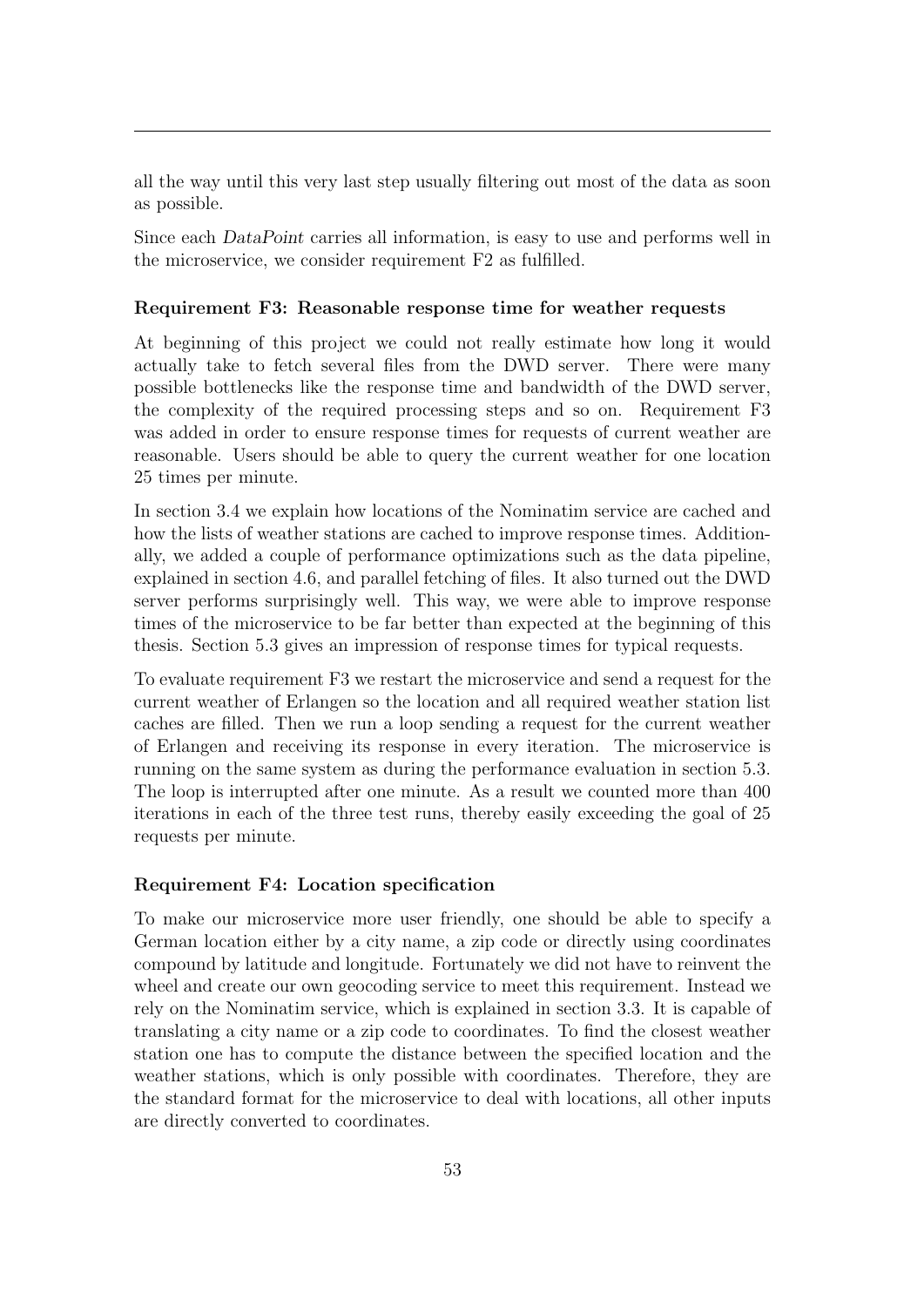Requirement F4 is verified by three requests of the same location, using city name, zip code and coordinates. This indeed yields equal data for an example request of todays temperature in Erlangen, 91052, (49.596361°, 11.004311°). Erlangen, as many big cities, actually has multiple zip codes causing the geocoded coordinates of the city name to vary a little from the coordinates of the zip code. As long as the variance does not lead to different weather stations being selected, the data will always be equal. Therefore, we consider requirement F4 to be fulfilled.

### Requirement F5: Provide a user interface

Requirement F5 is similar to F1 in regards of what data shall be available using the user interface. It at least should provide access to measurements of current temperature and current radiation. Optionally forecasts and historical weather records may be provided as well, depending on what is actually provided by the [DWD.](#page-5-5)

As explained in more detail in section [4.7](#page-46-0) the [API](#page-5-8) supports all twenty weather parameters in all time spans where measurements are provided by the [DWD.](#page-5-5) Additionally, to make it more user friendly, a list of all weather parameters, a list of all weather stations for a parameter and a list of all predefined time spans is provided by the info routes. And because it may be important to some users of the microservice, one can also fetch all meta data of a parameter for observation weather stations. In conclusion the [API](#page-5-8) allows access to all supported data, thereby exceeding requirement F5.

### Requirement F6: Adapter for the [ODS](#page-5-12)

After the microservice is done, an adapter shall be added to the [ODS](#page-5-12) so it can make use of the new data source. Requirement F6 wants to enable the [ODS](#page-5-12) to access the entire functionality of the microservice.

At time of requirements specification it was not clear what functionality the new service can actually offer. Requirements F1 and F5 only specify it shall at least provide access to current temperature and current radiation data. Since we exceed both requirements there is a lot more functionality than what was expected when specifying F6.

<span id="page-59-0"></span>When it was time to implement the adapter, we figured it does not make much sense to add certain functionalities to the [ODS](#page-5-12) because of the way it works. It is not designed for one time requests of huge amounts of data but rather to query repetitive requests like the current weather or forecast for a city. As explained in section [4.10,](#page-55-0) this is why we decide to only support access to the current and to the forecast route of the [API](#page-5-8) and not support any of the info or historical routes. It is not difficult to add support for those routes, too, but we accept to miss requirement F6 due to these circumstances.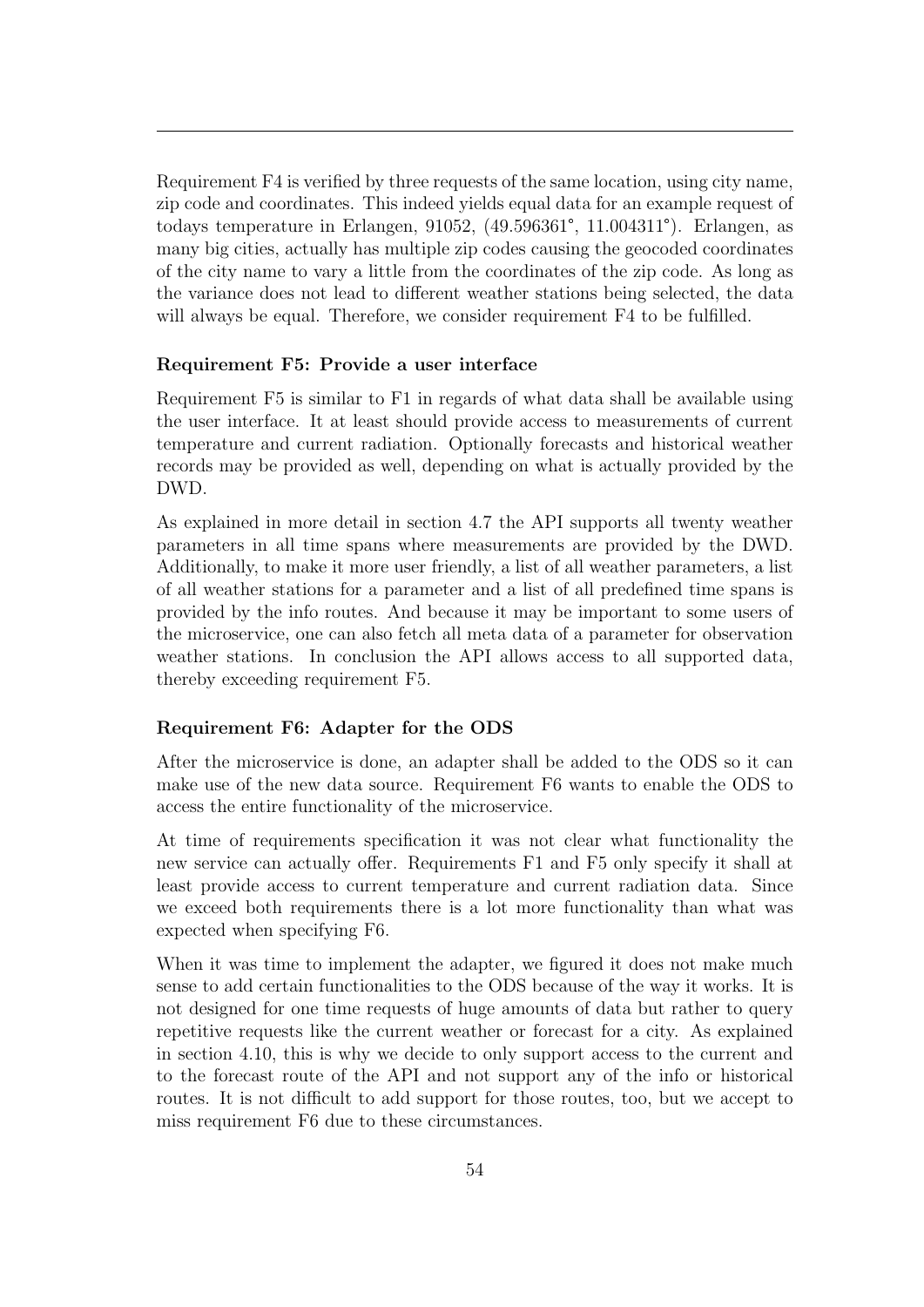### 5.2 Non-functional requirements evaluation

### Requirement Q1: Test coverage

Of course the implemented software needs to be tested, too. Requirement Q1 was added, in order to define a guideline of how it should be tested. It asks for structural coverage by unit tests, integration tests that cover all system functionalities as well as interface tests that ensure compatibility with all third party services. Section [4.8](#page-49-0) explains the implementation details of the tests.

Structural coverage comprises 100 % line and branch coverage. A line is covered if it is executed during at least one test. A branch is created by conditional statements like if conditions and loops. In order to cover a branch the condition has to be evaluated to both true and false by the tests. It is not covered if all tests cause the condition to be evaluated to only one of the two.

During development a total of 365 unit tests have been written achieving the coverage listed in table [5.1.](#page-60-0) Each line in the table contains the coverage of one of the top level packages, where total sums them all up.

<span id="page-60-0"></span>

| Package | Method            | Line             | <b>Branch</b>    |
|---------|-------------------|------------------|------------------|
| crawler | $99\%$ (333/334)  | 99 % (1281/1293) | $59\%$ (118/197) |
| model   | 99 % (188/189)    | $99\%$ (590/593) | 77% (104/134)    |
| request | $100\%$ (43/43)   | 100 % (197/197)  | $88\%$ (31/35)   |
| rest    | $100\%$ (54/54)   | 100 % (195/195)  | $48\%$ (13/27)   |
| spring  | $95\% (23/24)$    | $97\% (42/43)$   | $100\% (0/0)$    |
| util    | $100\%$ $(10/10)$ | $100\%$ (34/34)  | $72\%~(8/11)$    |
| total   | $100\%$ (651/654) | 99 % (2339/2355) | 68\% (274/404)   |

Table 5.1: Structural test coverage from unit tests.

The unit tests can almost cover all lines but not all branches, thereby not quite reaching the full structural coverage we aimed for. Covering the missing branches just seems unreasonable for this project, since it is not a safety-critical system. We consider the software to be well unit tested, so we see the first criteria to be fulfilled.

In addition to the unit tests there is a total of 42 integration tests. These test all [API](#page-5-8) routes querying every single weather parameter as well as all location input methods. The tests cover all the way from fetching the right file and parsing it to the assembly of the finished response. This fulfills the second criteria of requirement Q1.

Finally, 127 interface tests ensure none of the used [DWD](#page-5-5) file paths or file formats has changed. Because we additionally rely on the Nominatim service, it is checked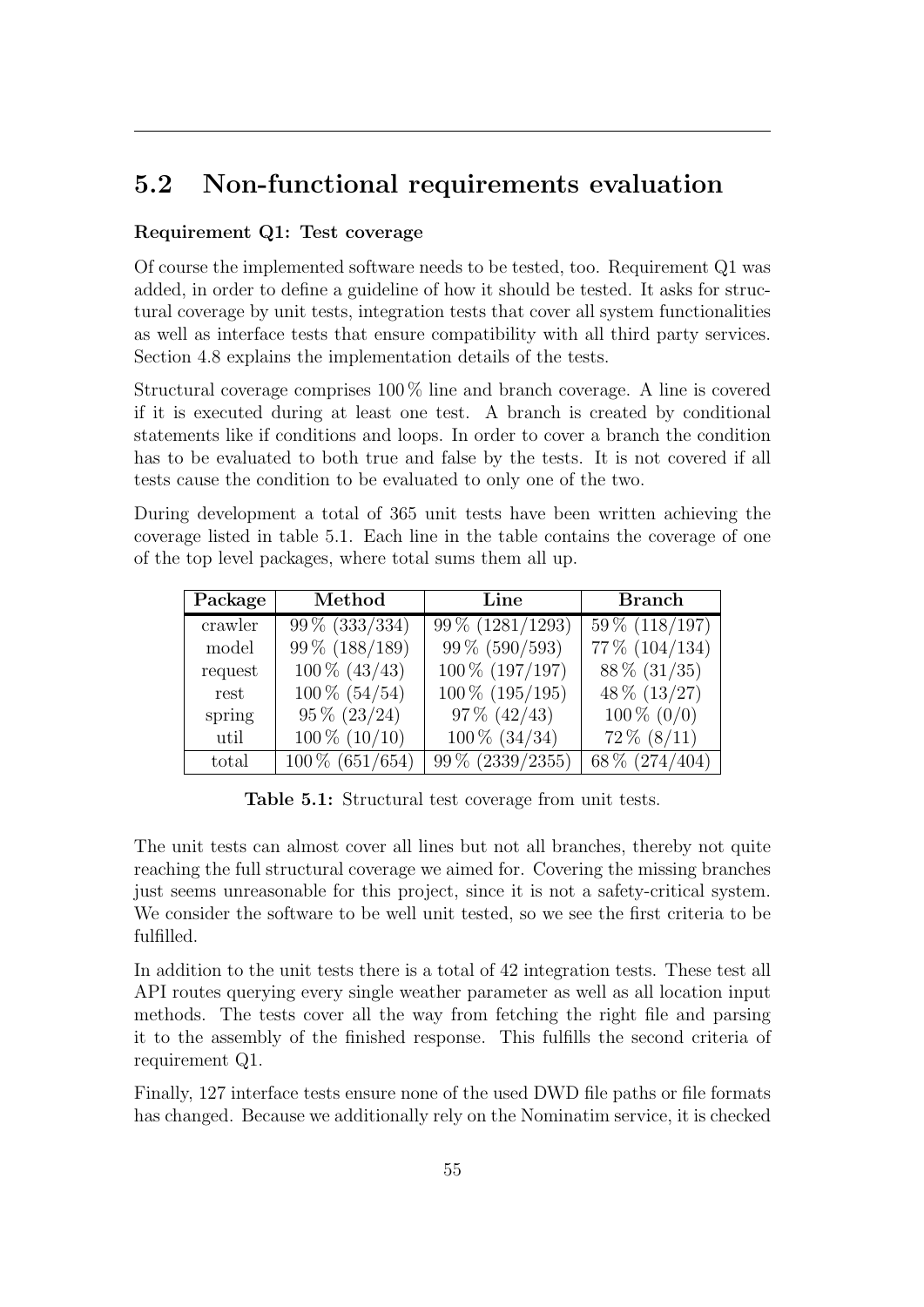to deliver responses in the expected format for our requests, too. These tests will notify us if there is a major change at one of the external services that might break the compatibility with them, requiring a change on the microservice. This fulfills the third criteria of requirement Q1.

In conclusion we fulfill Q1 with a total of 534 test cases.

### Requirement Q2: Accessibility

The service shall be easy to use and accessible for as many people as possible. Thus, requirement Q2 asks for documentation of all system functions and an easy to use interface.

This thesis is part of the documentation. Especially section [4.7](#page-46-0) explains all routes of the [REST](#page-5-6) interface. Additionally, users can query the Swagger documentation provided by the service on the "/swagger-ui.html" path. It contains an explanation and an example response for each route. Every information one needs to send requests is documented there. Appendix [B](#page-69-0) shows an example excerpt of the Swagger documentation.

The easiest way for users to access the microservice is using a simple web browser. One only has to type in the address of a running service instance together with a valid route and the response will show up as human readable [JSON](#page-5-0) text. This can be done by anyone and does not require any special knowledge. Therefore, we consider requirement Q2 to be fulfilled.

#### Requirement Q3: Deployment

Section [4.10](#page-55-0) covers more details on the deployment of the microservice. Requirement Q3 wants the deployment to be easy and makes the service run in a controlled environment. To address this requirement we add a Dockerfile to the project which can be used to create a Docker image that in turn can be run in a virtualized container. Docker is available on all common platforms and is very user friendly. The container guarantees the software environment of the running service to be the same no matter on what machine it is running. This satisfies requirement Q3.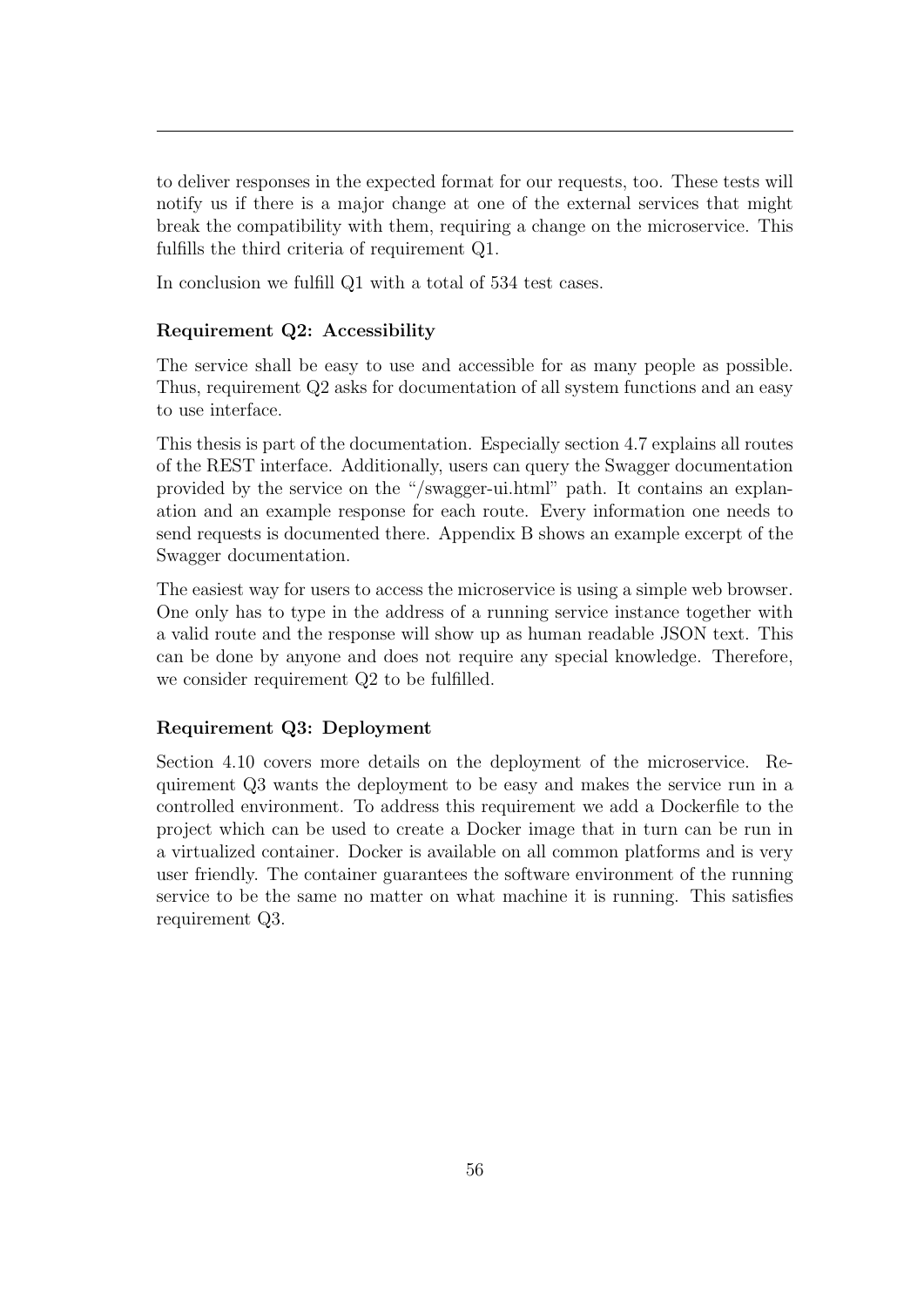### <span id="page-62-0"></span>5.3 Microservice performance evaluation

Finally, we want to evaluate the performance of the microservice. There is no requirement with an acceptance threshold because one really could not estimate what to expect at time of requirement specification. In order to evaluate the performance of the service there are two crucial metrics:

- The response time, measuring the time that passes between sending a request and starting to receive a response
- The size of the response, determining how long it will take to fully receive it depending on the bandwidth of the user and the service

We test these with four different routes to get an impression of what users can expect. Due to significant fluctuations in response times for different locations and parameters one would have to test far more scenarios to get a precise performance measure. For each route we send five subsequent requests. The service is restarted before the first request is send, so all caches are empty.

The first request queries Berlin as location, the other four query data for Erlangen. We do this because the very first request has to fetch all weather stations for every requested weather parameter. These are cached for all following requests. We then change the location to Erlangen, so the second request has to resolve the coordinates of the location. The final three requests can make full use of the cached data and optimizations like the modified active times for required weather stations. This prevents the algorithm from fetching data of a station that apparently has a gap covering the requested time span. In that scenario it reselects the weather stations and fetches all data again.

We choose four typical routes to be requested:

- The current weather
- A ten day forecast
- Air temperature between five years ago all the way until ten days in the future, covering historical, recent, now and forecast data (combined)
- Air temperature between the years 1980 and 2000 (historical)

For this evaluation the requests are sent from the system the service is running on, eliminating additional latency between service and user. The system features Windows 10 (version 1803), an Intel Core i7 8700K and an Internet Bandwidth of 35 MBit per second in download direction. The ping to the [DWD](#page-5-5) server is 15 ms.

Figure [5.1](#page-63-0) shows the results grouped by the requested route. The bars are sorted from first request to last.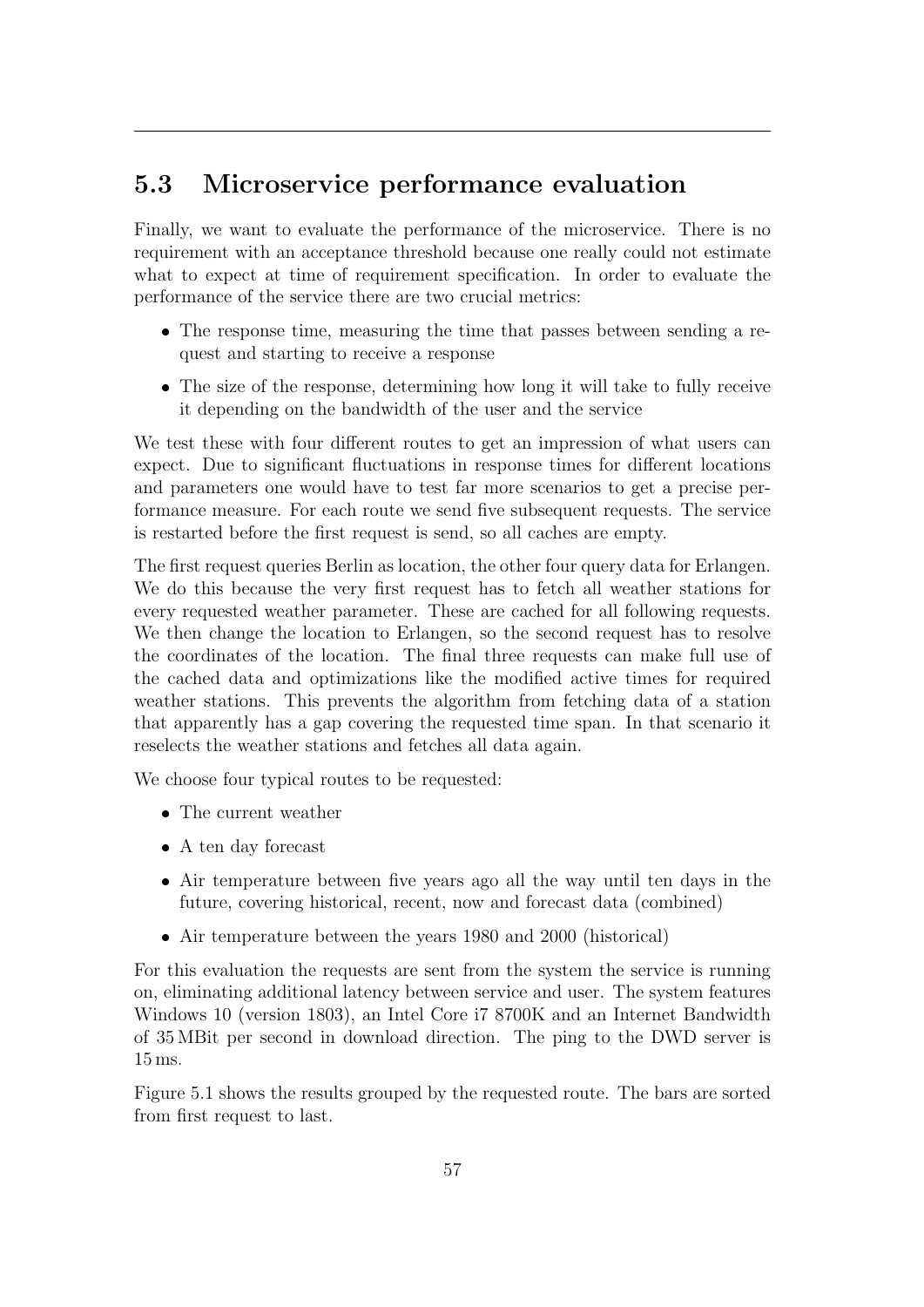<span id="page-63-0"></span>

Figure 5.1: Response times of current, forecast, combined (about 5 years in all time sections) and historical (1980 - 2000) requests. One request for Berlin followed by four requests for Erlangen.

In general one can see that the very first request yields a significantly higher response time than its subsequent requests because the list of all weather stations needs to be fetched first. The second request is also a little bit slower than the final three because the location changes to Erlangen. This requires querying the Nominatim service and in case of the historical route a modification of a stations active time along a second fetching iteration. Once all that is done, the following three requests yield the best and pretty constant response times.

Especially current and forecast response times are very fast. Due to response sizes of 2.5 KB for current and 142 KB for the ten day forecast most users will have to wait less than 200 ms to finish receiving the results. According to [\[Nie93\]](#page-71-7) this is fast enough to barely notice any lag at all.

The combined request queries temperature data of over five years. The response is about 3.5 MB in size. We consider downloading this plus half a second response time is still very well acceptable for the amount of data the user receives.

The historical request queries data of twenty years. The very first request for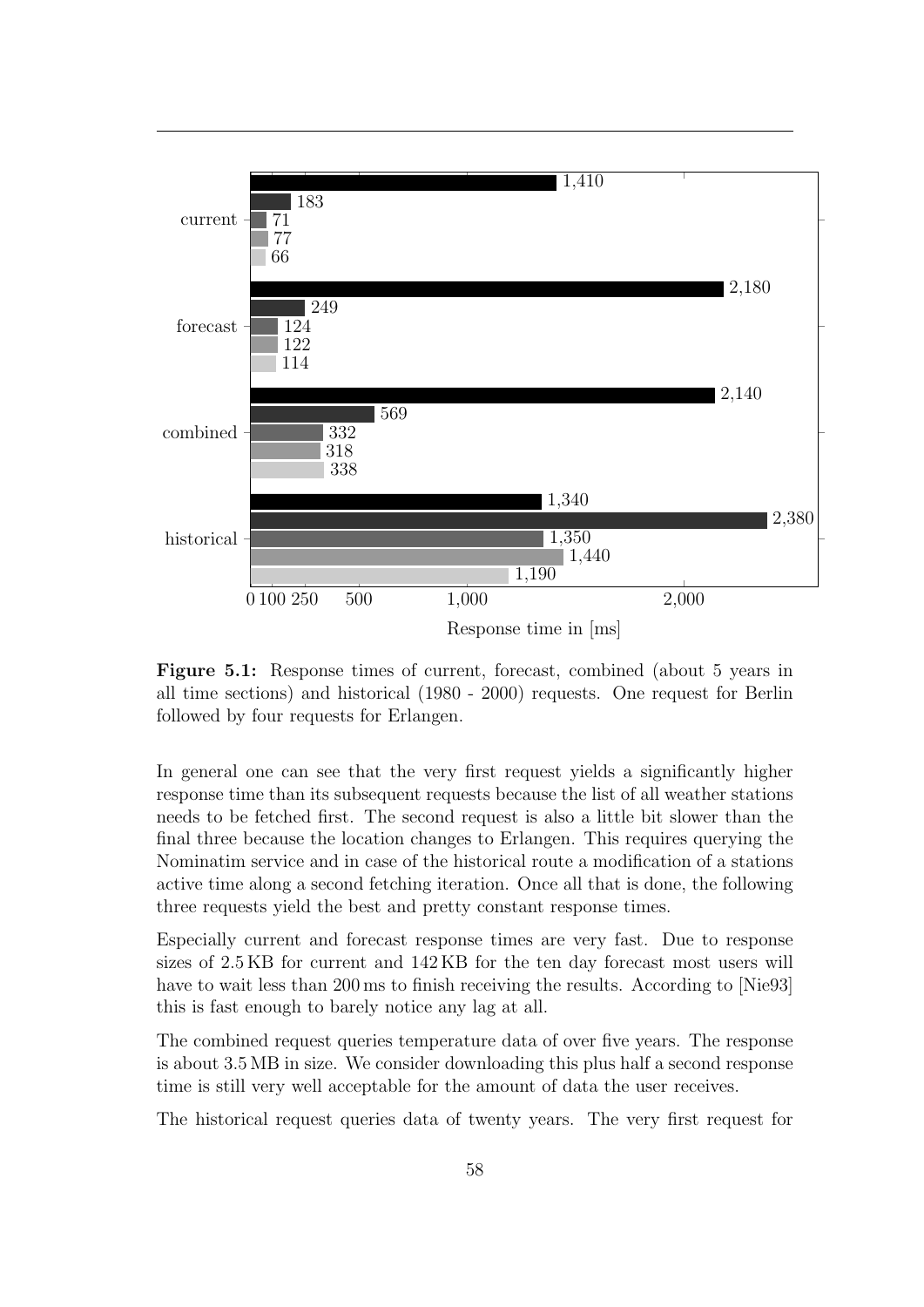data from Berlin is almost twice as fast as the second one from Erlangen. For Berlin a single weather station covers the entire twenty years, whereas Erlangen requires data of three stations. This is actually not the cause of the much higher response time because all files are fetched in parallel and the Internet bandwidth is not bottlenecking.

In fact one of the three selected stations does not deliver any temperature data during the time span it should have covered. Therefore, its active time is modified, the stations are reselected and fetched again. The second attempt relies on two weather stations, which both deliver data. So the second iteration of fetching is responsible for the almost doubled response time. The three following requests do not need to reselect any stations, so they are almost twice as fast again.

The request for Berlin yields a response size of 14.1 MB but the request of Erlangen only 6.4 MB. It turns out one of the two selected weather stations for Erlangen does not provide any measurements between the years of 1988 and 2006. One can find that out by querying the stations meta data as explained in section [4.7.](#page-46-0) This gap in data can be closed by sending a request for temperature data in Erlangen between 1989 and 2000. This way the microservice recognizes the station does not deliver any data and modifies its active time. After that a request for temperature between 1980 and 2000 in Erlangen also yields about 14 MB of data.

This example request shows that historical routes have a higher response time but the response size outweighs this because downloading the response takes a lot longer than that. This reveals the disadvantages of choosing a human readable response format like [JSON.](#page-5-0) However, we consider the response size to be acceptable for these kind of requests. They are not meant to be queried on a regular basis but more likely be queried once and then analyzed.

Summing up one can say the microservice performs far better than we anticipated. Common requests for current and forecast data are responded almost free of noticeable delay and even requests for data from multiple years are responded within seconds instead of minutes.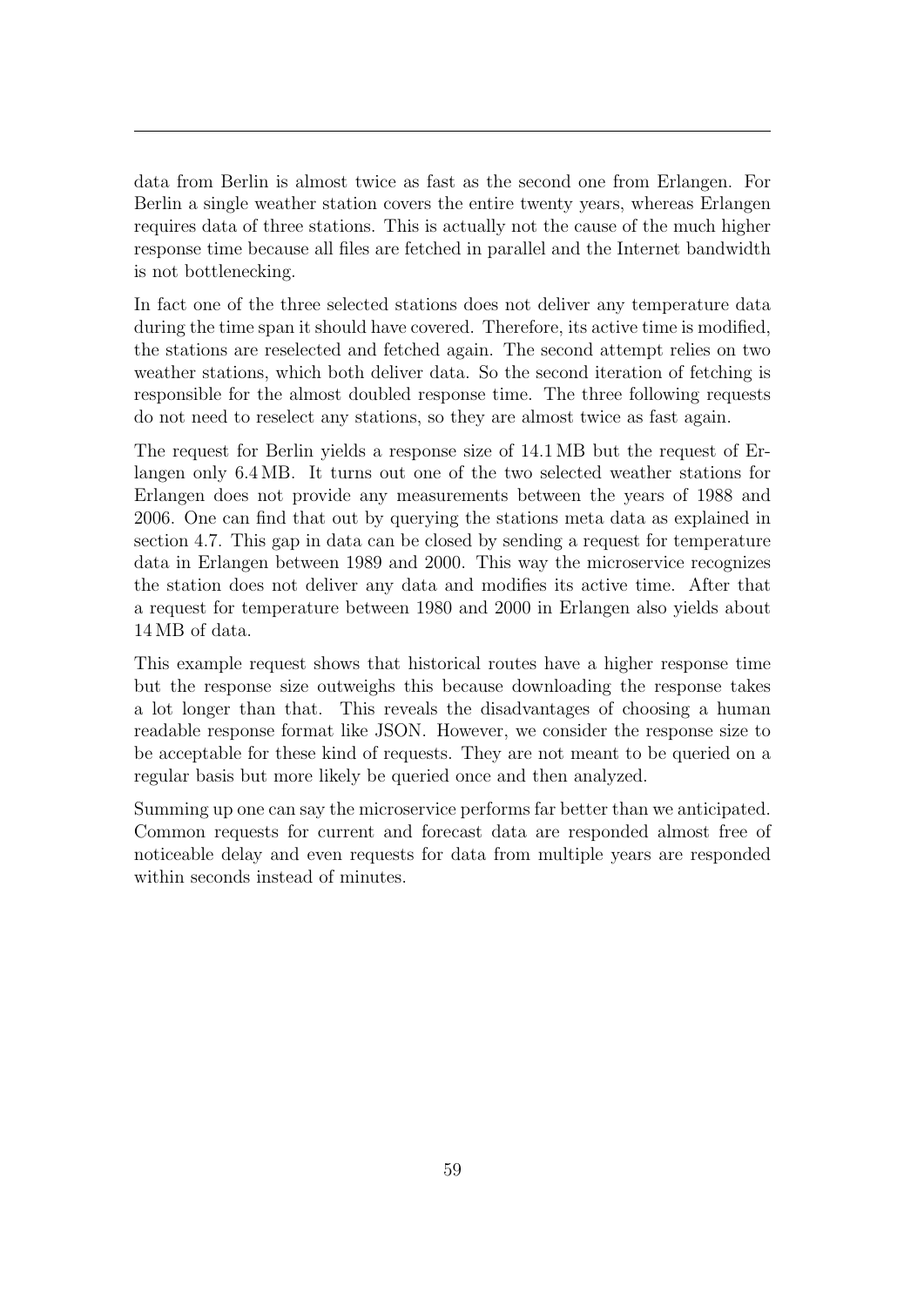# 6 Conclusion

We implemented a new microservice that adapts the complicated and inconsistent interface provided by the [DWD](#page-5-5) to an easy to use [REST](#page-5-6) interface. Furthermore, we presented all steps of the development process as part of this thesis.

First, we specified functional and non-functional requirements that the created software should fulfill at the end of the project. Chapter [3](#page-12-0) then explains what technologies are used and how the systems architecture has been designed. Details about the implementation process are revealed in chapter [4.](#page-21-1) We thoroughly explained the problems that occurred during implementation and presented custom algorithms and data structures that solve them. After implementation was finished we evaluated the previously specified requirements.

Overall we met most requirements and even exceeded in some points. We only missed requirement F6. The developed [ODS](#page-5-12) adapter does not provide access to all functions of the microservice as demanded in the requirement. We figured some of the functions do not fit the design of the [ODS,](#page-5-12) and hence should not be added. Therefore, the [ODS](#page-5-12) adapter is limited to requests of current and forecast weather, whereas the microservice additionally gives access to historical and meta data.

In section [5.3](#page-62-0) we gave an impression on how well the service performs for some typical requests. We showed that users can request current and forecast weather for any location in Germany in a fraction of a second and only have to wait a few seconds for queries of data covering multiple years.

Users can query a total of twenty different weather parameters and use either the city name, zip code or coordinates to specify the location. Data is delivered in an hourly time interval starting from whenever the [DWD](#page-5-5) provides data all the way to a ten day forecast. The provided [JSON](#page-5-0) responses are human readable and easy to process for data analysis. All this makes open weather data easy to consume for both humans and systems like the [ODS.](#page-5-12)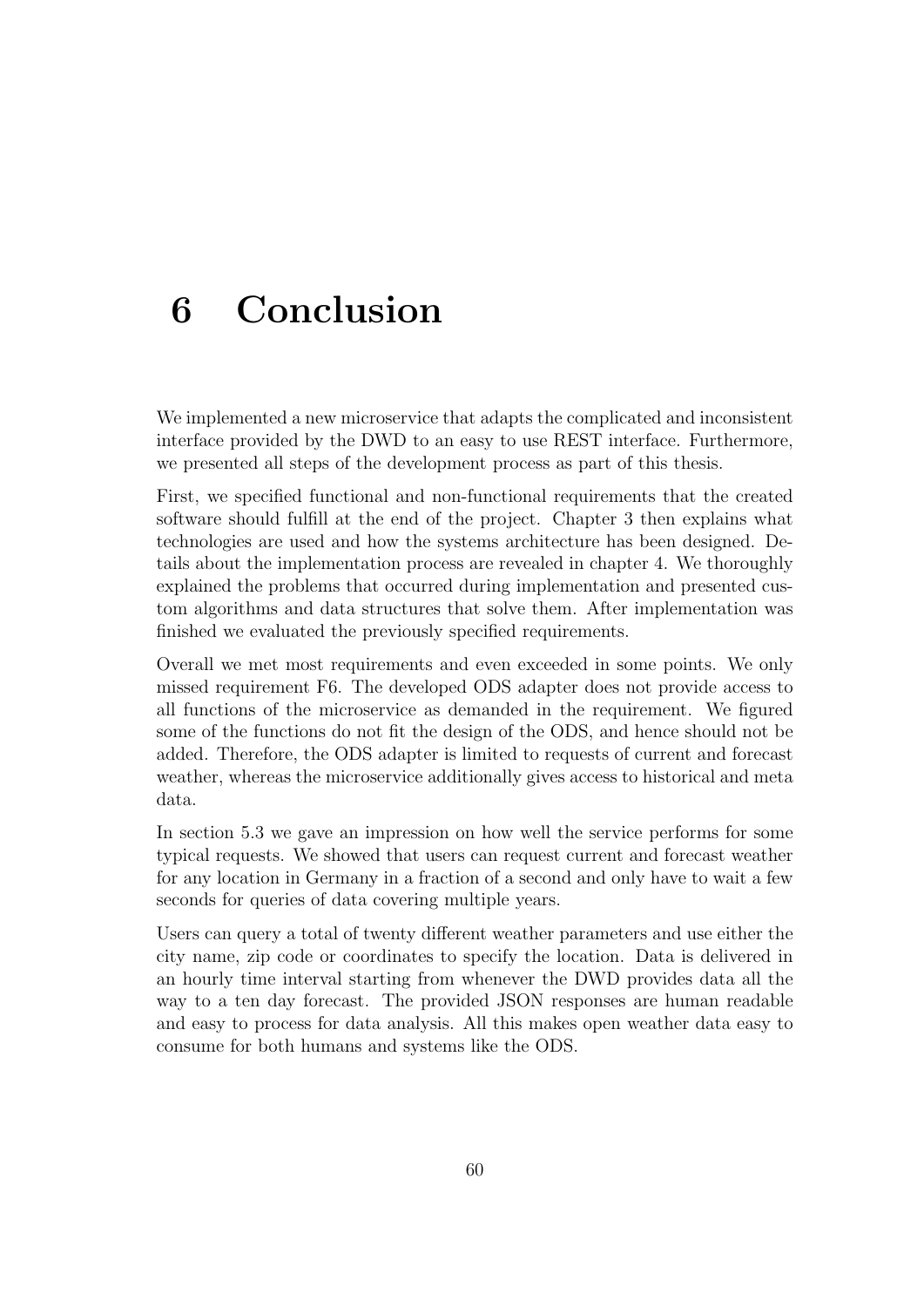

## <span id="page-66-0"></span>Appendix A Sequence diagrams of a request

Figure 6.1: Sequence diagram of a user request being forwarded down to the ObservationDataPointRequester (illustrated in more detail by figure [6.2\)](#page-67-0) and ForecastDataPointRequester (figure [6.3.](#page-68-0))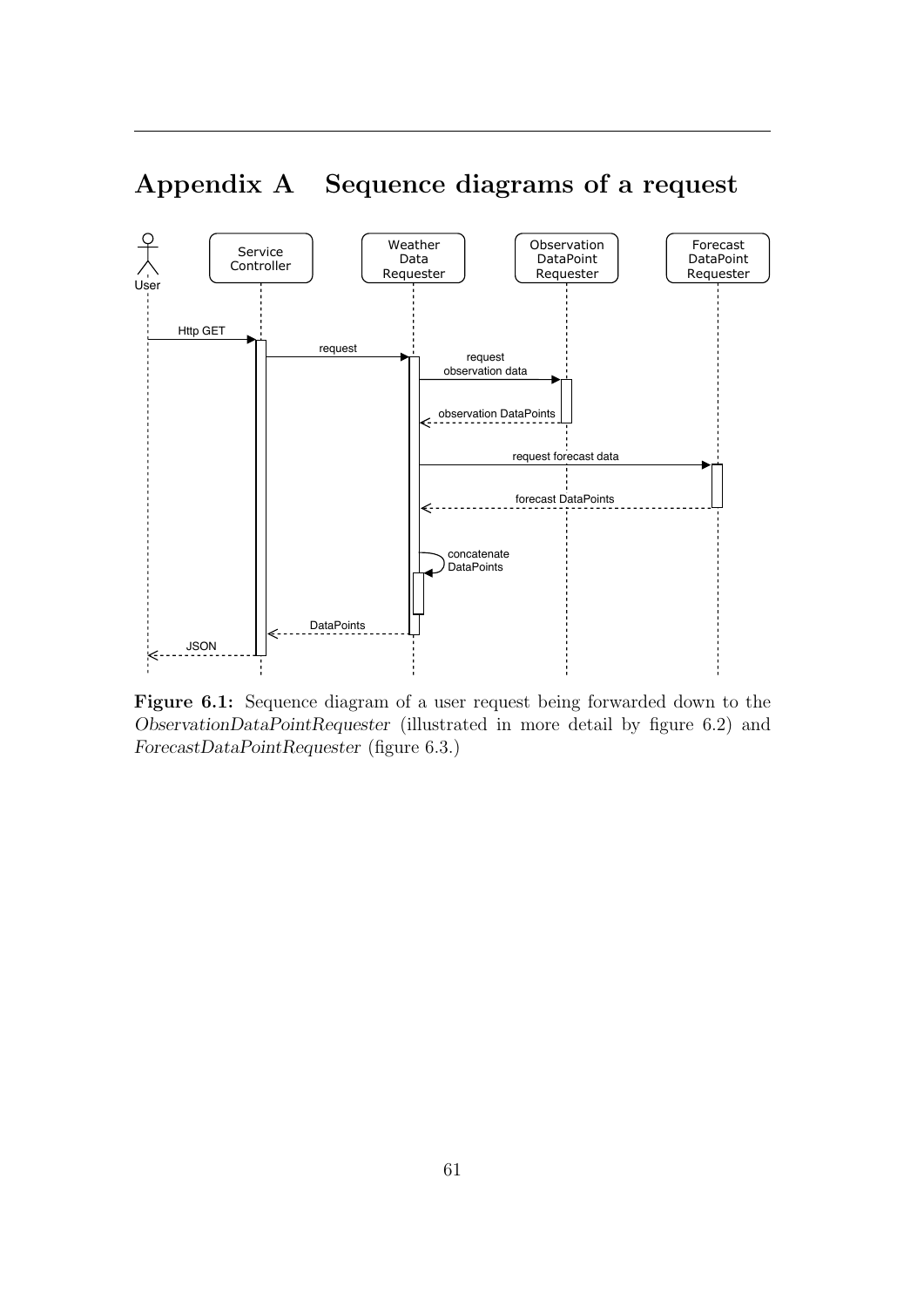<span id="page-67-0"></span>

Figure 6.2: Sequence diagram of the ObservationDataPointRequester fetching assignments using the ObservationDataProvider until all assignments provide usable data.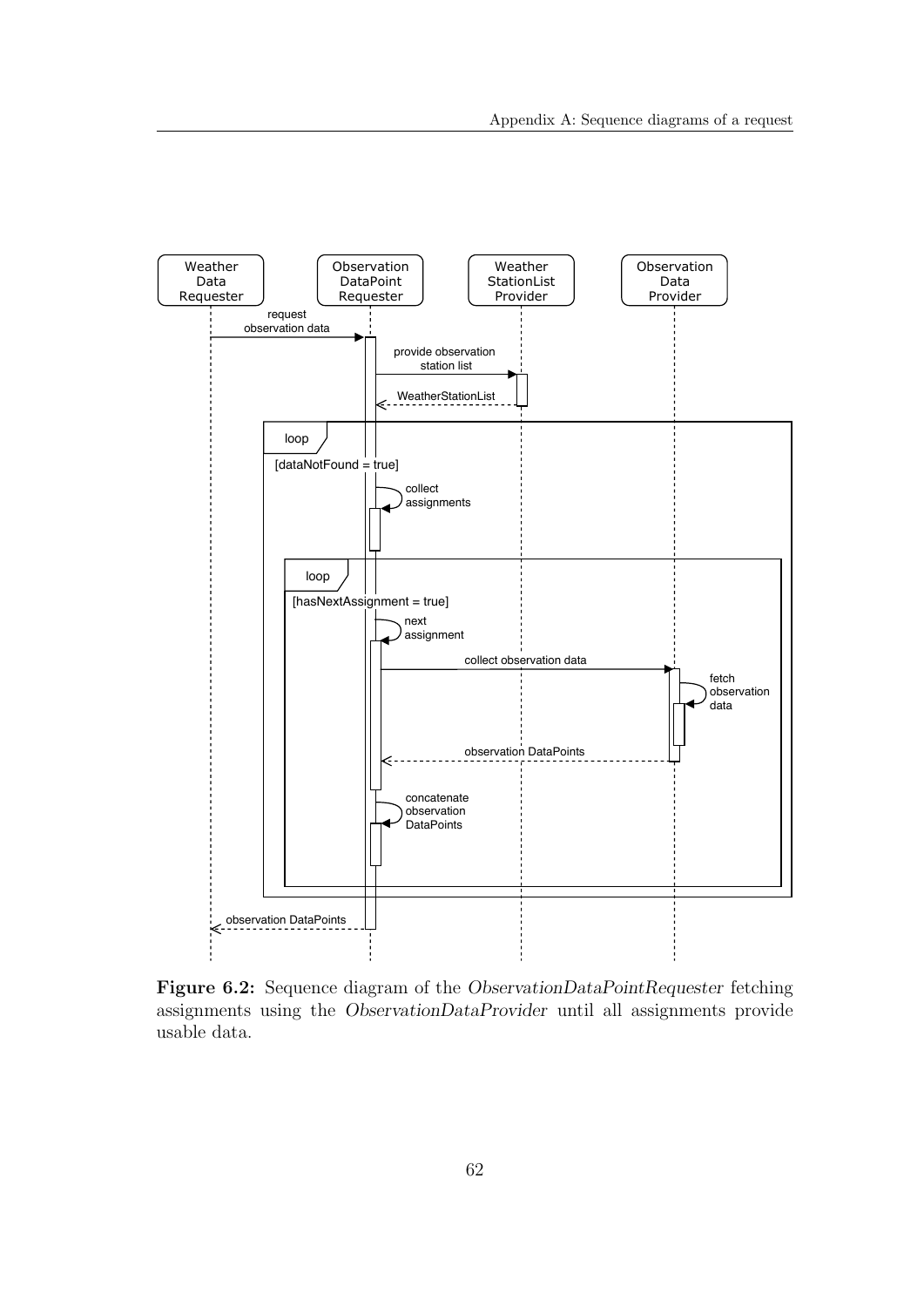<span id="page-68-0"></span>

Figure 6.3: Sequence diagram of the ForecastDataPointRequester fetching the forecast using the ForecastDataProvider until usable data is found.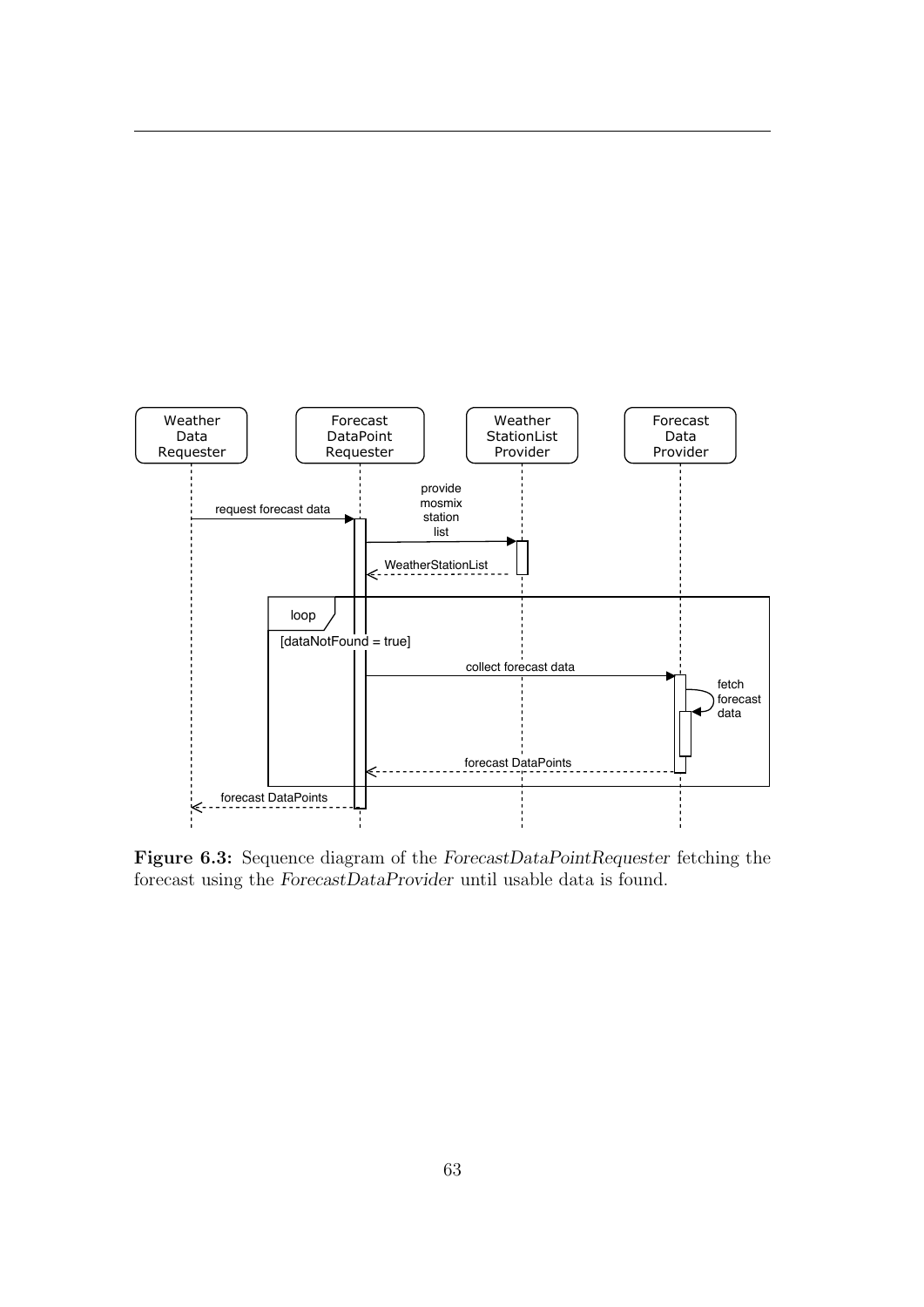## <span id="page-69-0"></span>Appendix B Swagger documentation excerpt

| <b>GET</b>                                                                                                                                                                                                                                               | /api/v1/info/stations/{parameter}/{stationId}                                                       |                       | Get meta data about a specific weather station |           |                |
|----------------------------------------------------------------------------------------------------------------------------------------------------------------------------------------------------------------------------------------------------------|-----------------------------------------------------------------------------------------------------|-----------------------|------------------------------------------------|-----------|----------------|
| <b>Implementation Notes</b><br>From time to time measuring instruments of a weather station move or the measuring techniques change. All of that<br>information is collected in the weather stations meta data. It consists of human readable plain text |                                                                                                     |                       |                                                |           |                |
| OK                                                                                                                                                                                                                                                       | Response Class (Status 200)                                                                         |                       |                                                |           |                |
| Model Example Value                                                                                                                                                                                                                                      |                                                                                                     |                       |                                                |           |                |
| €<br>"metaData": {},<br>"station": {<br>"lat": 0,<br>"lon": $0$<br>Ъ.<br>"height": 0,<br>ŀ<br>ŀ                                                                                                                                                          | "coordinates": {<br>"id": "string",<br>"name": "string"<br>Response Content Type application/json ▼ |                       |                                                |           |                |
| <b>Parameters</b><br>Parameter                                                                                                                                                                                                                           | Value                                                                                               | Description           | Parameter                                      | Data Type |                |
| parameter                                                                                                                                                                                                                                                | (required)                                                                                          | parameter             | Type<br>path                                   | string    |                |
| stationId                                                                                                                                                                                                                                                | (required)                                                                                          | stationId             | path                                           | string    |                |
| <b>Response Messages</b>                                                                                                                                                                                                                                 |                                                                                                     |                       |                                                |           |                |
| <b>HTTP Status</b><br>Code                                                                                                                                                                                                                               | Reason                                                                                              | <b>Response Model</b> |                                                |           | <b>Headers</b> |
| 401                                                                                                                                                                                                                                                      | Unauthorized                                                                                        |                       |                                                |           |                |
| 403                                                                                                                                                                                                                                                      | Forbidden                                                                                           |                       |                                                |           |                |
| 404                                                                                                                                                                                                                                                      | <b>Not Found</b>                                                                                    |                       |                                                |           |                |
| 500                                                                                                                                                                                                                                                      | Fetching from DWD Server<br>failed                                                                  |                       |                                                |           |                |

Figure 6.4: Excerpt from the Swagger documentation of the meta data route.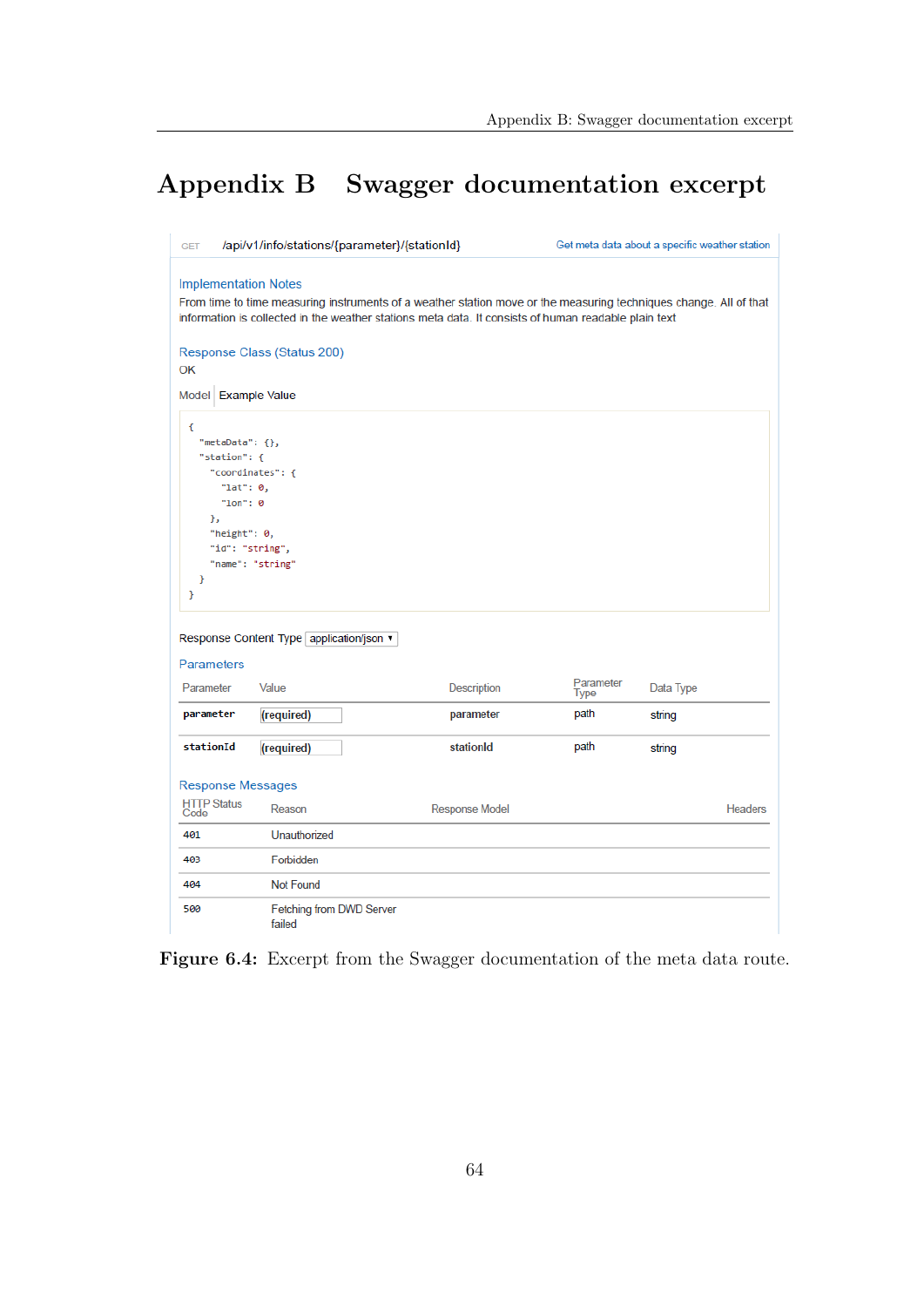### <span id="page-70-0"></span>Appendix C Get current weather using the [ODS](#page-5-12)

1. HTTP PUT {{ods url}}/datasources/currentErlangen

```
{
  " domainIdKey": "/location",
  " schema" : \{\}\,,
  " metaData": {
     "name " : "ExampleName " ,
     " \mathrm{title} " : " \mathrm{Example Title} " ,
     "author": "",
    " authorEmail": "",
    " notes": ""
    " url": "",
    " termsOfUse": "
  }
}
```
### 2. HTTP PUT {{ods url}}/datasources/currentErlangen/filterChains/mainFilter

```
{
  " processors" : [
    {
    "name" : " DwdWeatherServiceSourceAdapter " ,
       " arguments " : {
         " location" : \{" city": "Erlangen"
         \},
         " time" : " current"
      }
    } ,
    {
      "name" : "DbInsertionFilter",
      " arguments " : {
         " updateData" : true
       }
    }
  ] ,
 " executionInterval" : {
  " period" : 60,"\mathbf{unit}": "MINUTES"
  }
}
```
3. HTTP GET {{ods url}}/datasources/currentErlangen/data?count=100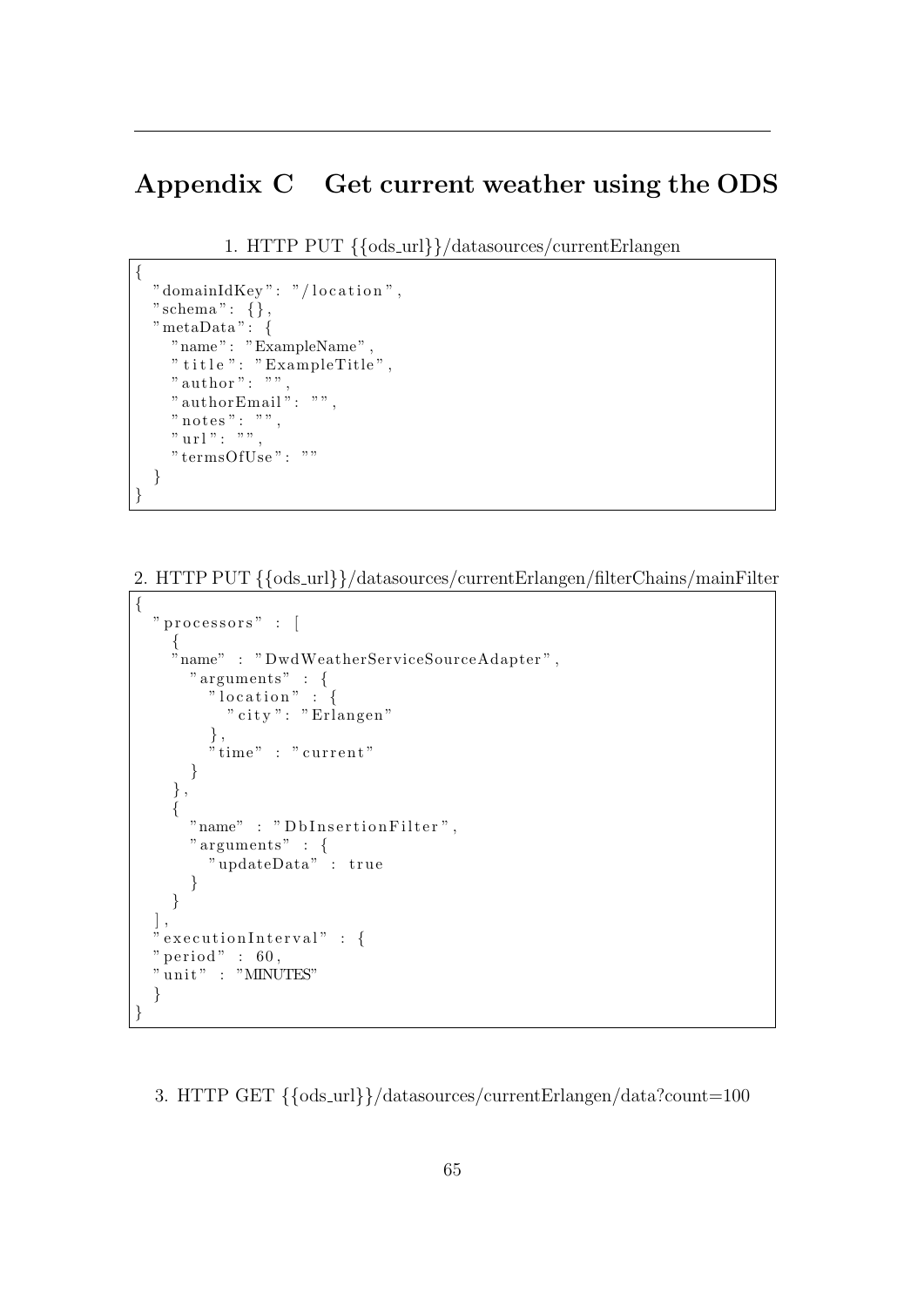# References

- <span id="page-71-2"></span>[Bec03] Kent Beck. Test-driven development: by example. Addison-Wesley Professional, 2003.
- [BPP19] Maria C. Borges, Frank Pallas and Marco Peise. "Providing Open Environmental Data - The Scalable and Web-Friendly Way". In: (2019).
- <span id="page-71-6"></span>[Bui15] Thanh Bui. "Analysis of docker security". In: arXiv preprint arXiv:1501.02967 (2015).
- [DWD17] DWD. Deutscher Wetterdienst Pressemitteilung vom 25.07.2017. 2017. url: [https://www.dwd.de/DE/presse/pressemitteilungen/DE/](https://www.dwd.de/DE/presse/pressemitteilungen/DE/2017/20170725_dwd-gesetz.pdf?__blob=publicationFile&v=6) [2017/20170725\\_dwd-gesetz.pdf?\\_\\_blob=publicationFile&v=6](https://www.dwd.de/DE/presse/pressemitteilungen/DE/2017/20170725_dwd-gesetz.pdf?__blob=publicationFile&v=6) (visited on 04/07/2019).
- <span id="page-71-0"></span>[FT00] Roy T Fielding and Richard N Taylor. Architectural styles and the design of network-based software architectures. Vol. 7. University of California, Irvine Doctoral dissertation, 2000.
- [Gam+95] Erich Gamma et al. Design patterns: elements of reusable objectoriented software. Addison-Wesley, 1995, pp. 207–217.
- <span id="page-71-5"></span>[Inc19] Docker Inc. What is a Container. 2019. url: [https://www.docker.](https://www.docker.com/resources/what-container) [com/resources/what-container](https://www.docker.com/resources/what-container) (visited on  $04/07/2019$ ).
- <span id="page-71-4"></span>[MFC00] Tim Mackinnon, Steve Freeman and Philip Craig. "Endo-testing: unit testing with mock objects". In: Extreme programming examined (2000), pp. 287–301.
- <span id="page-71-3"></span>[Mye+04] Glenford J Myers et al. The art of software testing. Vol. 2. Wiley Online Library, 2004.
- <span id="page-71-7"></span>[Nie93] J. Nielsen. Usability engineering. Academic Press, 1993.
- <span id="page-71-1"></span>[Nur+09] Nurzhan Nurseitov et al. "Comparison of JSON and XML data interchange formats: a case study." In: Caine 9 (2009), pp. 157–162.